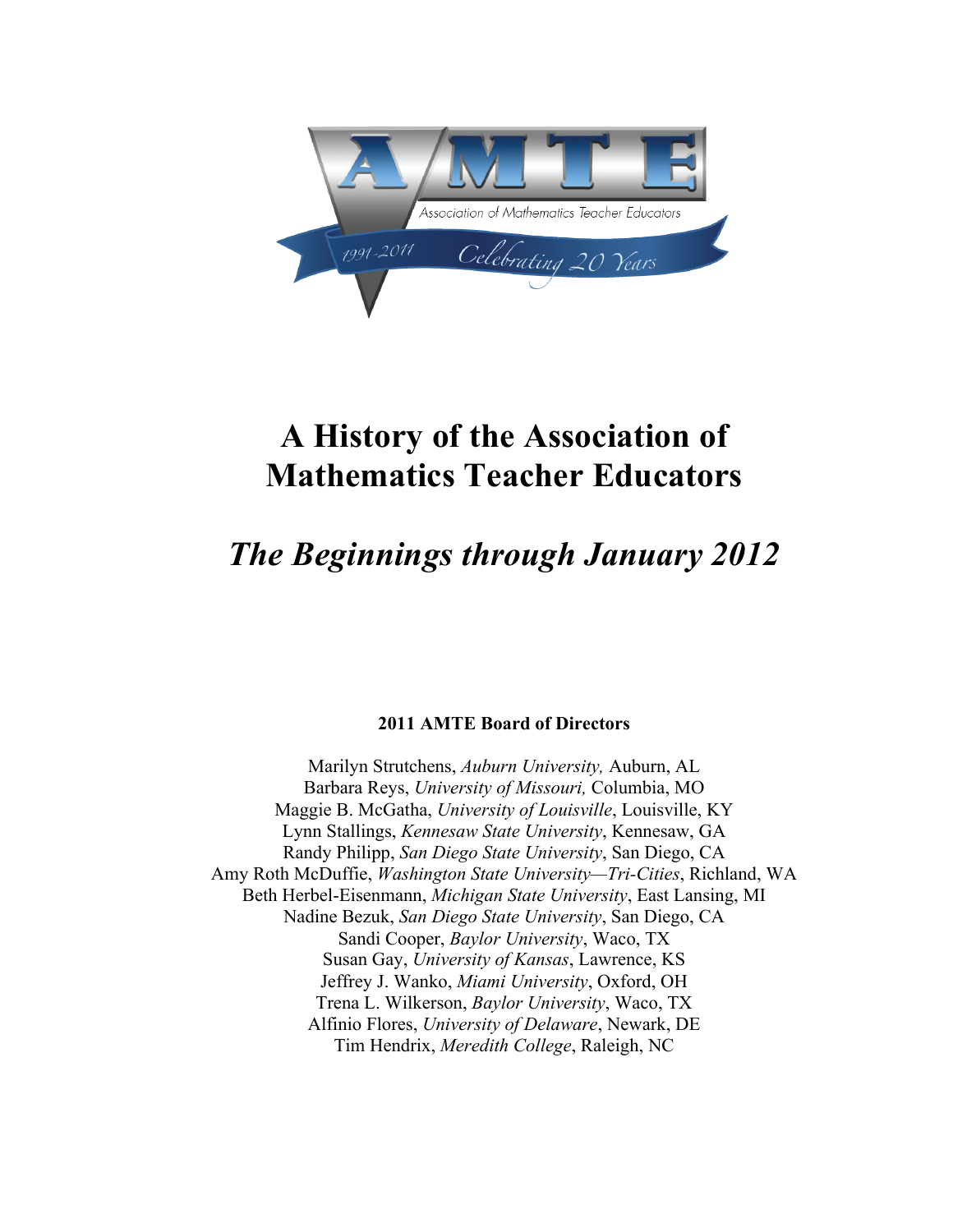# **The Beginnings**

In the fall of 1991, at the Baltimore regional National Council of Teachers of Mathematics (NCTM) meeting, a group met to continue conversations that led to the eventual formation of the Association of Mathematics Teacher Educators (AMTE). A group of approximately 15 persons met as the National Forum of College and University Mathematics Teacher Educators on Saturday, November 2, 1991, from 2:00 to 6:00 p.m. in the McKeldin Room of the Omni Hotel. As Temporary Forum Chairman, Mark Spikell presided.

At this meeting, the group discussed events at the 1992 NCTM Annual Meeting in Nashville and the 1993 NCTM Annual Meeting in Seattle, considered how to determine officers, heard a report on progress of the formal organizational structure for the group, considered affiliation with other organizations including NCTM, National Council of Supervisors of Mathematics (NCSM), and Mathematical Association of America (MAA), and discussed a mission statement. The following agreed to serve as the first officers of the group: Mark Spikell, George Mason University, as president; Francis (Skip) Fennell, Western Maryland College, as vice-president; Don Balka, St. Mary's College, as secretary; and Judith Jacobs, California State Polytechnic University, Pomona, as treasurer. At dinner following the meeting, the name, Association of Mathematics Teacher Educators (AMTE), was adopted for the organization.

These events were preceded by many informal discussions among small groups of mathematics teacher educators throughout the country who acknowledged the need for a voice for teacher educators within the mathematics education community. One important series of events occurred in Iowa where, beginning in 1978, mathematics teacher educators from the Midwest met every two years at a mathematics/mathematics education methods conference that provided an opportunity to share ideas and common concerns. Among the leaders of these activities were Ed Rathmell, University of Northern Iowa and Don Balka, St. Mary's College, Notre Dame, IN.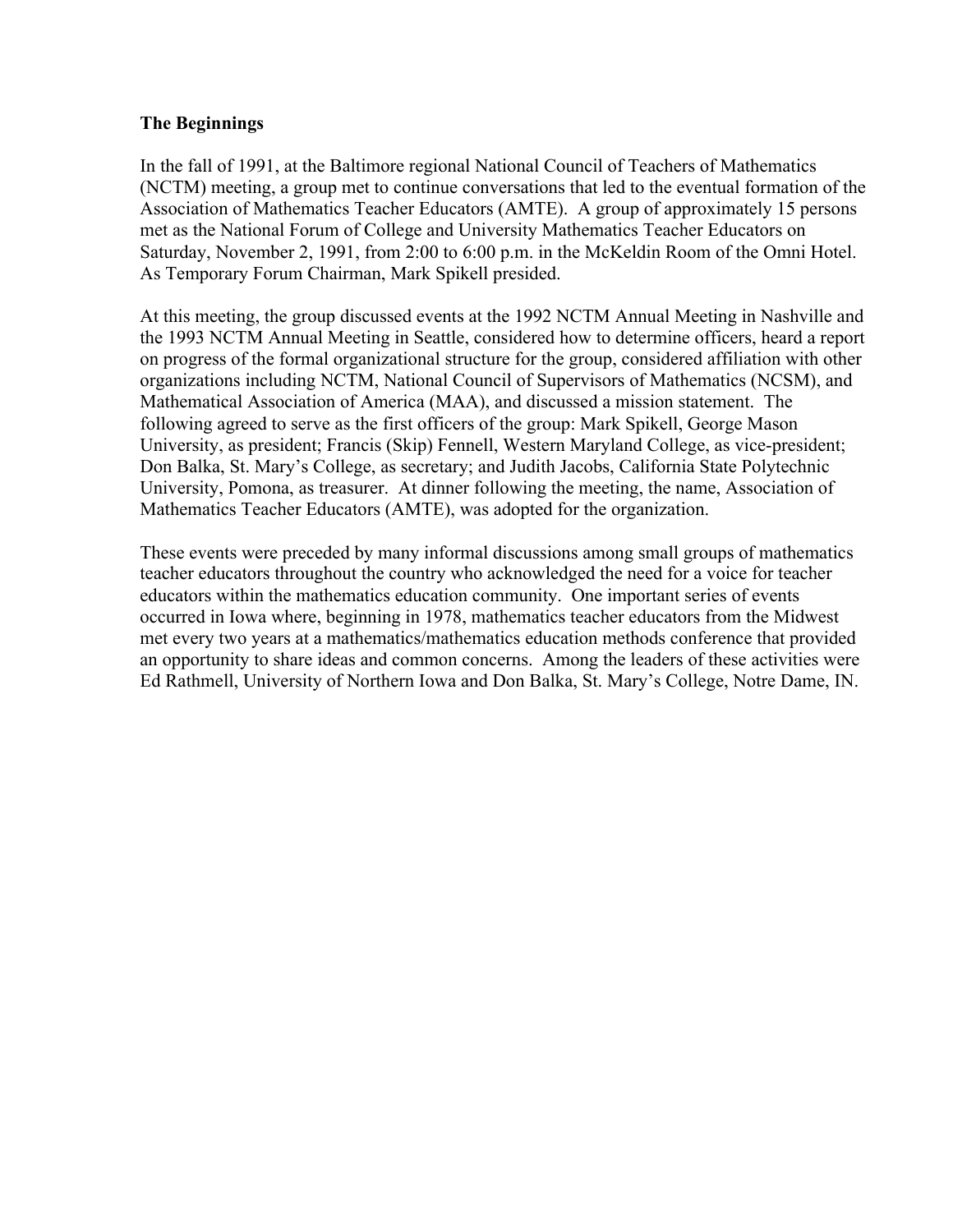# **1992**

An AMTE Advisory Board met on Thursday, April 2, 1992 from 10:30 to noon in Nashville, TN during the NCTM Annual Meeting. At that meeting, a membership count of more than 230 was reported. Those attending heard a report on activities conducted or planned during the NCSM and NCTM Annual Meetings, an update on the bylaws, a report on regional or state teacher education meetings and a proposed Teacher Preparation K-16 Conference organized by Mathematics Education Reform (MER) to be held in 1993, and discussed a newsletter for the organization.

Judith Jacobs offered the services of The Center for Education and Equity in Mathematics, Science, and Technology at California State Polytechnic University, Pomona, to handle the responsibilities of a headquarters for AMTE.

In Fall 1992, volume 1, number 1 of the *Association of Mathematics Teacher Educators Newsletter* was published. In that issue, President Mark Spikell noted "the primary goal of our organization which is: To provide a national forum for mathematics educators, mathematicians and school based personnel responsible for K-12 school based staff development programs in mathematics or undergraduate and graduate academic credit courses and programs in methods and related courses in elementary, middle and secondary school mathematics to discuss issues of mutual professional concern [and to] share ideas on effective ways of promoting the NCTM Standards, NCSM and MAA recommendations on teaching school mathematics and developing programs to improve the mathematics education of practicing and future teachers."

The Fall 1992 newsletter included two letters of support for AMTE; one was from President Mary Lindquist of NCTM and the other was from President Henry Kepner of NCSM. The newsletter also presented the names and addresses of 334 members.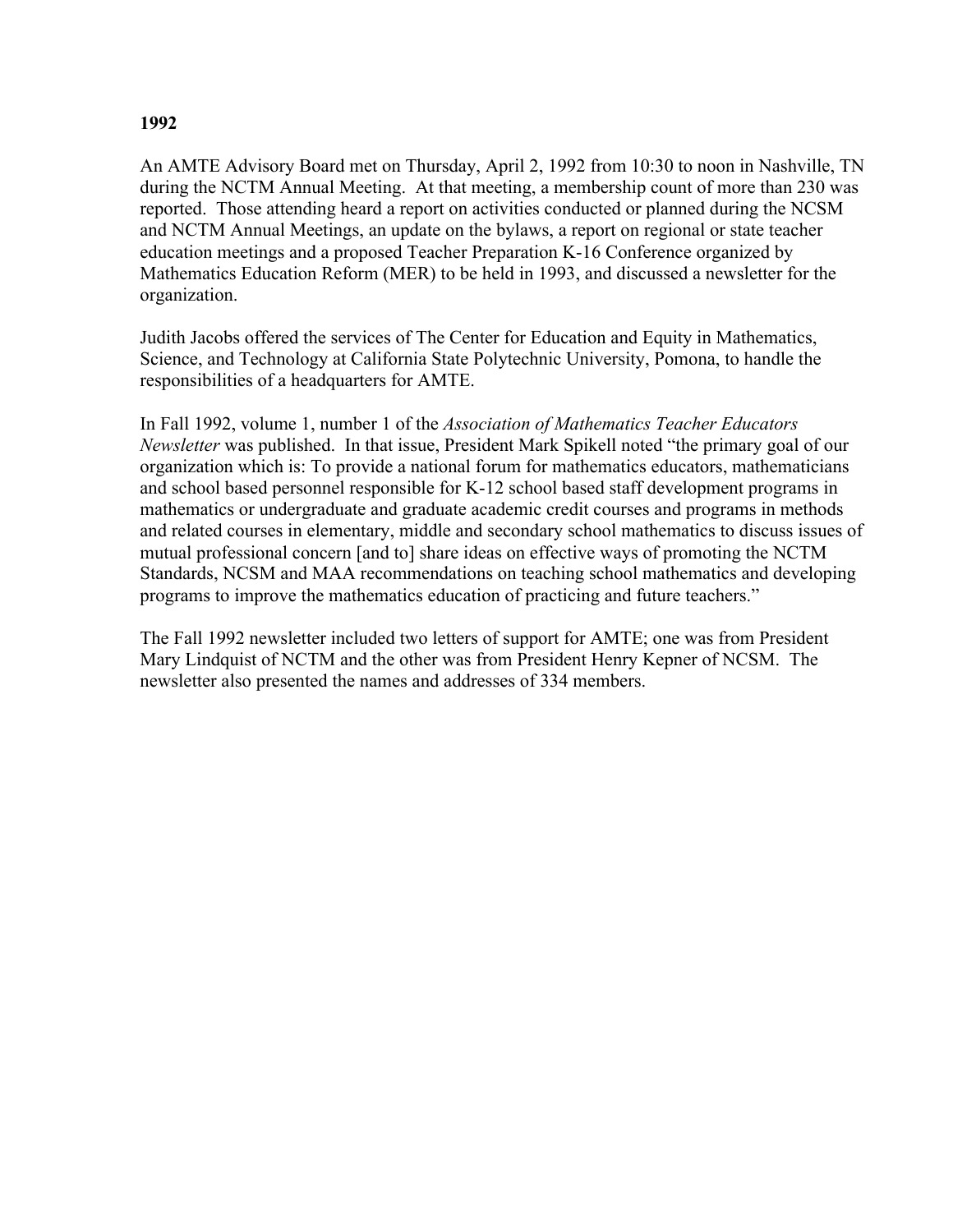# **January – March 1993**

Mark Spikell served as AMTE president until the NCTM Annual Meeting in Seattle when Henry Kepner agreed to serve as interim president until the first election would be held. Francis (Skip) Fennell, Don Balka, and Judith Jacobs continued to serve as AMTE officers.

# Meetings

On Wednesday, March 31, 1993, the AMTE Advisory Board Meeting was held in Seattle. Mark Spikell presided. Those attending included Doug Aichele, Don Balka, Jerry Becker, Michael Fiske, Lynne Gray, Judith Jacobs, Henry Kepner, Bonnie Litwiller, Eugene Nichols, Ed Rathmell, Mark Spikell, and Phil Wagerich. Membership was reported to be 382. A report on AMTE activities included information on the teacher education sessions at NCSM and NCTM. A draft of the AMTE Constitution and Bylaws was ready to be distributed at the business meeting later that day and published in the newsletter.

On March 31, 1993, from 5:30 – 6:30 p.m. in Room West A of the Sheraton Hotel in Seattle, WA, the first business meeting of the Association of Mathematics Teacher Educators was held during the NCTM Annual Meeting. Approximately 34 people attended.

# Committees and Task Forces

A Constitution and Bylaws Committee was established to create a draft document.

# Activities

- The first AMTE-arranged sessions at an NCSM Annual Meeting were presented in Seattle, WA. These three sessions all had similar titles, "Open Forum: Reform in the Preparation of \_\_ Teachers: The Methods Component" where the blank was filled in with early childhood and elementary, middle school, or secondary.
- The first AMTE-arranged session at an NCTM Annual Meeting was presented in Seattle, WA. This session on changing teacher education to reflect the Standards involved a panel of mathematics teacher educators, Mark Spikell, Eugene Nichols, Francis (Skip) Fennell, Judith Jacobs, Douglas Aichele, and Nancy Vacc.

# Important Developments

- Dues were \$10.
- AMTE headquarters was formally established at The Center for Education and Equity in Mathematics, Science, and Technology at California State Polytechnic University, Pomona.

AMTE is ready to make some big moves in Seattle. ... The AMTE Business Meeting will be held. ... At that time the organizational proposals and procedures will be presented for discussion and initial action.

Mark Spikell *Association of Mathematics Teacher Educators Newsletter*, March 1993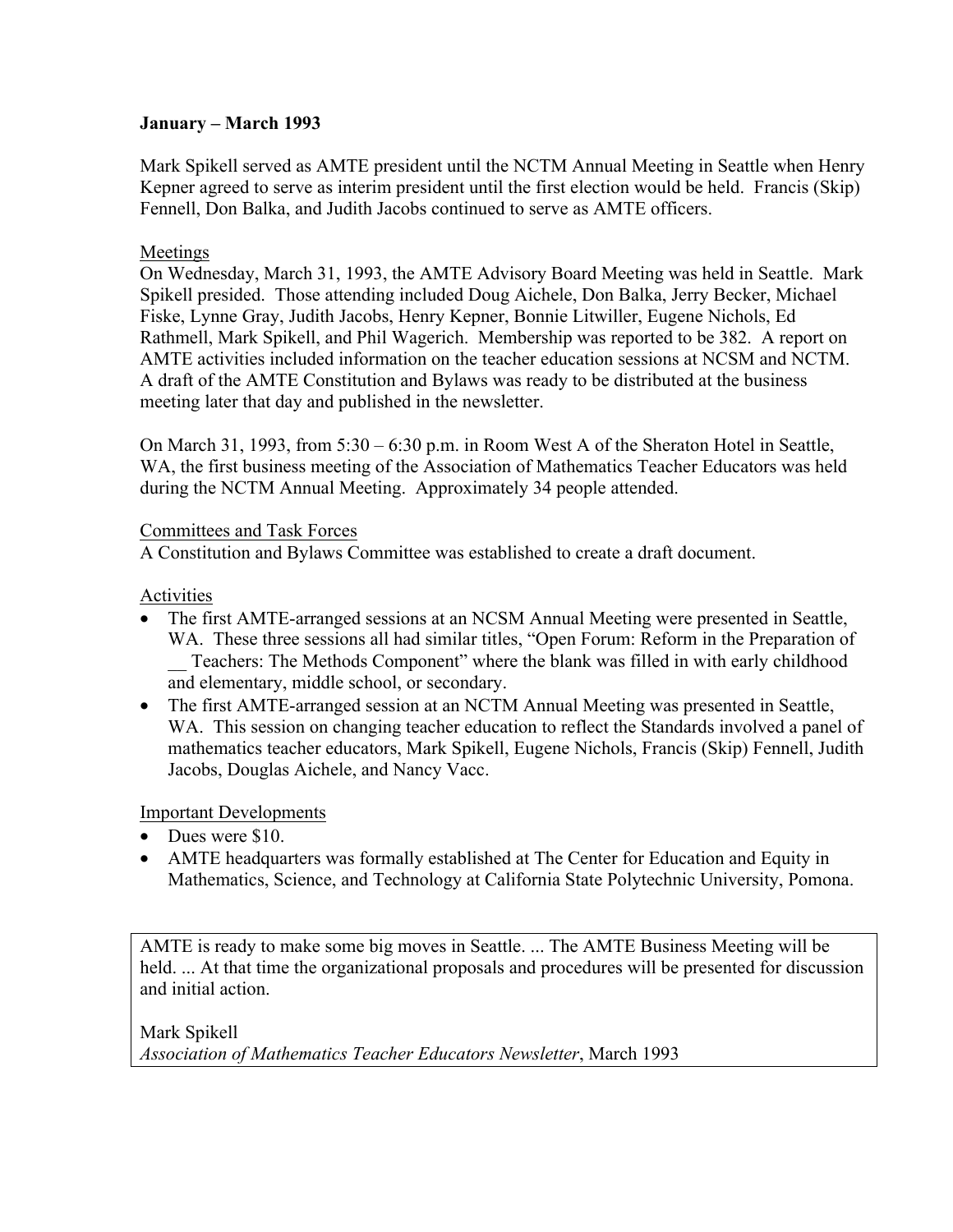# **April 1993 – April 1994**

Henry Kepner served as AMTE interim president. Francis (Skip) Fennell, Don Balka, and Judith Jacobs continued to serve as AMTE officers.

# Meetings

On Thursday, April 14, 1994, the second annual business meeting of AMTE was held in Indianapolis, IN during the NCTM Annual Meeting. Sixty people signed the attendance record.

# Committees and Task Forces

The first Nominations and Election Committee was established and chaired by Ed Rathmell, University of Northern Iowa, to prepare a slate of nominees for all of the members of the Board of Directors. Among the members-at-large, one person would be elected to serve a two-year term while the other two people would serve one-year terms.

A committee on affiliations and connections and a communications taskforce were created in 1994.

# Activities

- The first listsery was established in 1993 at the University of Wisconsin, Milwaukee. The purpose was to encourage AMTE members to communicate electronically on a real-time basis.
- AMTE served as co-sponsor for a Mathematics Education Reform (MER) workshop, Preparation for Teaching Mathematics: Issues, Policies and Programs, at the Rensselaer Polytechnic Institute, November 11-14, 1993.
- AMTE arranged two sessions during the 1994 Annual Meeting of the Association of Teacher Educators (ATE).
- AMTE sponsored sessions in 1994 at both the NCTM and NCSM Annual Meetings in Indianapolis, IN. The sessions at NCSM were organized as working groups on the clinical experiences component of teacher preparation.
- Apple Computer provided each AMTE member with handbooks, *The Macintosh and Curriculum Handbooks for Math and Science*.
- Members received mailings of NSF program announcements and the premier issue of *Math Horizons*, MAA's magazine for undergraduate students.

# Important Developments

- The AMTE membership unanimously ratified the Constitution and Bylaws in April 1994.
- The first election was held; nominations were due January 15, 1994 and the election was held in Spring 1994. Those elected were Henry Kepner, president; Judith Jacobs, president-elect; Michaele Chappell, secretary; Nadine Bezuk, treasurer; and members-at-large Bonnie Litwiller (2-year term), James Babb (one-year term) and Susan Beal (one-year term).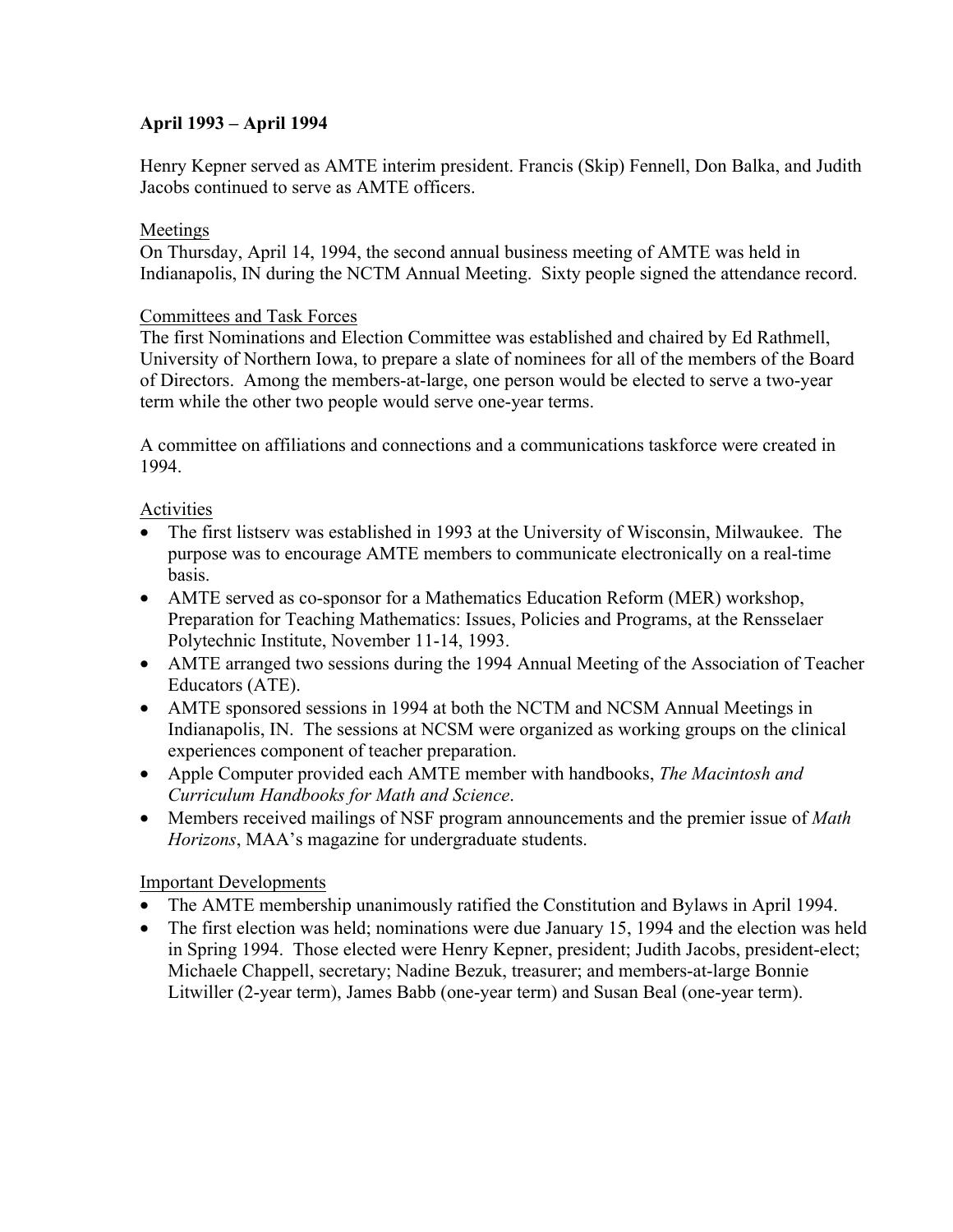# **May 1994 – April 1995**

Henry Kepner served as AMTE president. Other members of the Board of Directors were Judith Jacobs, president-elect; Michaele Chappell, secretary; Nadine Bezuk, treasurer; and members-atlarge James Babb, Susan Beal, and Bonnie Litwiller.

# Meetings

On Friday, April 7, 1995 in Boston, MA, the third annual business meeting was held during the NCTM Annual Meeting.

The Board of Directors met April 7, 1995 in Boston, MA.

# Committees and Task Forces

The Nominations and Election Committee was appointed, chaired by Douglas Aichele, Oklahoma State University, to prepare a slate of nominees for positions of secretary and two members-at-large.

A committee was established to look at the advantages and disadvantages of institutional membership.

# Activities

- AMTE co-hosted an NSF-funded mathematics methods conference June 2-4, 1994, at the University of Nebraska, Lincoln.
- The March 1995 newsletter contained a survey of assessment practices in elementary mathematics teacher preparation courses by DeAnn Huinker and Karen Karp.
- AMTE sponsored sessions at the 1995 NCSM Annual Meeting in Boston, MA.

# Important Developments

- Discussions began about becoming an affiliate of NCTM.
- An election was held in Spring, 1995. Michaele Chappell was re-elected secretary, and Susan Gay and Mary Hatfield were elected to serve two-year terms as members-at-large.

In the midst of a major mathematics education reform, mathematics educators are placed in an unenviable, often impossible position. ... The print sources of information and sharing are not fast enough to meet our needs. I strongly encourage you to join and actively participate in the AMTE listserv.

Henry Kepner *Association of Mathematics Teacher Educators Newsletter*, December 1994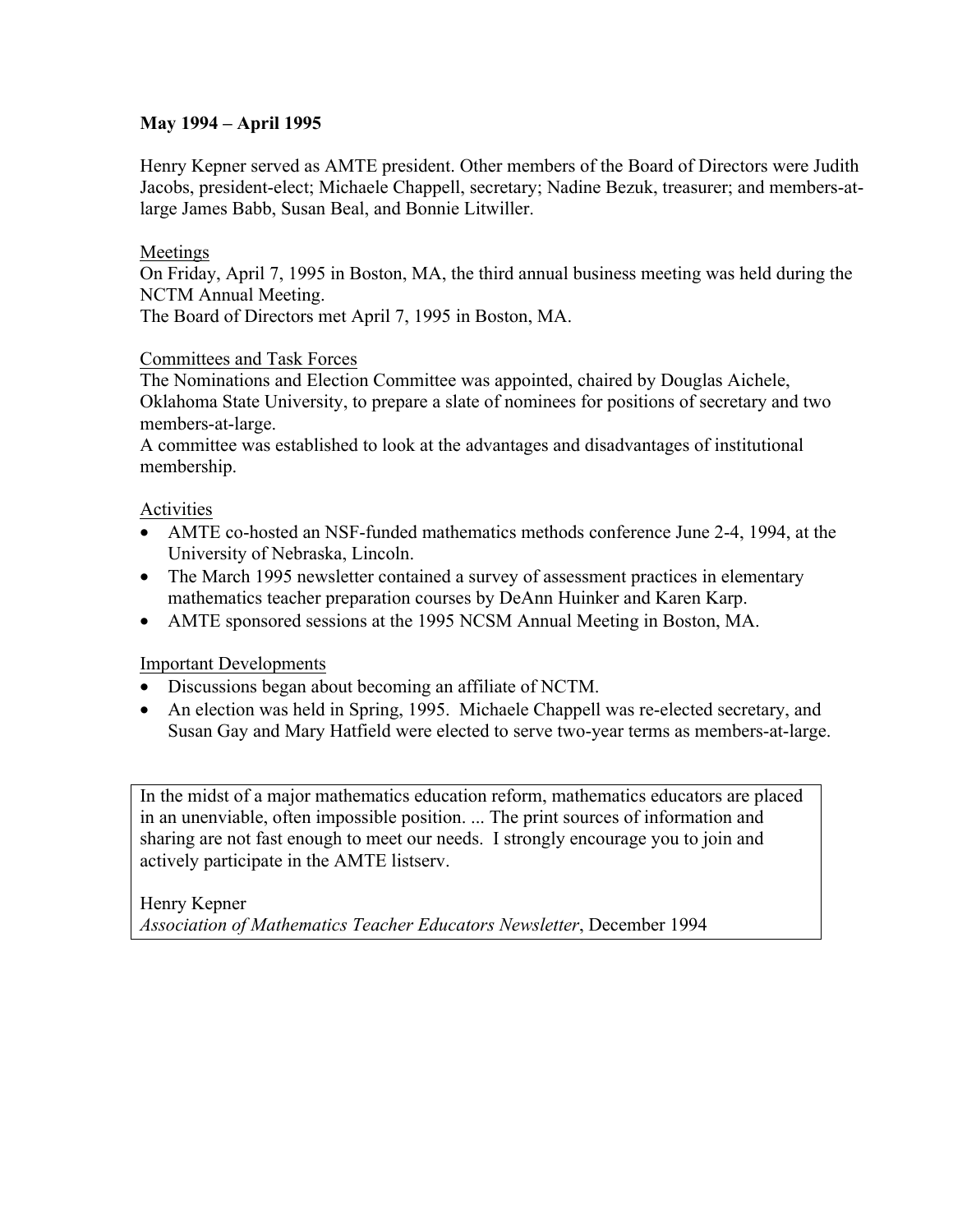# **May 1995 – April 1996**

Judith E. Jacobs served as AMTE president. Other members of the Board of Directors were Henry Kepner, immediate past president; Michaele Chappell, secretary; Nadine Bezuk, treasurer; and members-at-large Susan Gay, Mary Hatfield, and Bonnie Litwiller.

# Meetings

On Thursday, April 25, 1996, the fourth annual business meeting was held in San Diego, CA during the NCTM Annual Meeting.

The Board of Directors met April 23, 1996 in San Diego, CA.

# Committees and Task Forces

The Nominations and Election Committee was appointed, chaired by Henry Kepner, University of Wisconsin, Milwaukee, to prepare a slate of nominees for positions of president-elect, treasurer, and one member-at-large.

# Activities

- AMTE members received the *CSL Curriculum Orchestrator*, software from Chancery Software during Fall 1995.
- The Exxon Foundation funded a proposal submitted by Jack Price, president of NCTM, and Judith Jacobs, president of AMTE, to hold a conference on major issues in mathematics teacher education and the roles that professional associations can and should play in advancing the state of the profession. The conference held March 29-31, 1996 at California State Polytechnic University, Pomona was attended by 30 leaders in mathematics and mathematics education.
- In February 1996, Ron Ward initiated a listserv discussion about the *Professional Standards for Teaching Mathematics* (NCTM, 1991).

# Important Developments

- The AMTE website was created in Summer 1995.
- AMTE logo first appeared on the newsletter in Fall 1995 and the website in Summer 1995.
- The newsletter was given a new name, *AMTE News*. The newsletter had two editors, Susan Beal and Bob Wolffe.
- AMTE was charged to hold a separate conference for mathematics teacher educators.
- An election was held in Spring 1996. Those elected were Nadine Bezuk, president-elect; Dale Oliver, treasurer; and Ron Ward, member-at-large.

As you can see, AMTE and its members have been busy. We need your help to continue our current level of activity and grow even further in the coming year.

Judith Jacobs *AMTE News*, Spring 1996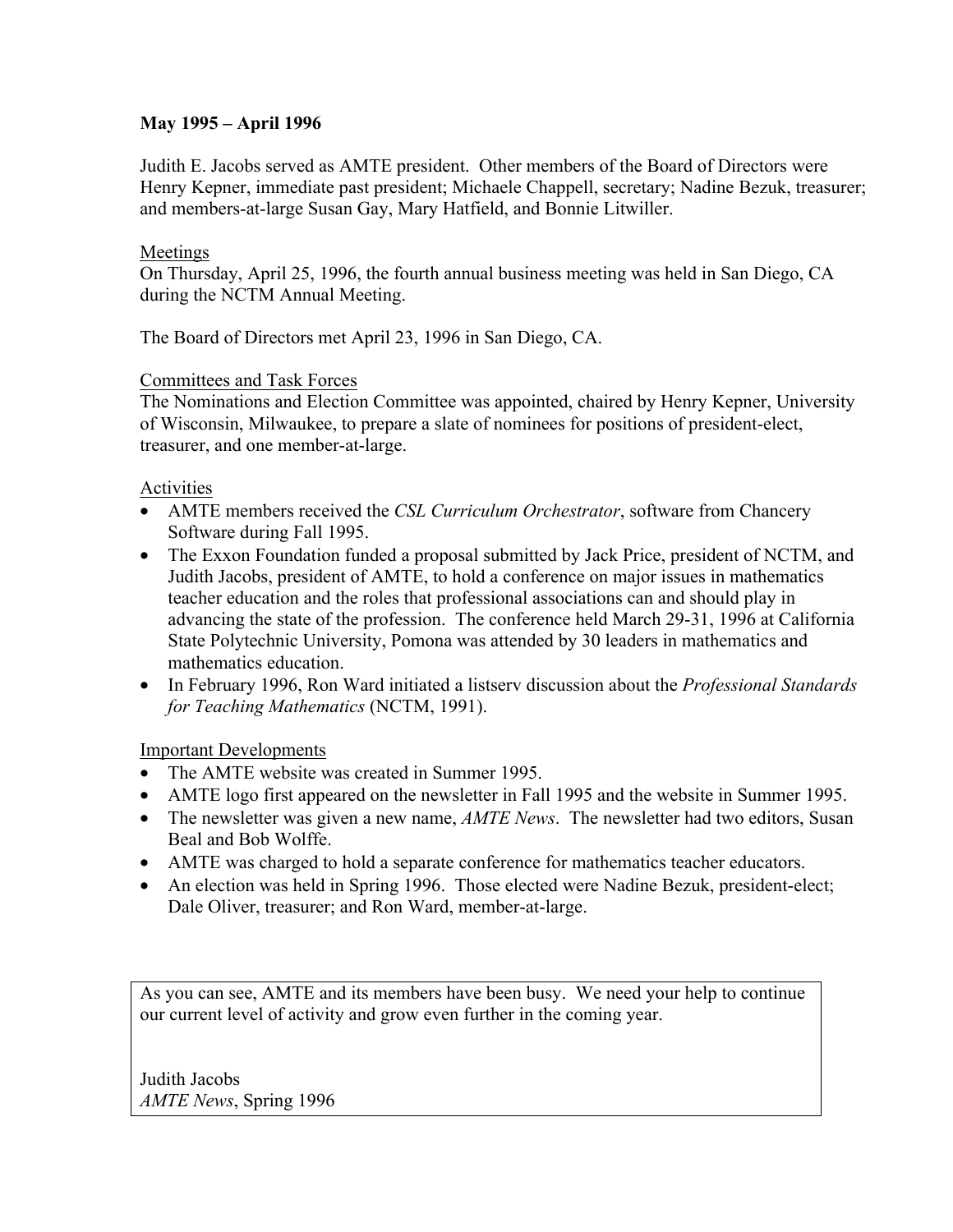# **May 1996 – April 1997**

Judith E. Jacobs served as AMTE president. Other members of the Board of Directors were Nadine Bezuk, president-elect; Michaele Chappell, secretary; Dale Oliver, treasurer; and members-at-large Susan Gay, Mary Hatfield, and Ron Ward.

# Meetings

The first annual AMTE conference was held February 14-15, 1997 in Washington, DC at the Sheraton Washington Hotel in conjunction with the annual meeting of the Association of Teacher Educators.

The AMTE annual business meeting was held Thursday, April 17, 1997 in Minneapolis, MN during the NCTM Annual Meeting.

The Board of Directors met April 17, 1997 in Minneapolis, MN.

# Committees and Task Forces

The Nominations and Election Committee was appointed, chaired by Jack Price, California State Polytechnic University, Pomona, to prepare a slate of nominees for positions of secretary and two members-at-large.

Stephen Willoughby chaired a task force charged to investigate possibilities for a mathematics teacher education journal. They found that an international journal had been established by Kluwer Academic Publishers.

Activities

- AMTE sponsored a conference within a conference at the San Jose NCTM regional meeting in March 1997.
- AMTE sponsored a conference within a conference at the NCTM annual meeting in April 1997 in Minneapolis, MN.
- Texas Instruments announced the first special purchase offer for AMTE members.

# Important Developments

- Dues were increased to \$20 in 1997.
- In Spring 1997, the first membership brochure was created. Copies were distributed at professional meetings.
- An election was held in Spring 1997. Those elected were Susan Gay, secretary, and Susan Friel and Tad Watanabe as members-at-large.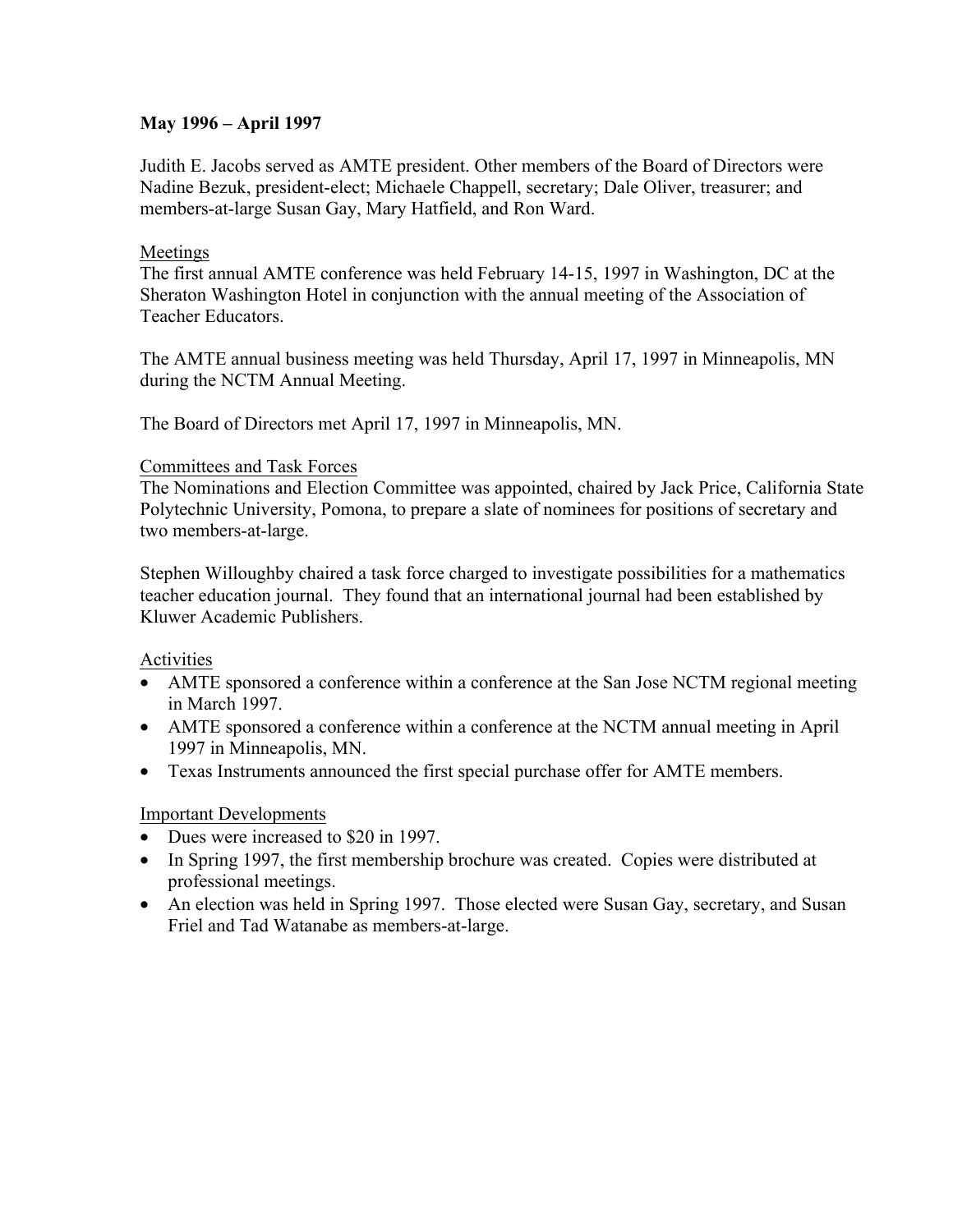I often think of AMTE's development in terms of the birth of a child. ... The conception and delivery of the organization was relatively painless. ... During my two-year term as president, our toddler stage, we have become involved with people outside our own little group. AMTE has grown considerably. This growth is not just in terms of members. ... We also have grown in visibility. ... Though we have just begun to talk, people listen to us.

Judith Jacobs *AMTE News*, Spring 1997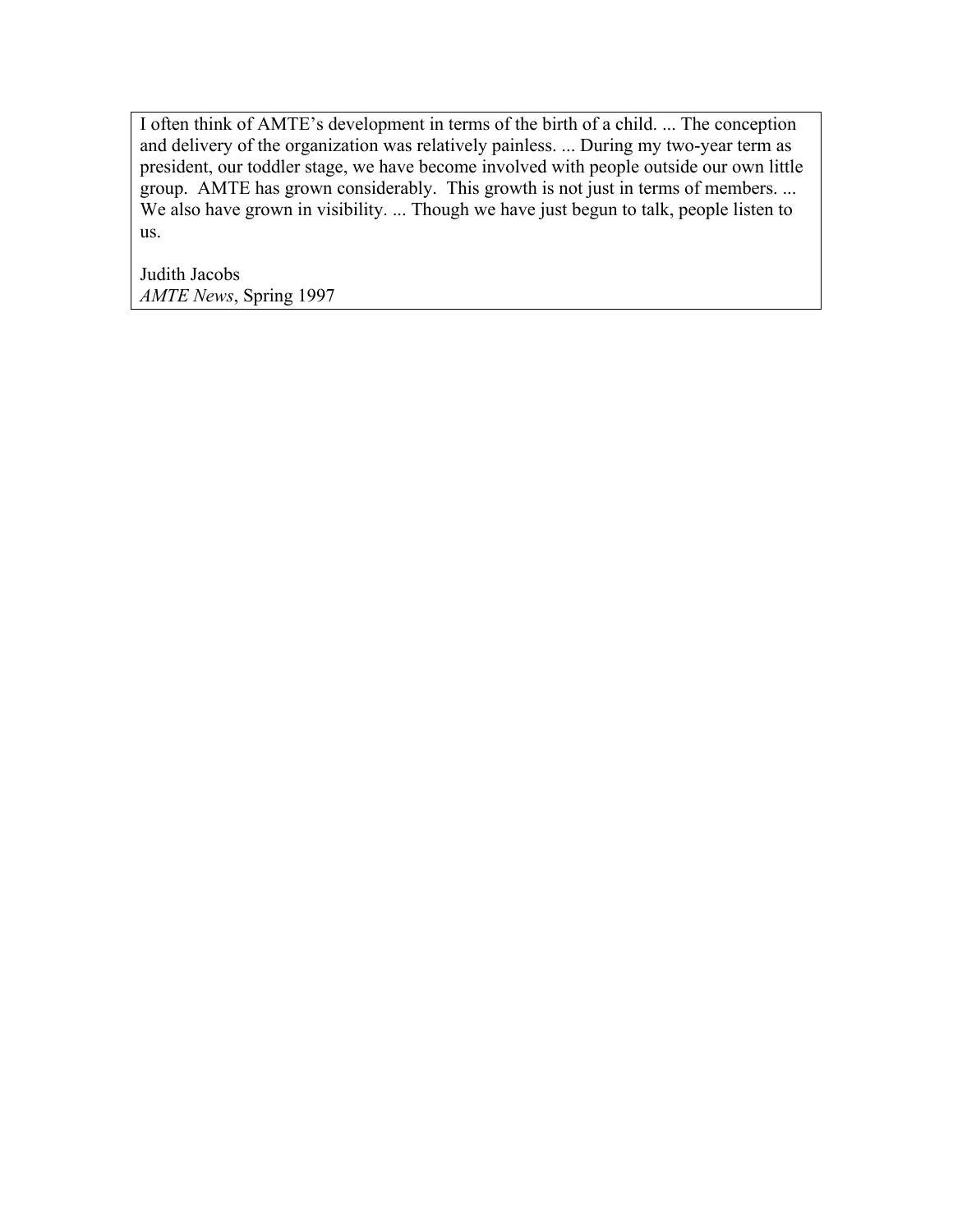# **May 1997 – April 1998**

Nadine Bezuk served as AMTE president. Other members of the Board of Directors were Judith Jacobs, immediate past president; Susan Gay, secretary; Dale Oliver, treasurer; and members-atlarge Susan Friel, Ron Ward, and Tad Watanabe.

# Meetings

The second annual AMTE conference was held January 30-31, 1998 in Pomona, CA at the Kellogg Conference Center on the campus of California State Polytechnic University, Pomona. A Thursday evening pre-conference, Exxon Symposium on Algebraic Thinking, and Sunday morning technology workshops were held in conjunction with the conference.

The Board of Directors met January 29, 1998 at the Kellogg Conference Center, Pomona, CA.

AMTE business meeting was held on Wednesday, April 1, 1998 in Washington, DC during the NCTM Annual Meeting.

The Board of Directors met March 31, 1998, and April 3, 1998 in Washington, DC.

# Committees and Task Forces

The Nominations and Election Committee was appointed, chaired by Jack Price, California State Polytechnic University, Pomona, to prepare a slate of nominees for positions of president-elect, treasurer, and one member-at-large.

Other committees began their work for AMTE. Committees appointed included annual conference, related conferences, website, and, membership. In addition, a committee on NCTM affiliation and a committee to review the constitution and bylaws were appointed. Board liaisons were appointed to committees.

# Activities

- The Spring 1997 issue of *AMTE News* included a conference survey so that members could provide information on "when, where, what, and how you want your annual conference."
- AMTE sent two members to participate in the Algebra Symposium in Washington, DC in May 1997.
- AMTE accepted an invitation to participate in a leadership conference organized by the Benjamin Banneker Association in August 1997.
- A 20% discount on the subscription rate for the *Journal of Mathematics Teacher Education*  was available to AMTE members.

# Important Developments

- A membership directory was sent to all AMTE members in Fall 1997.
- At their January 1998 meeting, the Board of Directors unanimously approved Judith Jacobs as AMTE's first executive director.
- AMTE's nonprofit status was approved in Spring 1998.
- In Spring 1998, AMTE received an invitation to apply for membership in the Conference Board for the Mathematical Sciences (CBMS).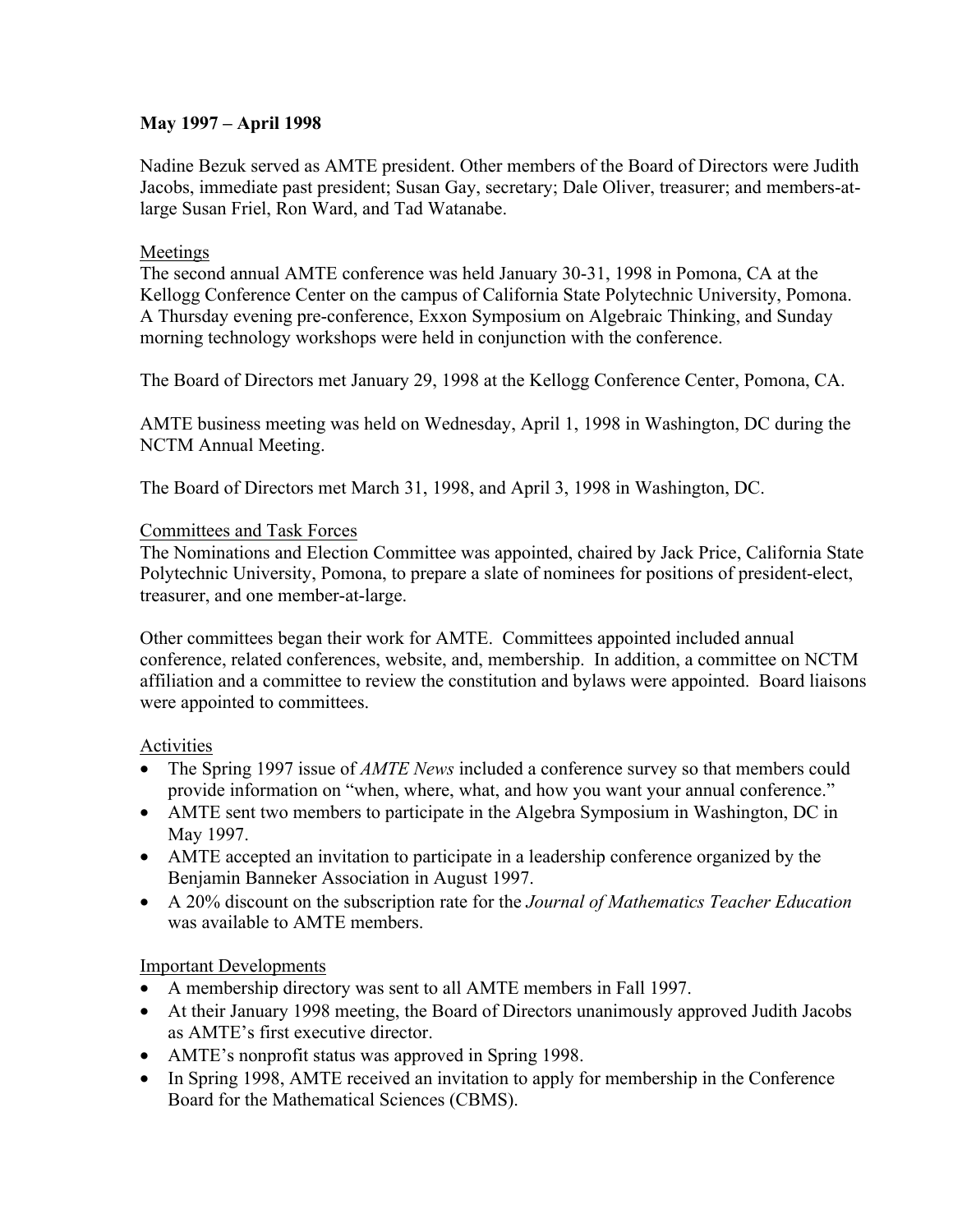• An election was held in Spring 1998. Susan Gay was elected president-elect. Dale Oliver was re-elected treasurer. Doug Owens was elected member-at-large. Nadine Bezuk appointed Linda J.C. Taylor to complete Susan Gay's term as secretary.

This is a time of great possibilities and opportunities for AMTE. More and more, we are being recognized as THE organization that represents mathematics teacher educators, and we are being invited to participate in important discussions.

Nadine Bezuk *AMTE News*, Spring 1997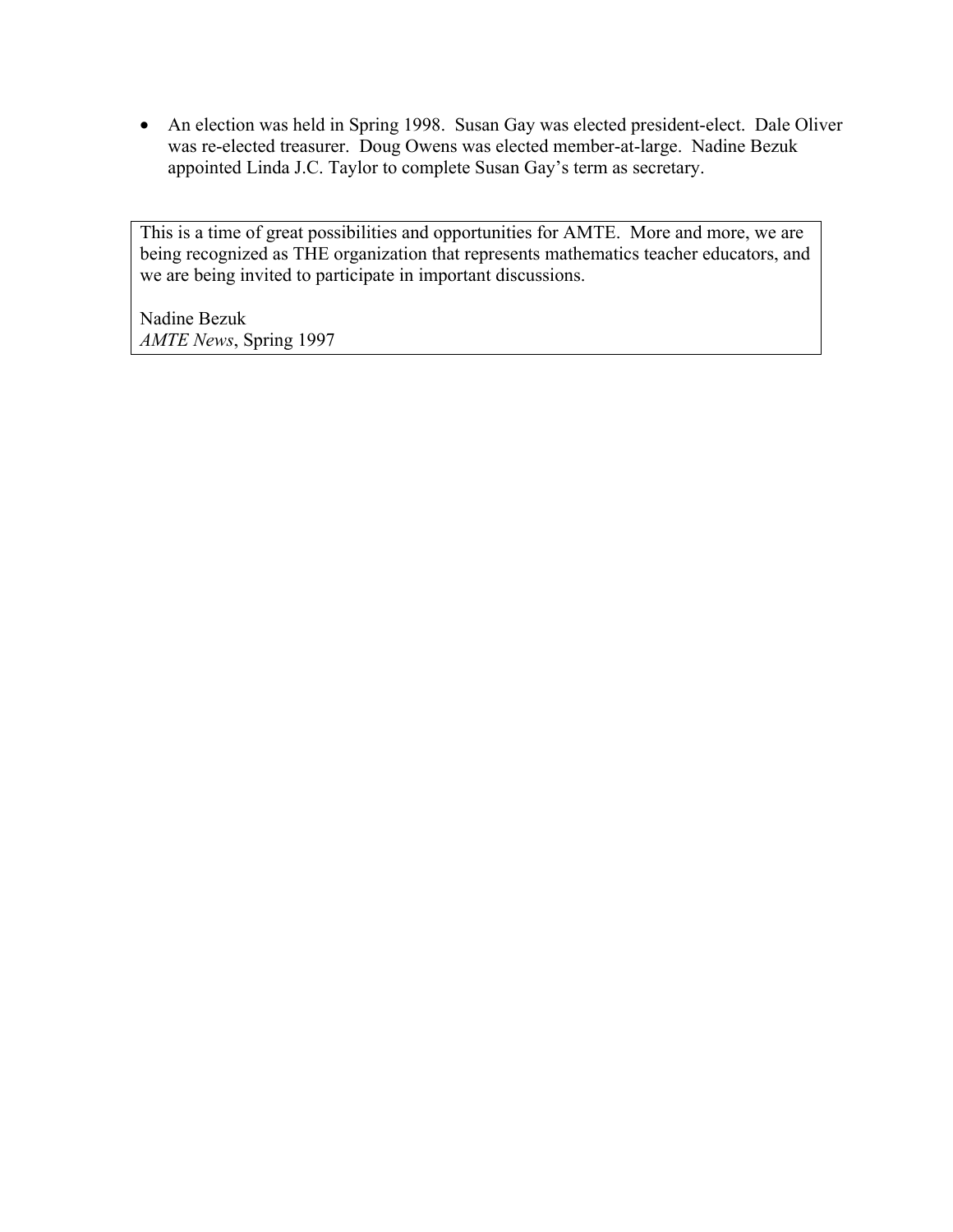# **May 1998 - January 1999**

Nadine Bezuk served as AMTE president. Other members of the Board of Directors were Susan Gay, president-elect; Linda J.C. Taylor, secretary; Dale Oliver, treasurer; and members-at-large Susan Friel, Doug Owens, and Tad Watanabe.

# Meetings

The third annual AMTE conference was held January 21-23, 1999 at the Hotel Sofitel in Chicago, IL in conjunction with the annual meeting of Teachers Teaching with Technology. The business meeting was held Saturday, January 23.

The Board of Directors met January 21, 1999 at the Hotel Sofitel in Chicago.

#### Committees and Task Forces

The Nominations and Election Committee was appointed, chaired by Francis (Skip) Fennell, Western Maryland College, to prepare a slate of nominees for positions of secretary and two members-at-large.

# Important Developments

- The Spring 1998 issue of AMTE News contained statements in favor of affiliation with NCTM and statements in favor of non-affiliation, along with a ballot.
- The AMTE membership voted to support affiliation with the National Council of Teachers of Mathematics in Spring 1998.
- The Bylaws were amended June 30, 1998 with the vote by the membership to establish the annual business meeting during the time and at the place of the AMTE annual conference rather than during the NCTM Annual Meeting.
- Beginning Fall 1998, *AMTE News* had co-editors, Bob Wolffe and Virginia Harder.
- An election was held in Fall 1998. Tad Watanabe was re-elected member-at-large. Linda J.C. Taylor was elected secretary, and Mark Klespis was elected member-at-large.

The two issues of increased need for teachers coupled with the low level of preparation of [the] current mathematics teaching force is of great concern to me, and I believe it should be of great concern to mathematics teacher educators across the nation. ... What can we do as mathematics teacher educators to remedy this situation? What can and should AMTE do as an organization to address this need?

Nadine Bezuk *AMTE News*, Spring 1998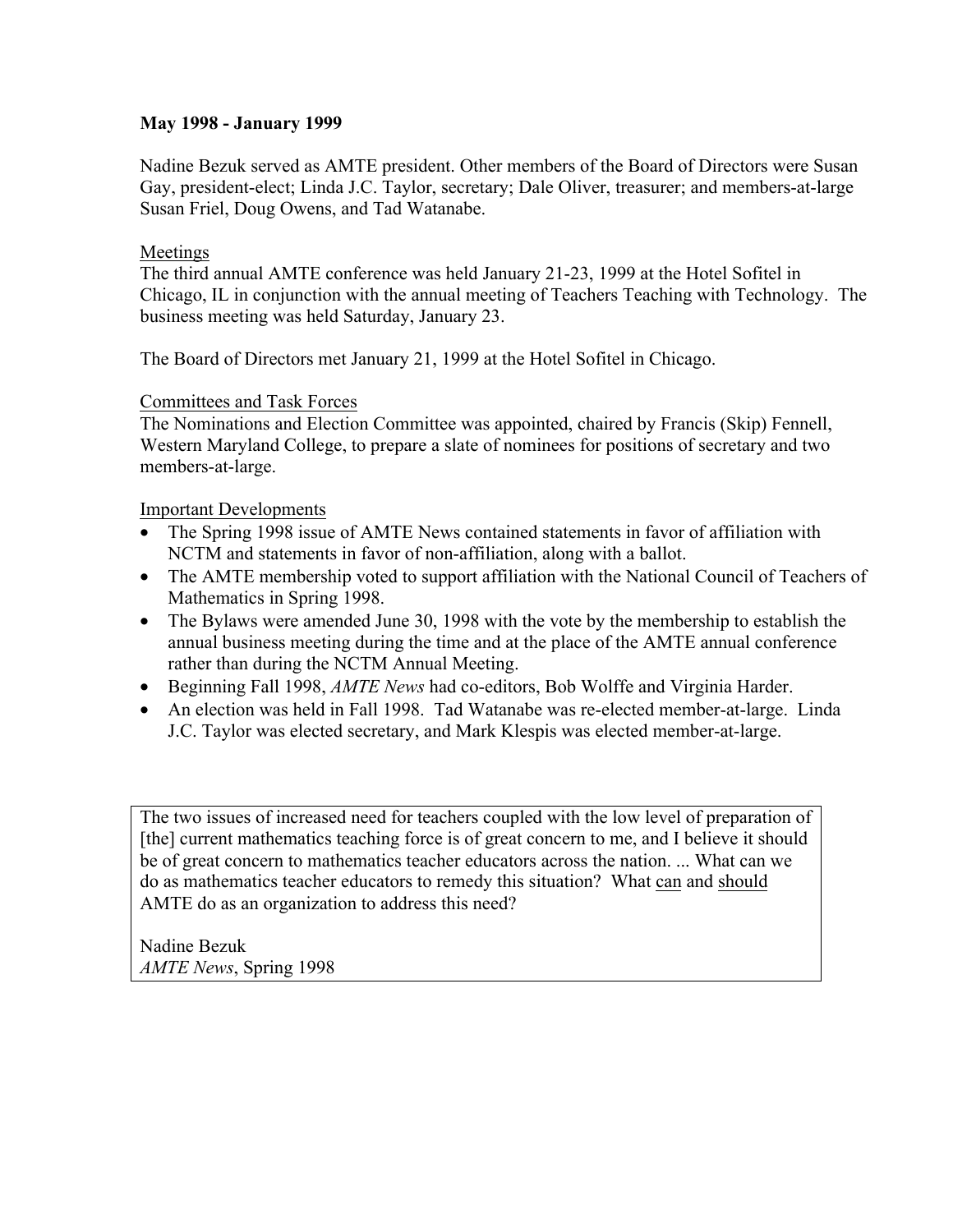# **February 1999 – February 2000**

Susan Gay served as AMTE president. Other members of the Board of Directors were Nadine Bezuk, immediate past president; Linda J.C. Taylor, secretary; Dale Oliver, treasurer; and members-at-large Mark Klespis, Doug Owens, and Tad Watanabe.

# Meetings

AMTE held a reception/meeting Wednesday, April 21, 1999, 5:30 – 7:30 p.m. in San Francisco, CA during the NCTM Annual Meeting.

The Board of Directors met April 21, 1999 in San Francisco, CA.

The fourth annual AMTE conference was held February 10-12, 2000 at the Hilton Charlotte and Towers in Charlotte, NC. The business meeting was held Saturday, February 12.

The Board of Directors met February 10, 2000 at the Hilton Charlotte and Towers.

#### Committees and Task Forces

The Nominations and Election Committee was appointed, chaired by Robert Reys, University of Missouri, to prepare a slate of nominees for positions of president-elect, treasurer, and one member-at-large.

Other committees included Constitution and Bylaws, Membership, Related Conferences, Electronic Communications, and Annual Conference. Committee terms were staggered so that approximately half of the members changed each year.

The membership committee responded to a request from NCTM's Mathematical Education Trust for several ideas for grants that would be of interest to teacher educators.

#### Activities

- AMTE sent a representative to the Workshop on the Mathematical Content Preparation of Elementary Teachers at the National Research Council in Washington, DC in March 1999.
- AMTE sponsored sessions at the 1999 NCTM Annual Meeting in San Francisco.
- As president, Susan Gay was the first representative for AMTE at a meeting of CBMS in December 1999.

#### Important Developments

- In March 1999, the listserv moved to Emporia State University in Emporia, KS, and was managed by Jean Morrow. A set of guidelines regarding collegial discourse was developed.
- Changes were made to the conference registration fee structure and a new reduced fee for graduate students was created.
- In April 1999 during NCTM's Annual Meeting in San Francisco, Nadine Bezuk represented AMTE and accepted charter #401 to be an affiliate of NCTM. Nadine Bezuk served as the first NCTM Representative from AMTE beginning in April 1999.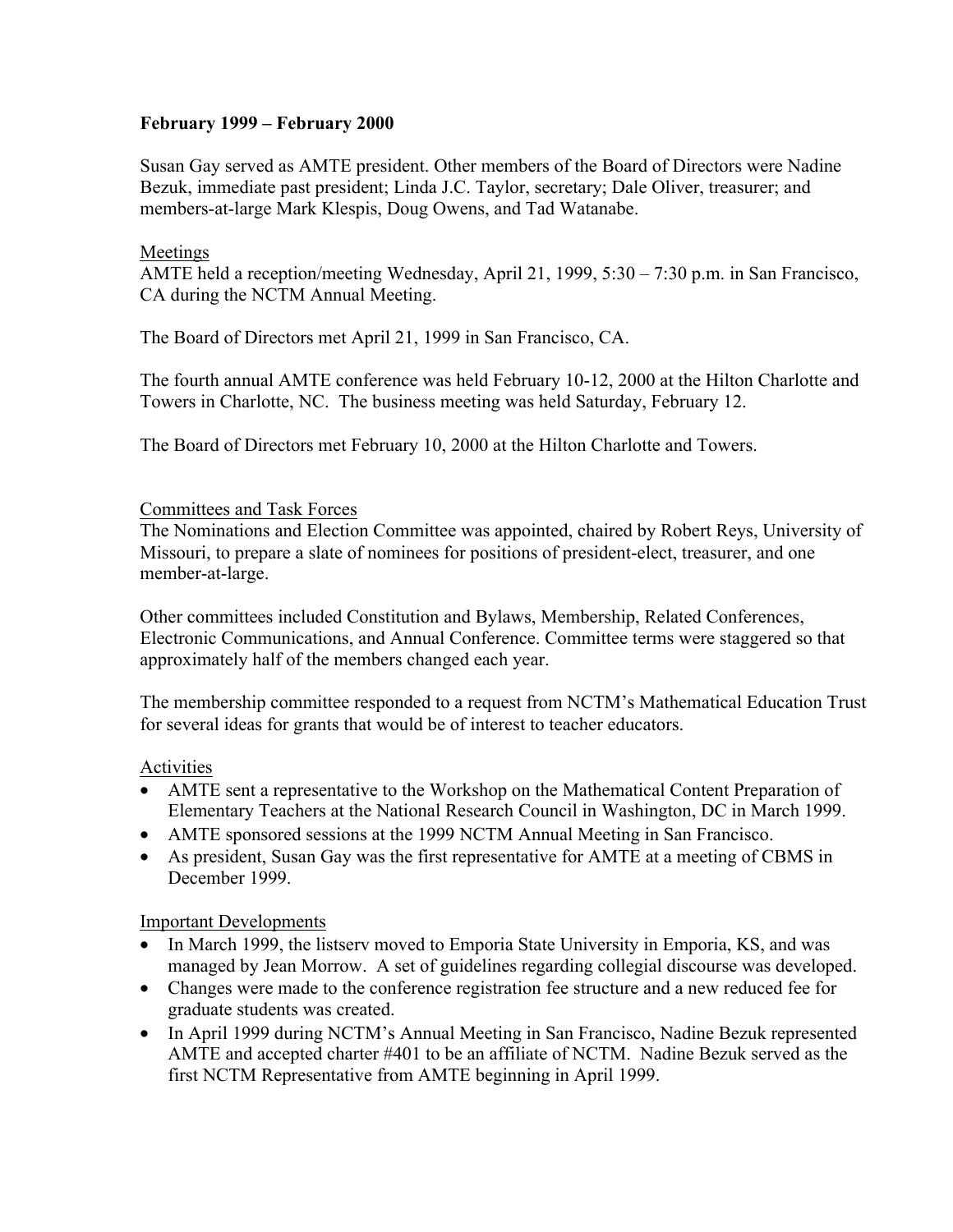- In July 1999, word was received that AMTE's application for membership on the Conference Board of the Mathematical Sciences had been approved.
- An election was held in Fall 1999. Those elected were Francis (Skip) Fennell, presidentelect; Janet Warfield, treasurer; and Susan Beal, member-at-large.

As a member organization [of CBMS], we will work with other professional societies to promote research, improve education, and expand the uses of mathematics. As with our affiliation with NCTM, AMTE's membership in CBMS gives us more national exposure and additional opportunities to participate in the national dialogue impacting mathematics education.

Susan Gay *AMTE News*, October 1999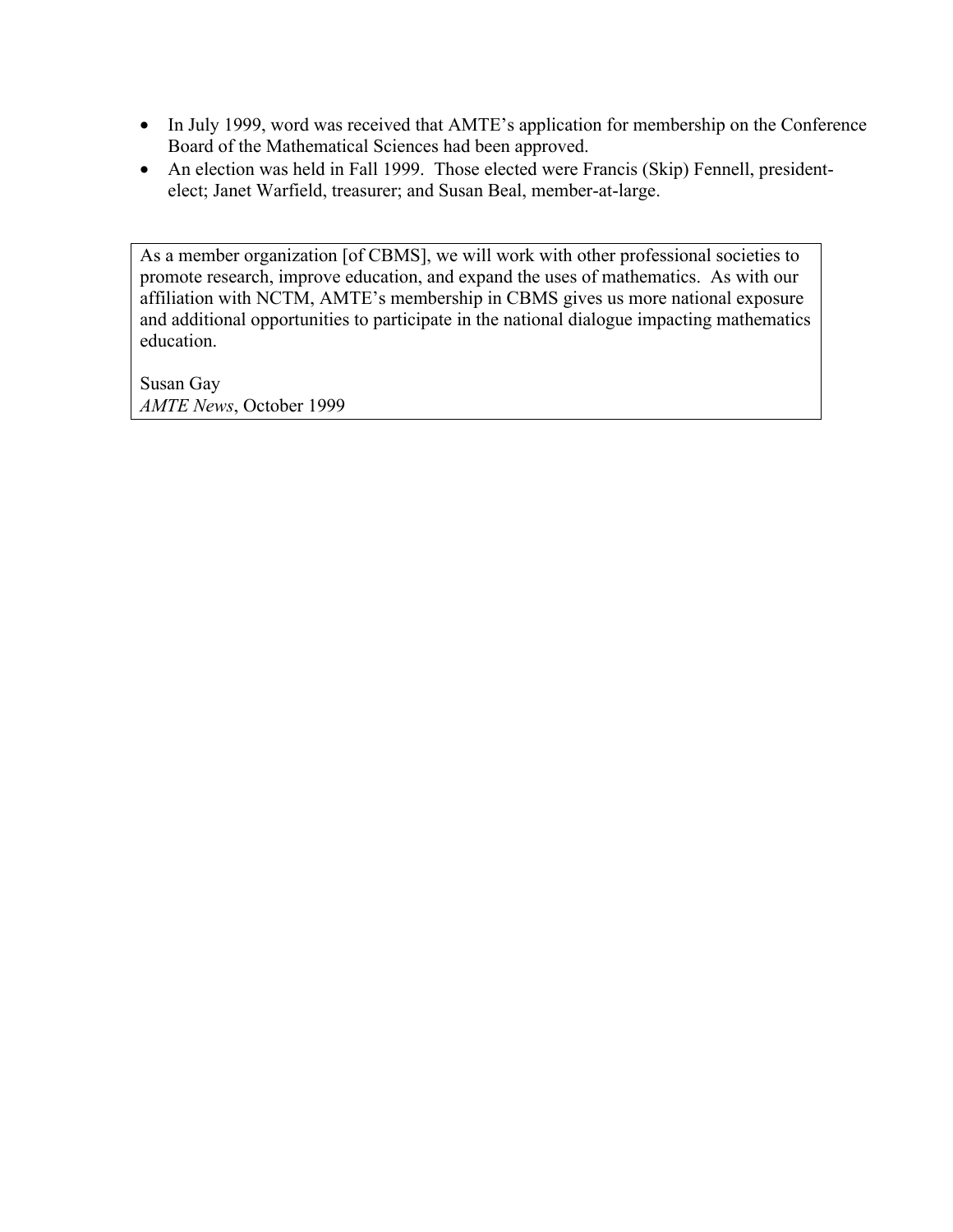# **March 2000 – January 2001**

Susan Gay served as AMTE president. Other members of the Board of Directors were Francis (Skip) Fennell, president-elect; Linda J.C. Taylor, secretary; Janet Warfield, treasurer; and members-at-large Susan Beal, Mark Klespis, and Tad Watanabe.

#### Meetings

The Board of Directors met April 12, 2000 in Chicago, IL.

The fifth annual AMTE conference was held January 18-20, 2001 at The Westin South Coast Plaza in Costa Mesa, CA in conjunction with the Annual Meeting of the Association for the Education of Teachers of Science (AETS). The business meeting was held Saturday, January 20 from 2:25 – 3:40 p.m. Joe Garofalo, University of Virginia, arranged the first pre-conference technology workshop.

The Board of Directors met January 18, 2001 at The Westin South Coast Plaza, Costa Mesa, CA. AMTE held a reception/meeting Thursday, April 13, 2000, 5:00 – 6:30 p.m. in Chicago, IL during the NCTM Annual Meeting.

#### Committees and Task Forces

The Nominations and Election Committee was appointed, chaired by Mary Lindquist, Columbus State University, to prepare a slate of nominees for positions of secretary and two members-atlarge.

Other committees were Constitution and Bylaws, Electronic Communications, Membership, and Related Conferences. March 1 was established as the beginning date for committee terms.

#### Activities

- AMTE represented the mathematics teacher education community in the National Technology Leadership Initiative (NTLI), a federal grant led by the University of Virginia.
- AMTE began a partnership with the new on-line journal titled *Contemporary Issues in Technology and Teacher Education (CITE)*. The first co-editors of the section on mathematics teacher education were Mark Klespis and Christine Browning.
- AMTE sponsored sessions at the NCTM Annual Meeting in Chicago, IL.
- As president, Susan Gay represented AMTE at the National Technology Leadership Retreat in September 2000.
- Members attending the January 2001 conference received a copy of *Before It's Too Late: A Report to the Nation from The National Commission on Mathematics and Science Teaching for the 21st Century*.

#### Important Developments

- The domain name, www.amte.net, was purchased.
- Dues were \$35
- The Constitution was amended to define student membership and set dues for student and institutional members.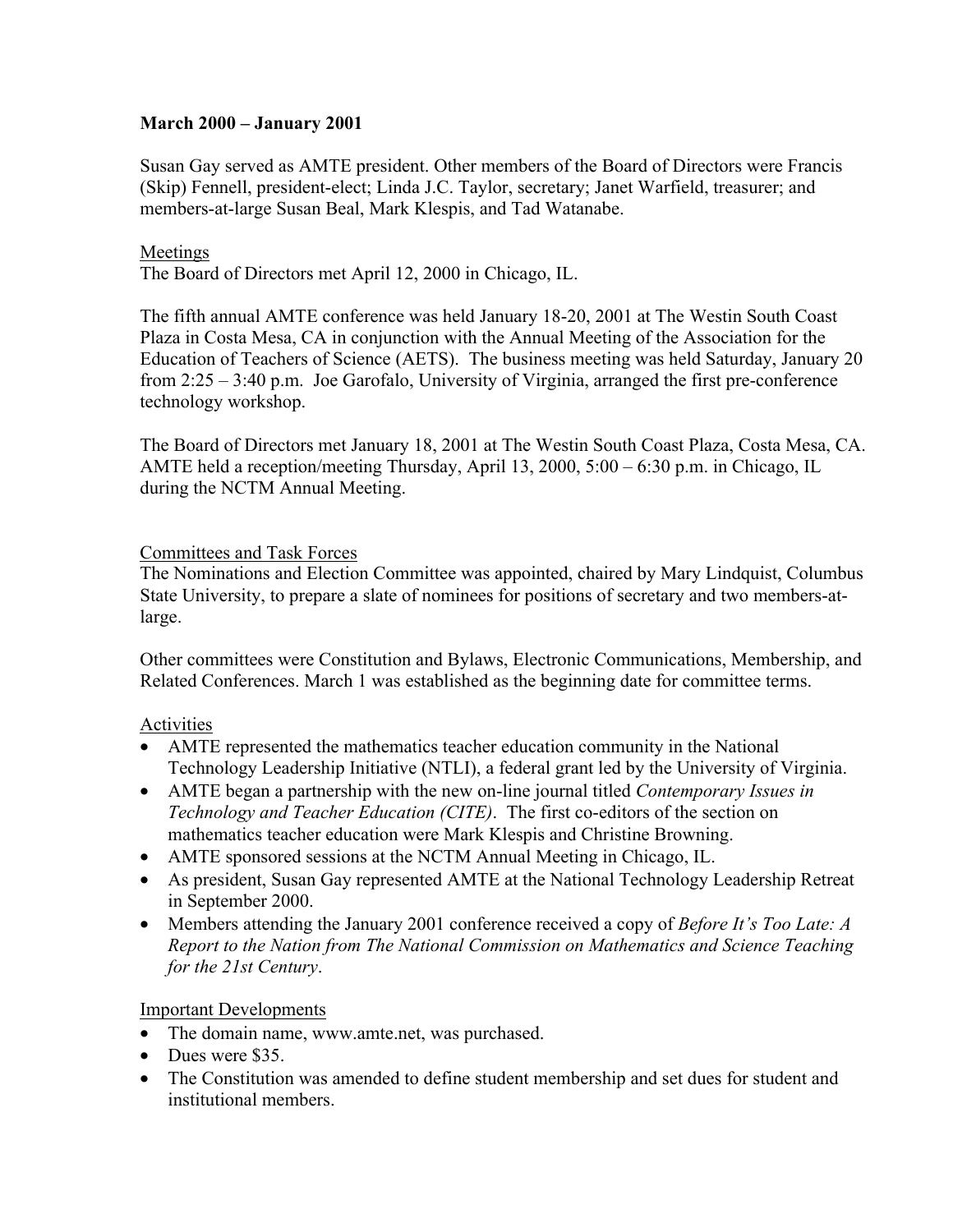- Beginning in Spring 2000, the editor of *AMTE News* was Bob Wolffe.
- AMTE began a working relationship with Site Services to locate and contract for conference facilities.
- An election was held in Fall 2000. Mark Klespis was re-elected member-at-large. Jennifer Bay was elected secretary and Margaret (Peg) Smith was elected member-at-large.

As an organization, AMTE continues to grow in visibility and influence. And we must do more in this leadership role within the broader mathematics education community as we are the ones who prepare the teachers who will educate students of the future.

Susan Gay *AMTE News*, June 2000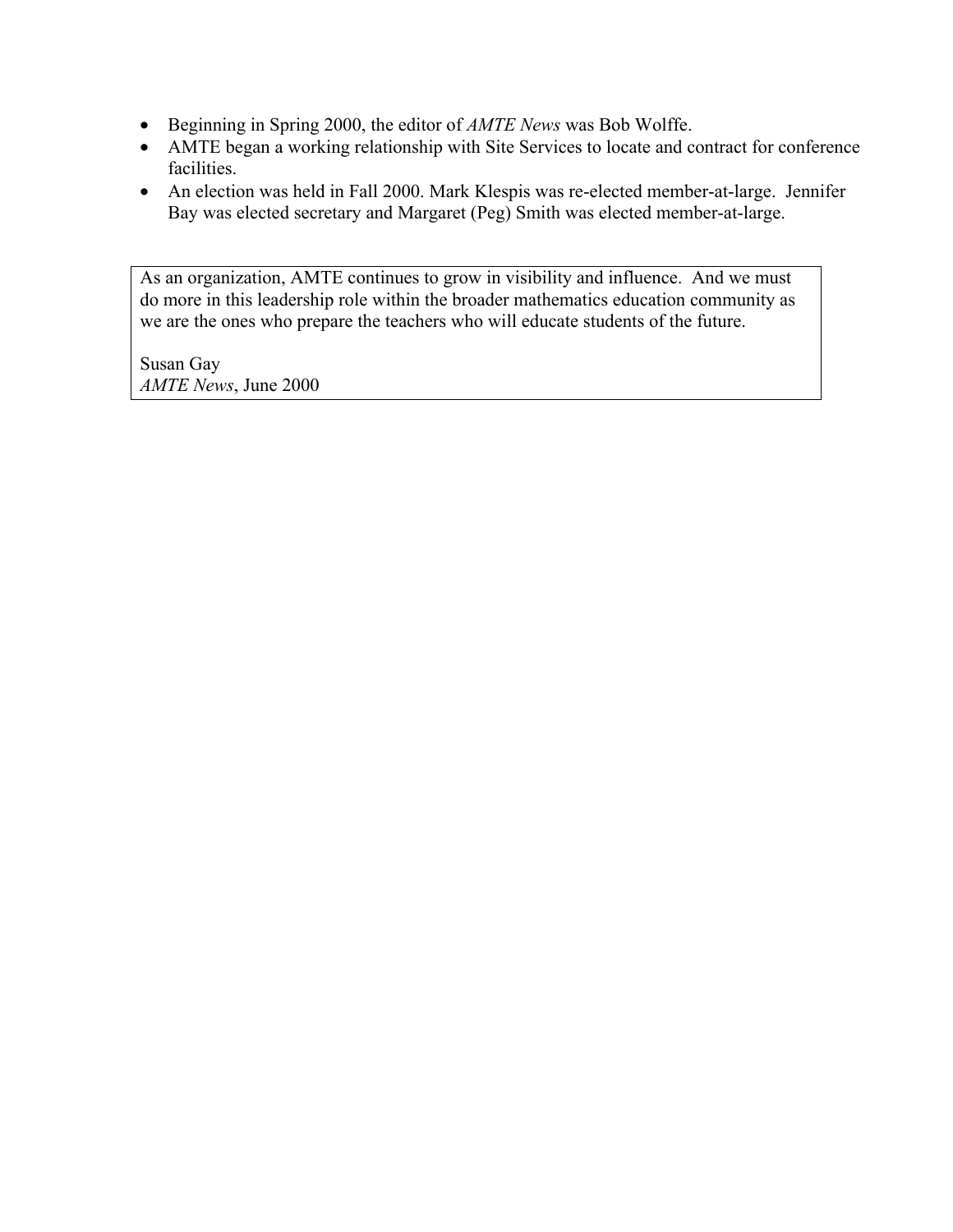# **February 2001 – January 2002**

Francis (Skip) Fennell served as AMTE president. Other members of the Board of Directors were Susan Gay, immediate past president; Jennifer Bay, secretary; Janet Warfield, treasurer; and members-at-large Susan Beal, Mark Klespis, and Peg Smith.

# Meetings

AMTE held a reception/meeting Thursday, April 5, 2001, 5:30 – 7:00 p.m. in Orlando, FL during the NCTM Annual Meeting.

The Board of Directors met April 5, 2001 in Orlando, FL.

The sixth annual AMTE conference was held January 24-26, 2002 at the Doubletree Hotel in San Antonio, TX. The business meeting was held Saturday, January 26.

The Board of Directors met January 24, 2002 at The Doubletree Hotel, San Antonio, TX.

# Committees and Task Forces

The Nominations and Election Committee was appointed, chaired by Henry Kepner, University of Wisconsin, Milwaukee, to prepare a slate of nominees for positions of president-elect, treasurer, and one member-at-large.

Other committees were Electronic Communications, Membership, and Related Conferences. The AMTE Technology Taskforce was appointed, chaired by David Pugalee, to investigate ideas for future training in the use of technology in teacher preparation.

# Activities

- An Internet Discussion Forum was created to promote discussion among mathematics teacher educators.
- AMTE members received a survey developed by Gladis Kersaint about technology beliefs and practices.
- The June 2001 issue of *AMTE News* included a survey on how Standards 2000 is used in mathematics teacher education. That issue also included a 40% discount offer on the purchase of *Making Sense of Mathematics Teacher Education*.
- Hollylynne Drier Stohl, North Carolina State University, was awarded the National Technology Leadership Fellowship based on her paper presented at the AMTE annual conference. She received a plaque and expenses to the SITE meeting in March 2002 to present her paper.

# Important Developments

- Nadine Bezuk began her term as AMTE Executive Director in September 2001.
- The AMTE headquarters moved to the Center for Research in Mathematics and Science Education at San Diego State University.
- The Board of Directors established the Judith E. Jacobs Lecture to be delivered at each annual conference beginning in 2003.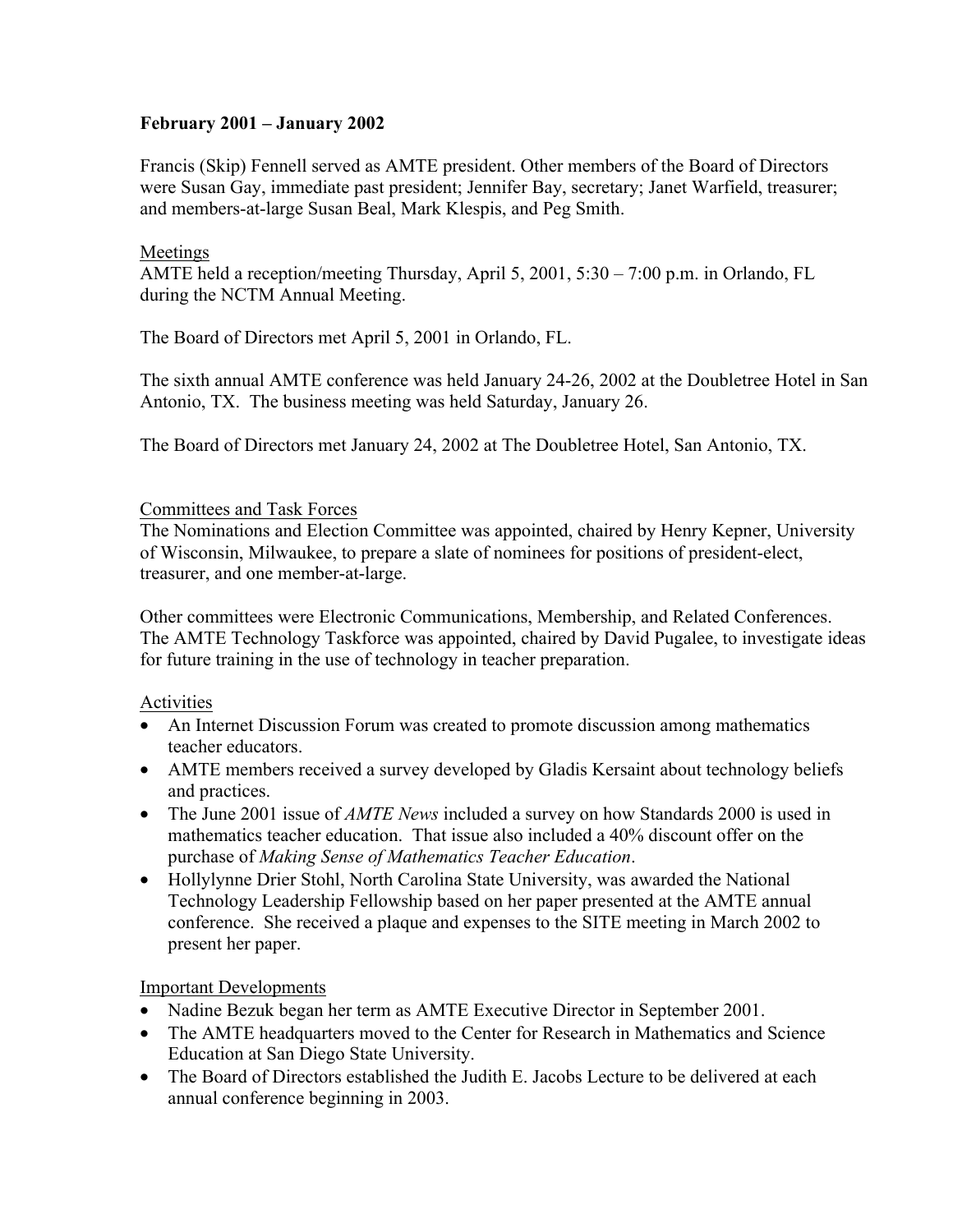• An election was held in Fall 2001. Karen Karp was elected president-elect and David Pugalee was elected member-at-large. Janet Warfield was re-elected treasurer.

... we must be more active – at every level. Think about getting involved. Not just in AMTE ..., but in arenas close to home, your region, nationally and beyond... Let people know about the importance of mathematics teacher education and AMTE – every day.

Francis (Skip) Fennell *AMTE News*, March 2001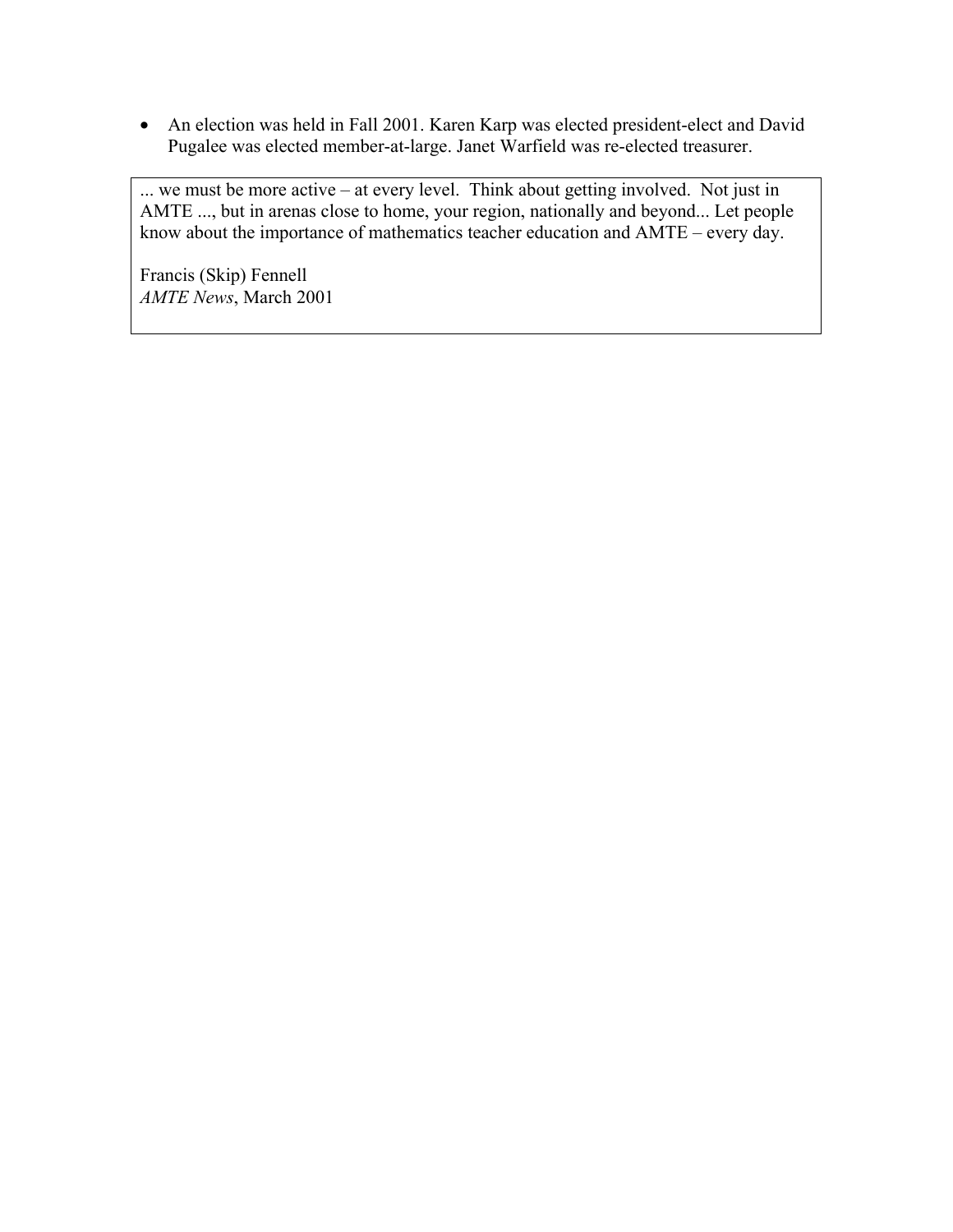# **February 2002 – January 2003**

Francis (Skip) Fennell served as AMTE president. Other members of the Board of Directors were Karen Karp, president-elect; Jennifer Bay-Williams, secretary; Janet Warfield, treasurer; and members-at-large Mark Klespis, David Pugalee, and Margaret (Peg) Smith.

# Meetings

AMTE held a reception/meeting Monday, April 22, 2002, 6:30 – 8:00 p.m. in Las Vegas, NV during the NCTM Annual Meeting.

The Board of Directors met April 22, 2002 in Las Vegas, NV.

The seventh annual AMTE conference was held January 30 – February 1, 2003 at the Atlanta Airport Marriott in Atlanta, GA. The business meeting was held Saturday, February 1. The inaugural Judith E. Jacobs Lecture was given by Judith Jacobs, California State Polytechnic University, Pomona.

The Board of Directors met January 30, 2003 at the Atlanta Airport Marriott.

# Committees and Task Forces

The Nominations and Election Committee was appointed, chaired by Barbara Reys, University of Missouri, to prepare a slate of nominees for positions of secretary and two members-at-large.

Other committees are Electronic Communications, Membership, and Related Conferences. Committee guidelines were compiled and Board liaisons were required to provide reports of committee work.

# Activities

- AMTE sponsored sessions at the NCTM Annual Meeting in Las Vegas, NV.
- Members attending events in Las Vegas and Atlanta received the new AMTE pins.
- The mathematics education section of the electronic journal, *Contemporary Issues in Technology and Teacher Education (CITE)*, had two new editors, Denisse Thompson and Gladis Kersaint.
- In Fall 2002, a membership directory was distributed.
- Beginning in Fall 2002, AMTE sponsored our first NexT fellow, Tim Hendrix at Meredith College, Raleigh, NC.
- AMTE welcomed its first affiliate group: the Illinois Association of Mathematics Teacher Educators.
- *Principles to Guide Doctoral Programs in Mathematics Education: A joint position statement of the Association of Mathematics Teacher Educators (AMTE) and the National Council of Teachers of Mathematics (NCTM)* was approved and published in January 2003.
- In January 2003, AMTE's first publication, *Principles to Guide the Design and Implementation of Doctoral Programs in Mathematics Education*, was distributed to the membership and posted on the website.
- AMTE Sponsored Susan Friel and Susan Robbins as our NTLI Fellows.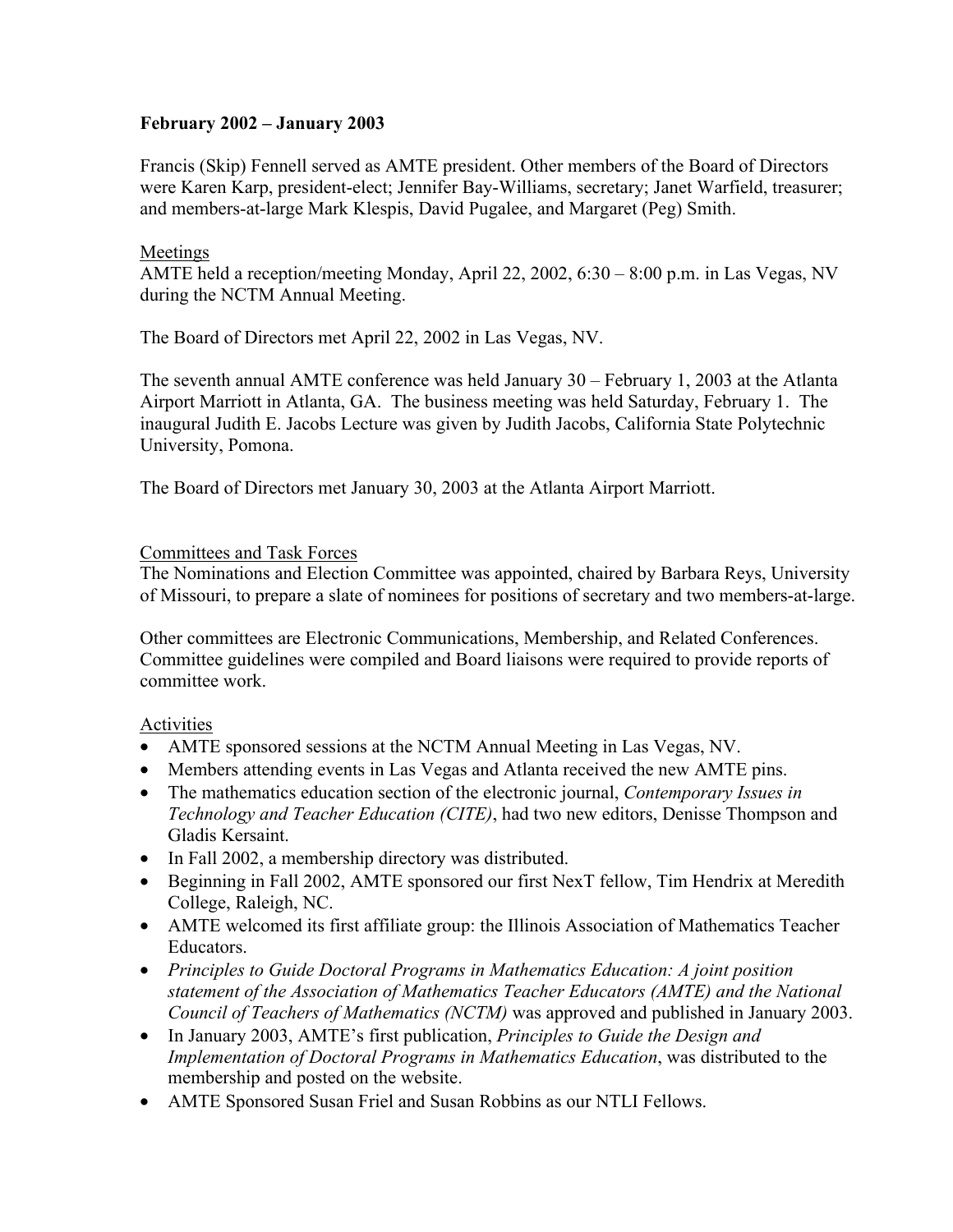Important Developments

- The Board of Directors approved guidelines that will allow state or regional affiliates of AMTE.
- The president appointed an AMTE conference coordinator and a local arrangements chair and program chair for each annual meeting. Susan Gay was appointed as the first AMTE Conference Coordinator.
- The Bylaws were amended so the document would be in alignment with existing practice with respect to the deadline for nominations and the deadline for proposing amendments.
- The AMTE president, Skip Fennell, was asked to serve as a member of the Executive Committee of CBMS.

My sense is that AMTE is very much on the move. … We want to continue to offer an interactive conference which affords dialogue among all participants. We also want to continue to serve those who serve teachers – whether it is through preservice or professional development initiatives at large or small, public or private institutions. We would also like to grow our membership. … So, how are we doing? What's our next move? What should we be doing better?

Francis (Skip) Fennell *AMTE News*, March 2002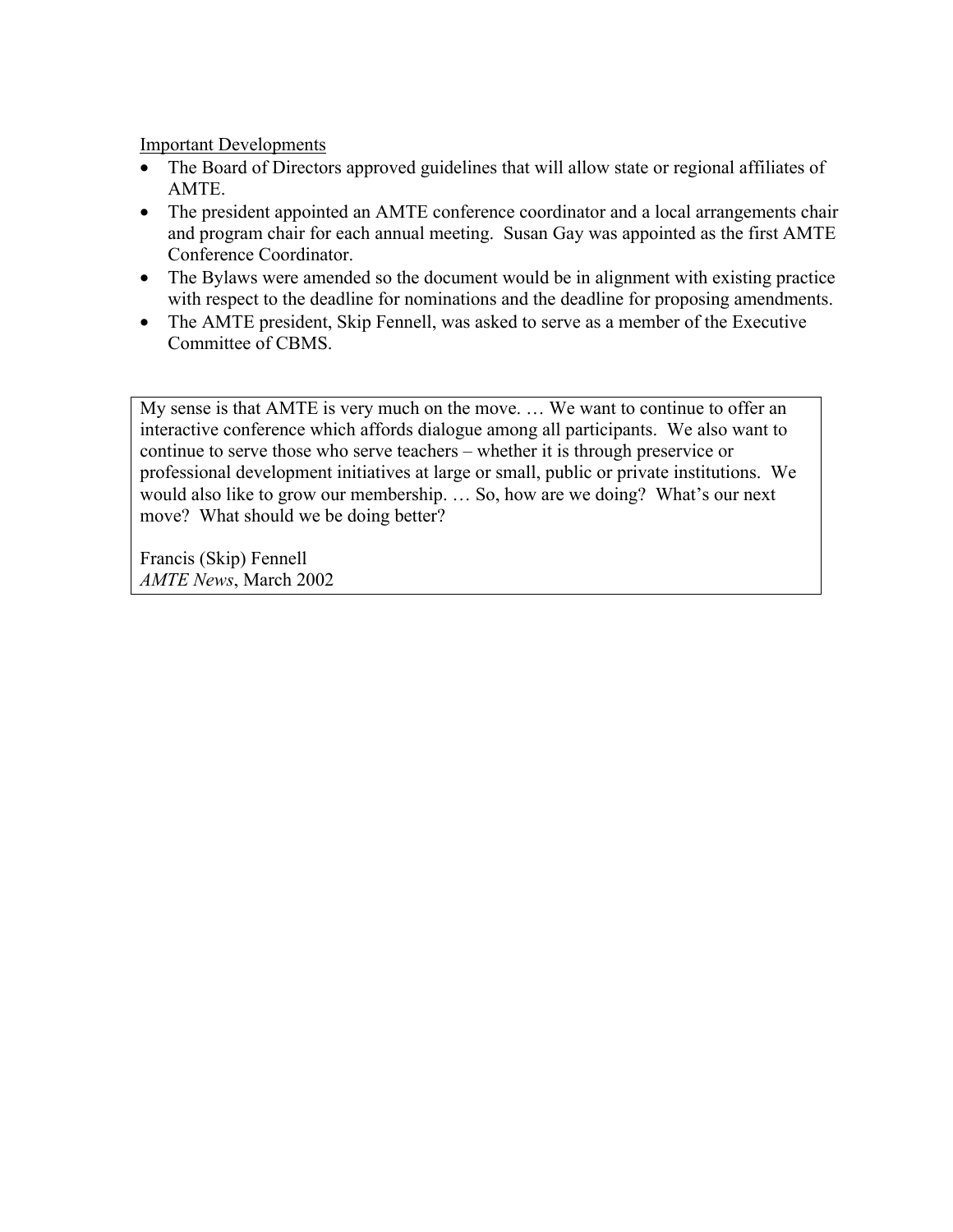# **February 2003 – January 2004**

Karen Karp served as AMTE president. Other members of the Board of Directors were Francis (Skip) Fennell, past-president; Jenny Bay-Williams, secretary; Mark Klespis, treasurer; and members-at-large David Pugalee, Susan Friel, and W. Gary Martin.

# Meetings

AMTE held a reception/meeting April 10, 2003, 5:30 – 7:00 p.m. in San Antonio, TX during the NCTM Annual Meeting.

The Board of Directors met April 7, 2003 in San Antonio, TX.

The eighth annual AMTE conference was held January 22-24, 2004 at the San Diego Marriott Mission Valley Hotel in San Diego, CA. The business meeting was held Saturday, January 24.

The Board of Directors met January 22, 2004 at the San Diego Marriott Mission Valley Hotel.

# Committees and Task Forces

The Essential Readings Task Force was appointed, chaired by Judith Jacobs, to identify essential readings in the field of mathematics teacher education and to communicate critical books, journals, and documents to the membership and other interested individuals.

The Electronic Communications committee was renamed the Technology Committee.

Committees for 2003-2004 were Constitution and Bylaws, Membership, Nominations and Elections, Related Conferences, and Technology. Other task forces were Achieve, and Corporate Sponsorship.

# Activities

- AMTE sponsored sessions at the NCTM Annual Meeting in San Antonio, TX.
- AMTE sponsored the AMTE Reunion at NCSM in San Antonio, TX.
- AMTE welcomed its second affiliate group: the Utah Association of Mathematics Teacher Educators.
- AMTE sponsored Mika Munakata as our NExT Fellow.
- The Achieve Task Force produced a *Review of "Foundations for Success: Mathematics Expectations for the Middle Grades."*

# Important Development

- The Board approved a proposal outlining NCTM's participation at the AMTE Annual Meeting.
- The term of elected Board Members was amended from two years to three years in the Bylaws.
- Karen Karp and Skip Fennell secured grant funding from NCTM Affiliate (MET) for \$1500 to finance part of the "Who's Teaching the Future Teachers of Mathematics?" research project.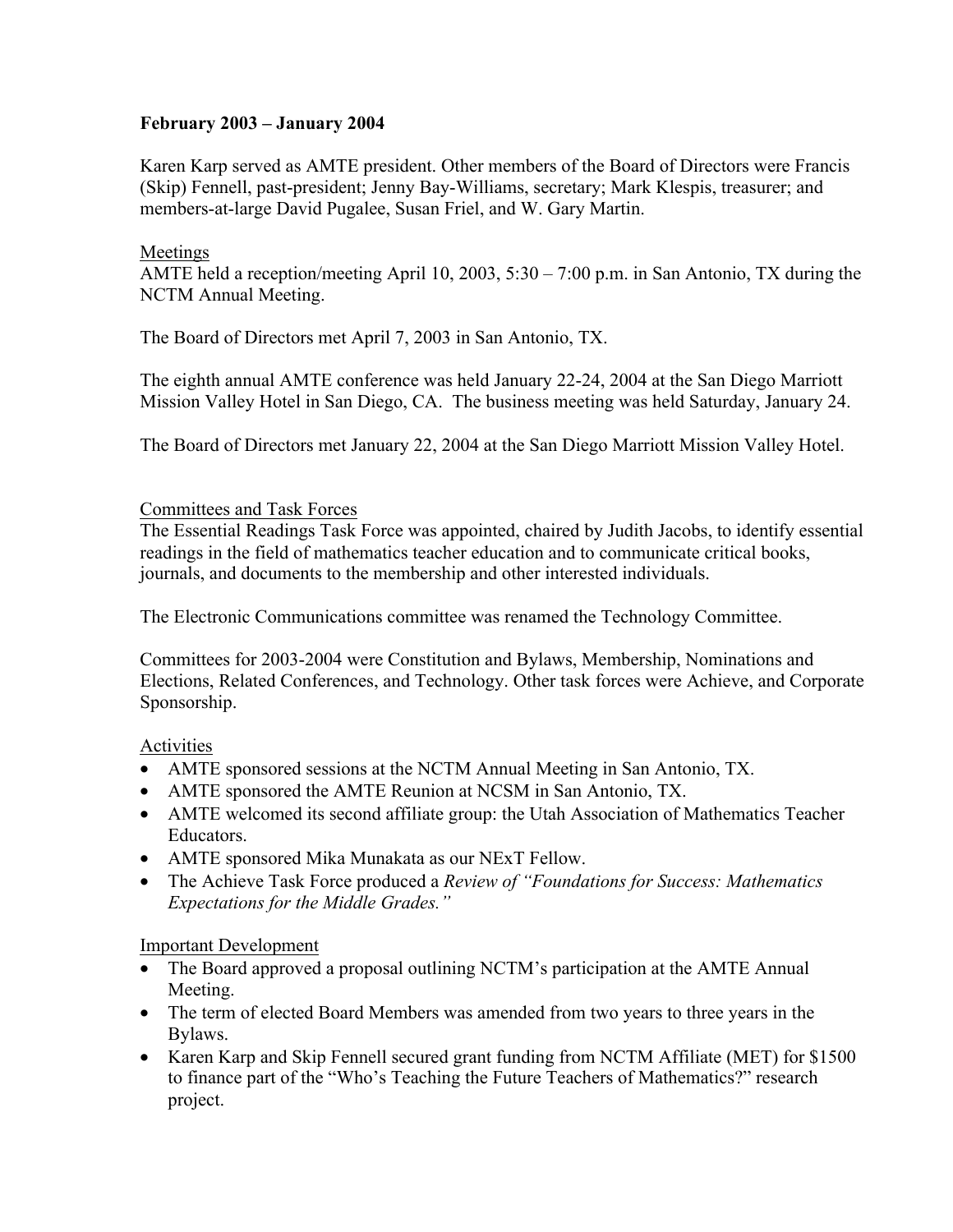A goal of The Association of Mathematics Teacher Educators (AMTE) is to foster the incorporation of appropriate technology into teacher education pro- grams in mathematics at all levels. Mathematics teacher educators play a key role in helping preservice and in-service teachers integrate technology into the teaching and learning of mathematics.

Karen Karp *AMTE Connections*, October 2004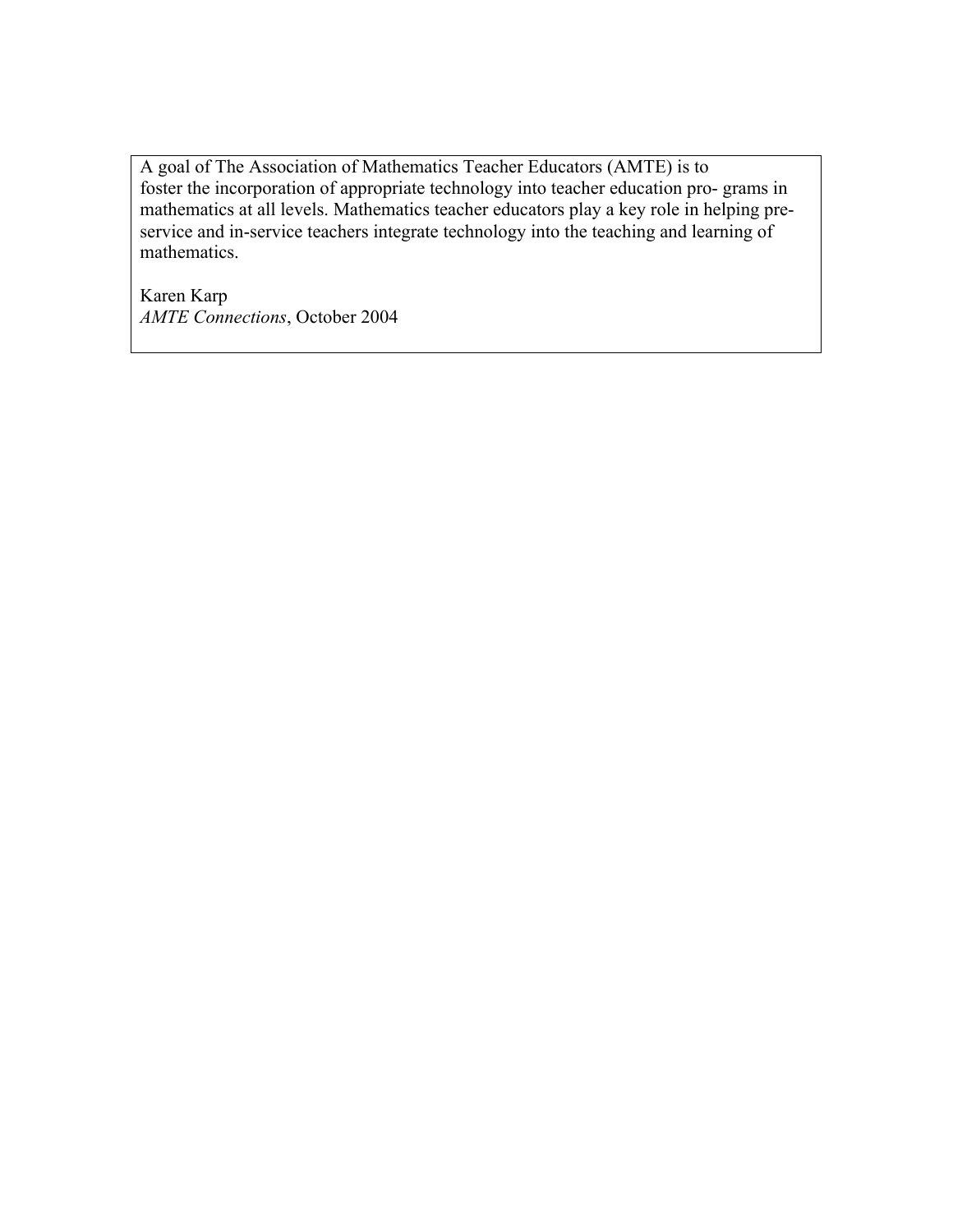# **February 2004 – January 2005**

Karen Karp served as AMTE president. Other members of the Board of Directors were Sid Rachlin, president-elect; Jenny Bay-Williams, secretary; Janet Warfield, treasurer; and membersat-large David Pugalee, Susan Friel, and Margaret (Peg) Smith.

# Meetings

AMTE held a reception Thursday, April 22, 2004, 6:30 – 8:00 p.m. in Philadelphia, PA during the NCTM Annual Meeting.

The Board of Directors met April 19, 2004 in Philadelphia, PA.

The ninth annual AMTE conference was held January 27-29, 2005 at the Marriott Las Colinas Hotel in Dallas, TX. The business meeting was held Saturday, January 29.

The Board of Directors met January 27, 2005 at the Dallas Marriott Las Colinas.

#### Committees and Task Forces

The Awards Committee was established, chaired by Beatriz D'Ambrosio, to solicit nominations and select AMTE members for awards recognizing outstanding teaching, research, and service in mathematics teacher education.

The Doctoral Programs Task Force was established, chaired by Bob Reys, to gather common information from institutions of higher education related to their doctoral programs in mathematics education.

The Mentoring Task Force was established, chaired by Gail Burrill, to seek ways to mentor new faculty and doctoral students in teaching, scholarship, and professional responsibilities while networking with other mathematics teacher educators.

The Related Conferences Committee was renamed the Organizations Connections Committee.

The Essential Readings Task Force was renamed the Teaching Resources Task Force.

Committees for 2004-2005 were Awards, Constitution and Bylaws, Membership, Nominations and Elections, Organization Connections, and Technology. Task Forces were Doctoral Programs, Mentoring, and Teaching Resources.

#### Activities

- AMTE sponsored the AMTE Reunion and a Panel Session at NCSM in Philadelphia, PA.
- AMTE welcomed two new affiliate groups: the Florida Association of Mathematics Teacher Educators and the California Association of Mathematics Teacher Educators.
- AMTE sponsored Michael Gilbert as our NExT Fellow.
- AMTE sponsored Tim Hendrix as our NTLI Fellow.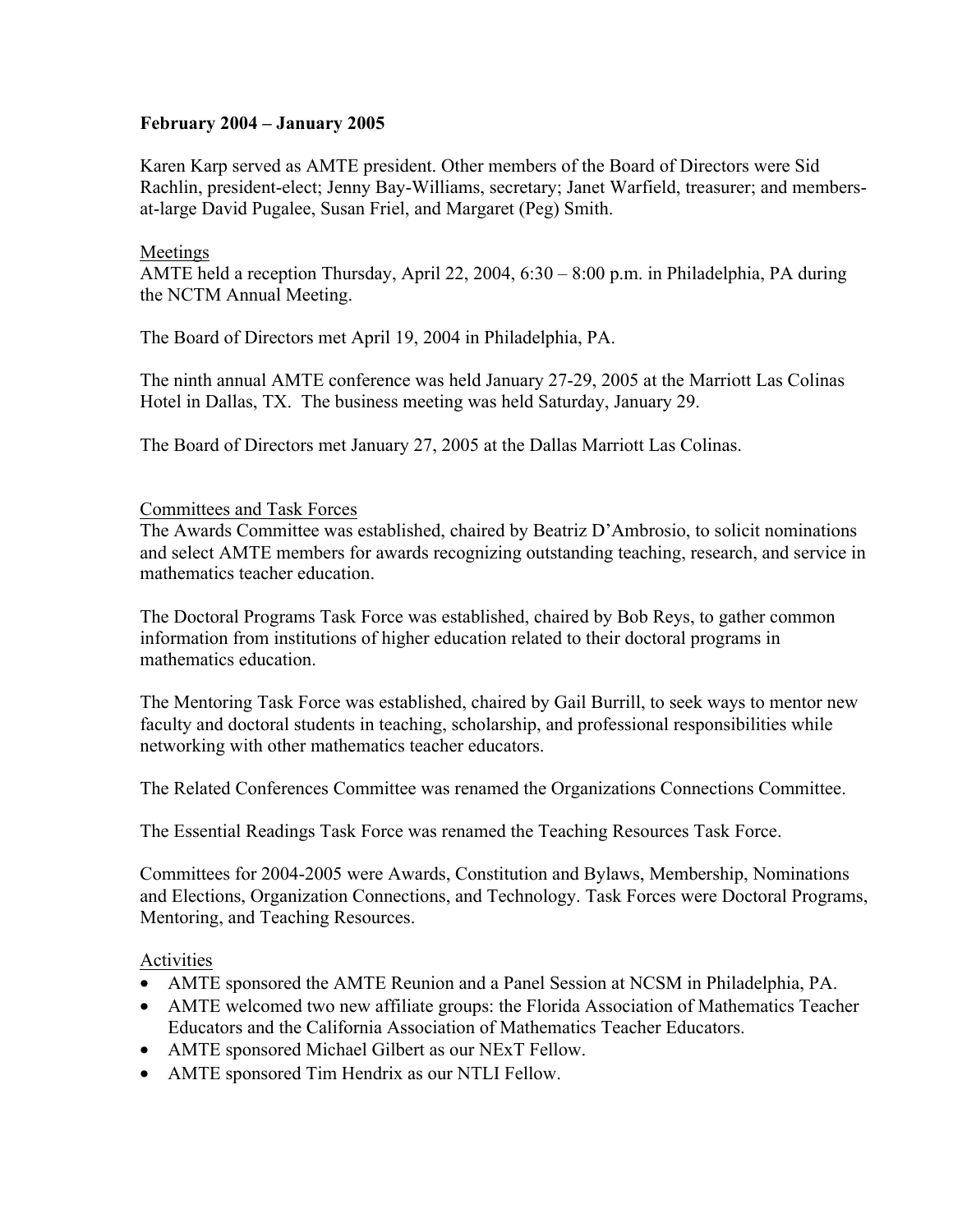Important Developments

- First online elections were in Fall 2004.
- The board appointed the first Monograph Series Editor, Denisse Thompson.

As AMTE moves forward there is a clear need for reflecting on the work we do related to doctoral programs and doctoral students….As AMTE seeks to answer questions regarding outstanding doctoral programs, ways for prospective doctoral students to locate institutions that respond to their needs, and support systems for doctoral students and recent graduates, your role in the process is welcome.

Karen Karp *AMTE Connections*, March 2004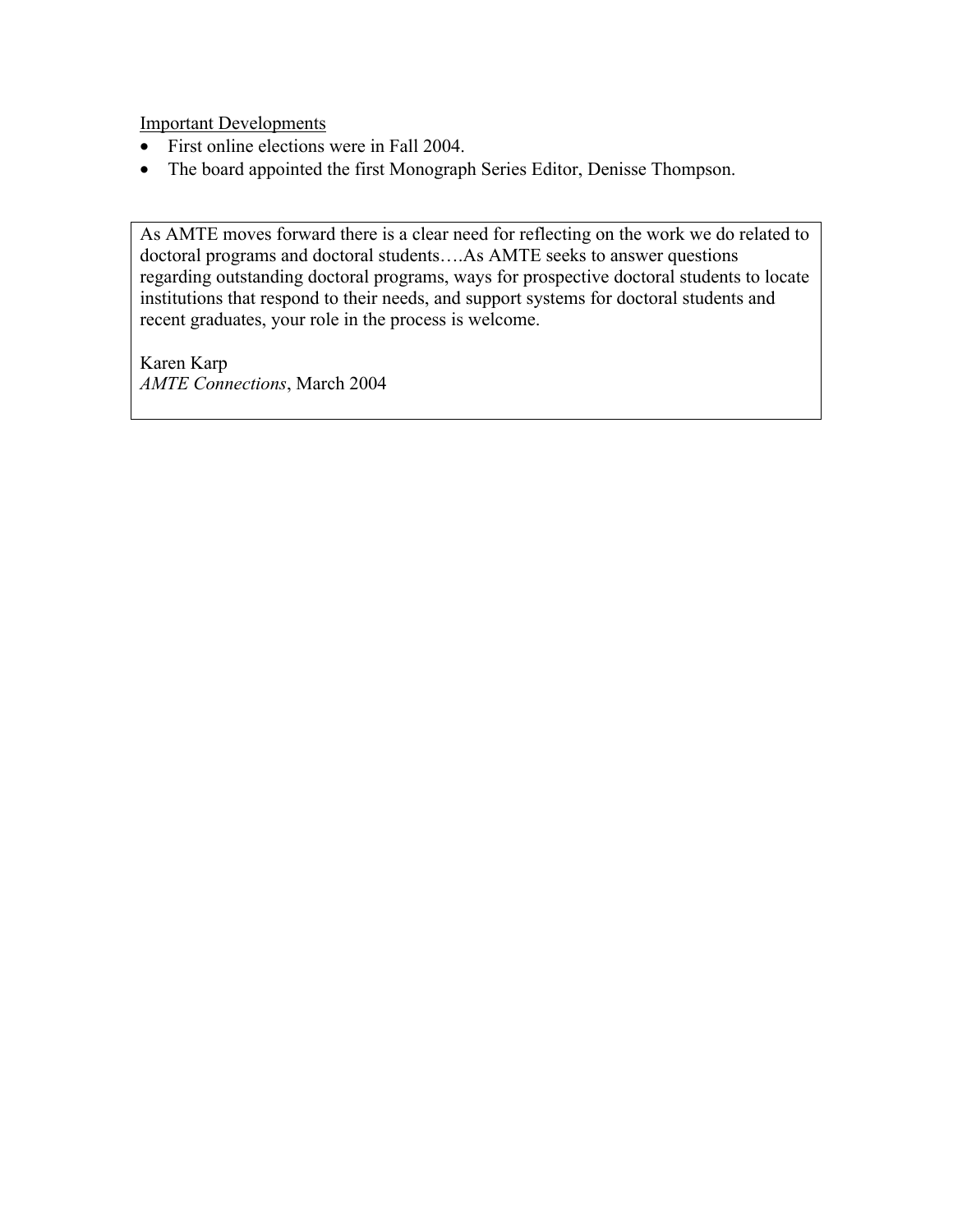# **February 2005 – January 2006**

Sid Rachlin served as AMTE president. Other members of the Board of Directors were Karen Karp, past-president; Mary-Margaret Shoaf, secretary; Mark Klespis, treasurer; and members-atlarge Barbara Pence, Susan Friel, and W. Gary Martin.

# Meetings

AMTE held a reception Thursday, April 7, 2005, 6:00 – 7:30 p.m. in Anaheim, CA during the NCTM Annual Meeting.

The Board of Directors met April 4, 2005 in Anaheim, CA.

The tenth annual AMTE conference was held January 26-28, 2006 at the Renaissance Tampa Hotel in Tampa, FL. The business meeting was held Saturday, January 28.

The Board of Directors met January 26, 2006 at the Renaissance Tampa Hotel.

# Committees and Task Forces

The TE-MAT Task Force was established, with David Pugalee as chair, to establish procedures for identifying and reviewing mathematics professional development materials, with the understanding that the reviews will be considerably briefer that those currently in TE-MAT, and will be limited to describing rather than evaluating the materials.

Committees for 2005-2006 were Awards, Constitution and Bylaws, Membership, Nominations and Elections, Organization Connections, and Technology. Task Forces were Doctoral Programs, Mentoring, Teaching Resources, and TE-MAT.

# Activities

- AMTE hosted a reception and sponsored the President's Session at the NCTM Annual Meeting in Anaheim, CA.
- AMTE sponsored the AMTE Reunion and Special Interest Session at NCSM in Anaheim, CA.
- AMTE welcomed 3 new affiliate groups: the Connecticut Association of Mathematics Teacher Educators, Appalachia Association of Mathematics Teacher Educators and Georgia Association of Mathematics Teacher Educators.
- AMTE's second position statement, *Preparing Teachers to use Technology to Enhance the Learning of Mathematics*, was published in January 2006.
- AMTE sponsored Sraboni Ghosh, North Georgia College and State University, as our NExT Fellow.
- The first AMTE Monograph, *The Work of Mathematics Teacher Educators: Exchanging Ideas for Effective Practice,* was published.

# Important Developments

• The membership directory was made available online through the AMTE website.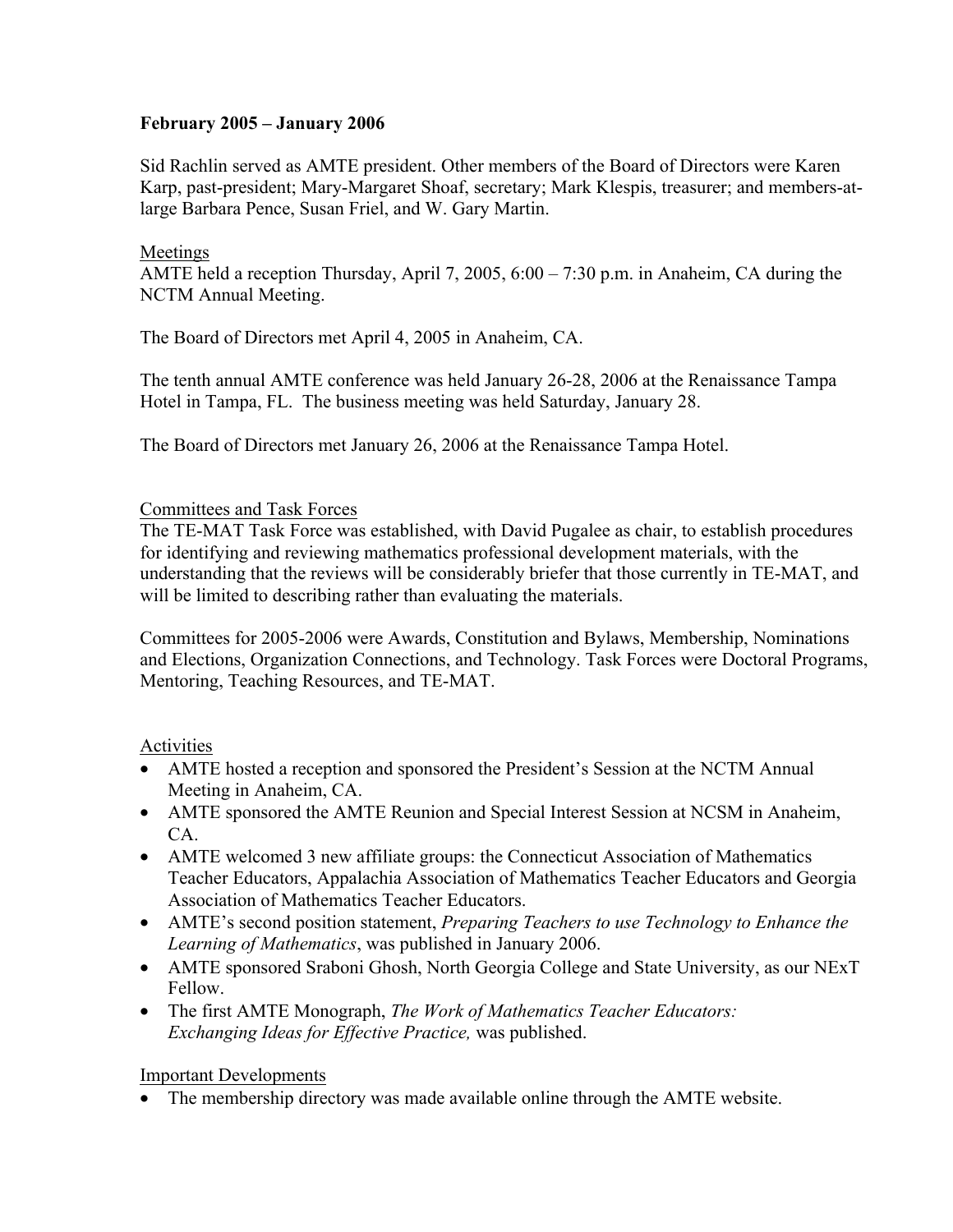- Multi-year memberships were offered for the first time.
- Executive Director, Nadine Bezuk, developed a New Member Packet that included the Membership Directory, Doctoral Program Report, and Welcome Letter highlighting the AMTE website.
- AMTE trademark application was granted in July 2005.
- Randy Philipp was the first recipient of the Excellence in Mathematics Teacher Educator Award.
- AMTE became a member of NCTM's Leadership Circle.
- AMTE produced the first AMTE Handbook, which described the roles and responsibilities of Board Officers, Board Members, Committees and Task Forces.

AMTE is an association of mathematics teacher educators. The strength of our organization rests in its membership and the lessons we learn from geese:

• While all mathematics teacher educators are flapping as fast as they can to keep up with their busy personal and professional lives, by joining together as an association, AMTE members move towards our goal more quickly because we travel on the thrust of another. If we stay in formation and willingly accept the help of others and give help to others who share in the goal, we can travel farther.

Sid Rachlin *Connections* Newsletter, Spring 2006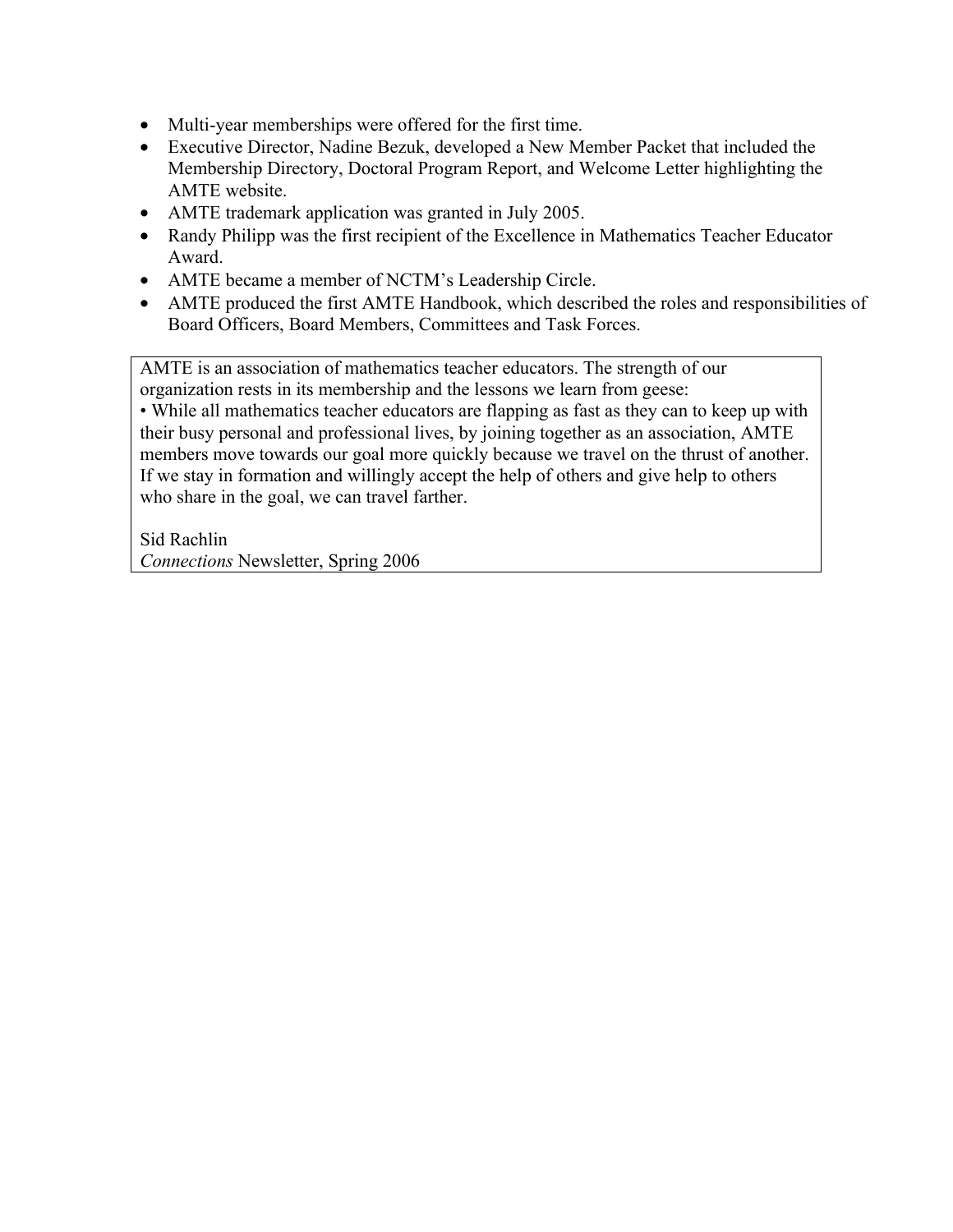# **February 2006 – January 2007**

Sid Rachlin served as AMTE president. Other members of the Board of Directors were Jenny Bay-Williams, president-elect; Mary-Margaret Shoaf, secretary; Mark Klespis, treasurer; and members-at-large Barbara Pence, Tom Bassarear, and W. Gary Martin.

# Meetings

AMTE held a Special Interest Session at the NCSM Conference and a reception in St. Louis, MO during the NCTM Annual Meeting in April 2006.

The Board of Directors met April 24, 2006.

The Board of Directors met via conference call on October 9, 2006.

The eleventh annual AMTE conference was held January  $25 - 27$ , 2007 at the Hyatt Regency in Irvine, CA. The business meeting was held Saturday, January  $27<sup>th</sup>$ .

The Board of Directors met January 25 at the Hyatt Regency.

# Committees and Task Forces

Committees for 2006-2007 were Awards, Constitution and Bylaws, Membership, Nominations and Elections, Organization Connections, and Technology. Task Forces were Mentoring, Teaching Resources, and TE-MAT.

# Activities

- AMTE sponsored the President's Session at the NCTM Annual Meeting in St. Louis, MO.
- AMTE sponsored the AMTE Reunion and Special Interest Session at NCSM in St. Louis, MO.
- AMTE welcomed 3 new affiliate groups: the Tennessee Association of Mathematics Teacher Educators, Pennsylvania Association of Mathematics Teacher Educators and Massachusetts Association of Mathematics Teacher Educators.
- The second AMTE Monograph, *Middle Math: Improving the Undergraduate Preparation of Teachers of Middle Grades Mathematics,* was published.
- AMTE sponsored Kathryn Shafer as our NTLI Fellow.

# Important Developments

- The AMTE logo was trademarked in 2006.
- Bill Bush was the first recipient of the AMTE Excellence in Service in Mathematics Teacher Education Award.
- The Board began conducting board meetings via conference call in addition to the face-toface meetings in January and April.
- An Opening Session for the AMTE Annual Conference was added in 2007.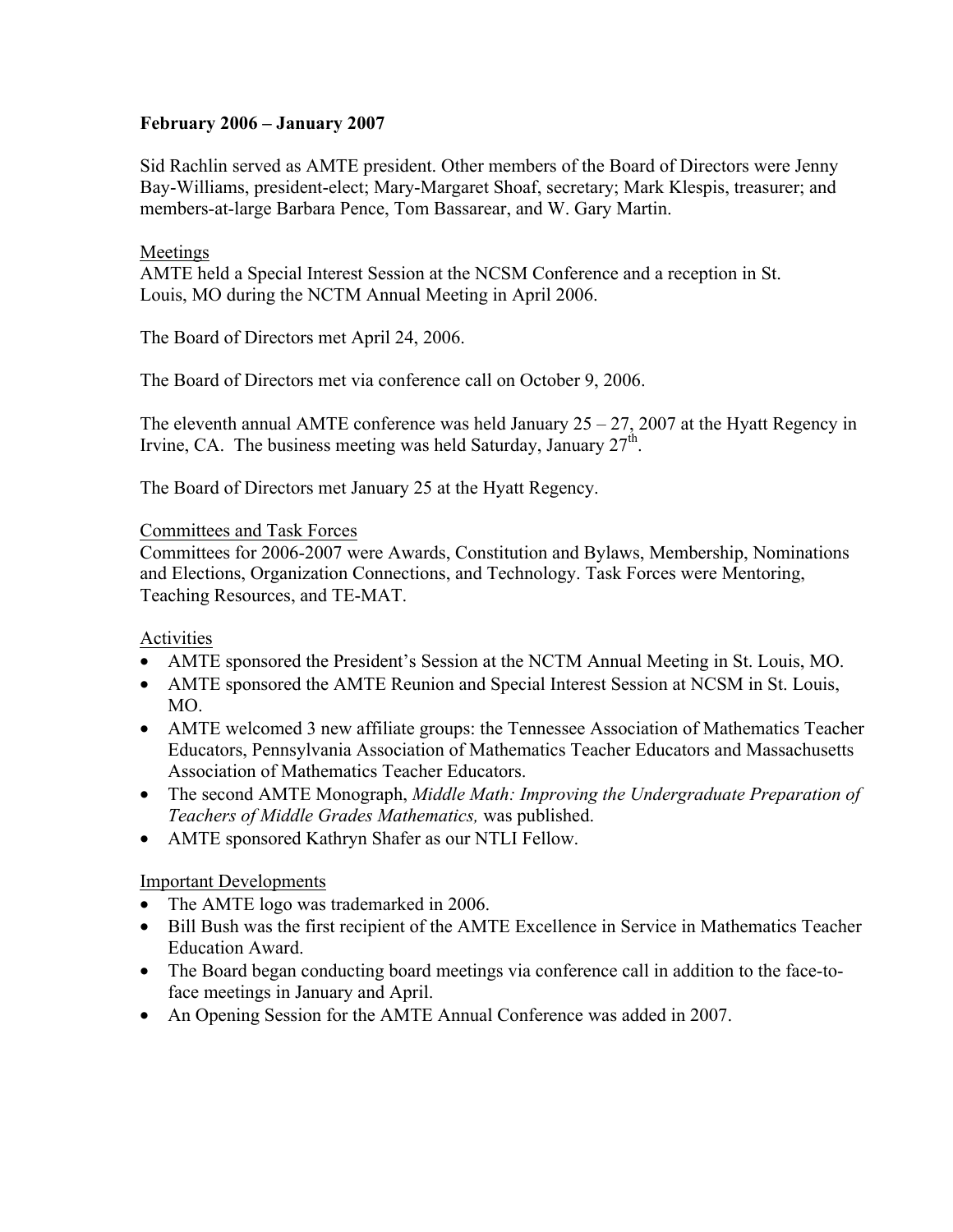We borrow from each other. Our lessons are often a collection of bits and pieces of borrowed knowledge. Our research borrows and builds on the research of others. Yet in pulling our thoughts together, something new and exciting emerges. The more opportunities we have to borrow, the more options we have to craft and reshape our own understanding.

Sid Rachlin *Connections* Newsletter, Fall 2006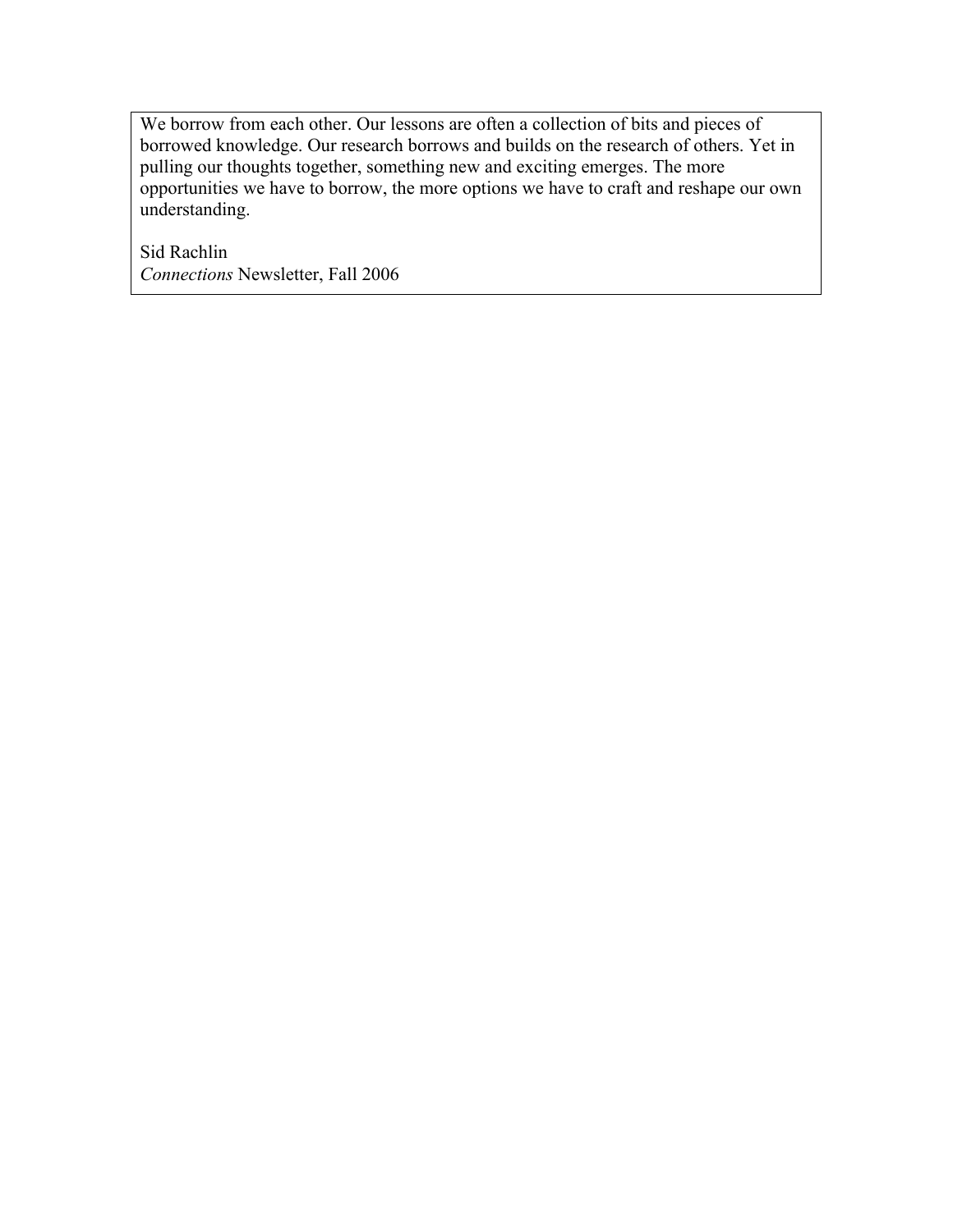# **February 2007 – January 2008**

Jenny Bay-Williams served as AMTE president. Other members of the Board of Directors were Sid Rachlin, past-president; Mary-Margaret Shoaf, secretary; W. Gary Martin, treasurer; and members-at-large Barbara Pence, Tom Bassarear, and Fran Arbaugh.

# Meetings

AMTE held a Special Interest Session at the NCSM Conference Wednesday, March 21, 2007 and a reception Thursday, March 22, 2007,  $6:00 - 8:00$  p.m. in Atlanta, GA during the NCTM Annual Meeting.

The Board of Directors met March 19, 2007 in Atlanta, GA.

The Board of Directors met via conference call on May 17, 2007; September 28, 2007; November 16, 2007; and December 14, 2007.

The twelfth annual AMTE conference was held January  $24 - 26$ , 2008 at the Renaissance Tulsa Hotel and Convention Center in Tulsa, OK. The business meeting was held Saturday, January  $26^{\text{th}}$ 

The Board of Directors met January 22-23, 2008 at the Renaissance Tulsa Hotel.

# Committees and Task Forces

The Corporate Sponsorship Task Force was formed, with Barbara Reys as chair, to design a strategic plan for seeking sponsorship from appropriate corporations, foundations, and organizations to support the work of AMTE and its members.

The Equity Task Force was formed, with Rochelle Gutierrez and Edd Taylor as co-chairs, to design a strategic plan for intentional ways that AMTE can "advocate for equitable practices, including to support and increase the diversity of mathematics teachers and mathematics teacher educators."

The Research Task Force was formed, with Ed Silver as chair, to advise AMTE Board on matters pertaining to research in mathematics teacher education.

The Mentoring Task Force became the Mentoring Committee.

The Organizations Connections Committee was renamed the Affiliates Connections Committee.

Committees for 2007-2008 were Affiliate Connections, Awards, Constitution and Bylaws, Membership, Mentoring, Nominations and Elections, and Technology. Task Forces were Teaching Resources, TE-MAT, Corporate Sponsorship, Equity, and Research.

# Activities

• The third AMTE Monograph, *The Work of Mathematics Teacher Educators: Continuing the Conversation,* was published.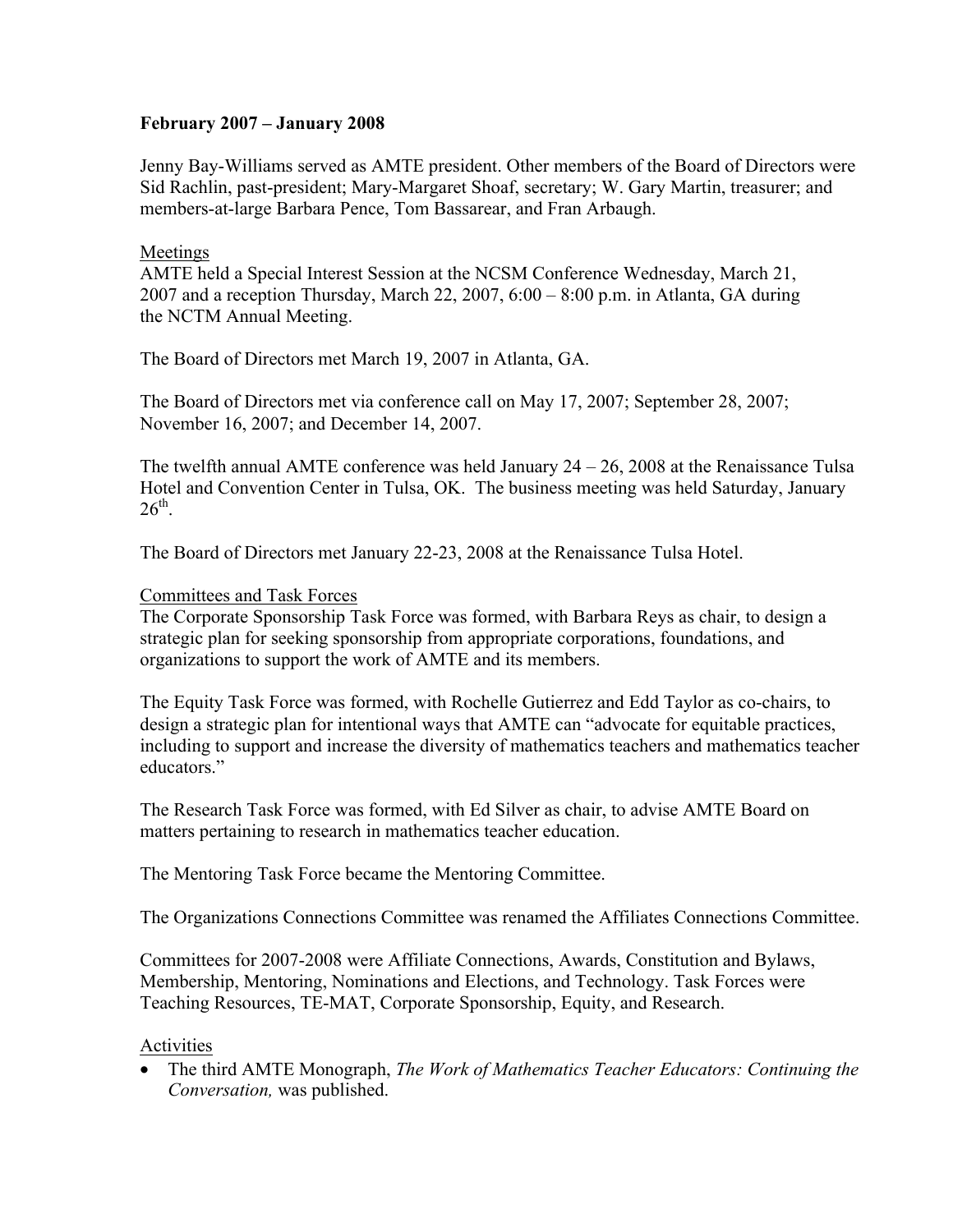- AMTE welcomed 3 new affiliate groups: the South Carolina Association of Mathematics Teacher Educators, New Jersey Association of Mathematics Teacher Educators and Rocky Mountain Association of Mathematics Teacher Educators.
- AMTE sponsored Angie Hodges as our NExT Fellow.
- AMTE sponsored Asli Ozgun-Koca as our NTLI Fellow.

Important Developments

- The Board approved to have AMTE's name listed as a supporter of the Teacher Education Development Study in Mathematics (US-TEDS).
- A technology column sponsored by TI was added to the newsletter.
- Moved to an annual open-topics call for the Monograph Series.
- Annual Conference proposal submissions were online for the first time.
- Frank Lester was the first recipient of the AMTE Excellence in Scholarship in Mathematics Teacher Education Award.

Being president of AMTE is the most significant professional responsibility I have accepted. I find comfort in knowing the energy, knowledge, and commitment of AMTE members. I have been in constant amazement at the work of the organization…. As we consider what priorities to set, we need to pay attention to our research mission in mathematics teacher education, to mentoring new mathematics teacher educators, to preparing resources that can support the work of mathematics teacher educators, to reaching more people doing mathematics teacher education, including mathematicians and community college faculty, and to what AMTE can and should do in the political arena.

Jennifer Bay-Williams *Connections* Newsletter, Spring 2007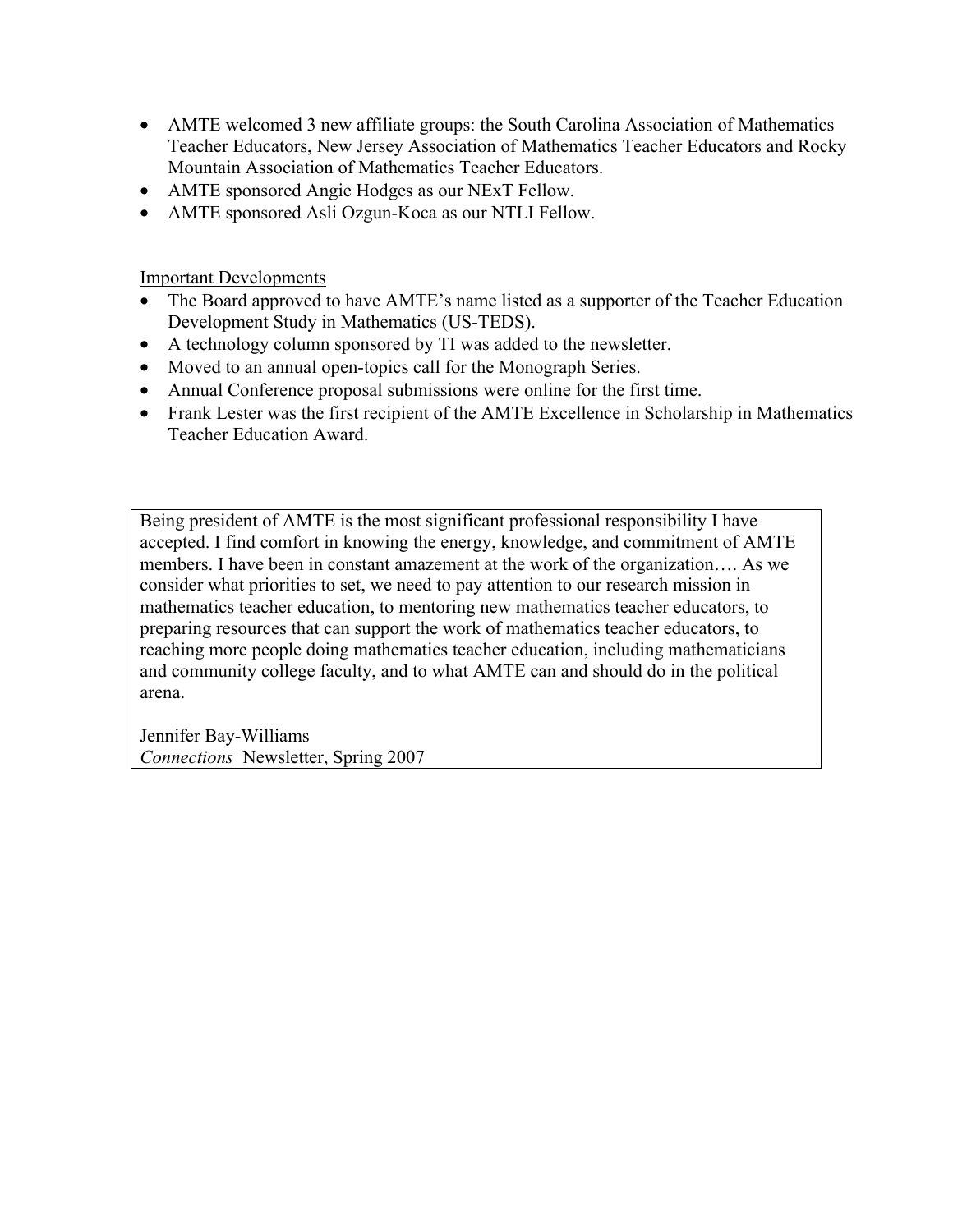# **February 2008 – February 2009**

Jenny Bay-Williams served as AMTE president. Other members of the Board of Directors were Barbara Reys, president-elect; M. Lynn Breyfogle, secretary; W. Gary Martin, treasurer; and members-at-large Gladis Kersaint, Tom Bassarear, and Fran Arbaugh.

#### Meetings

AMTE held a Special Interest Session at the NCSM Conference Wednesday, April 9, 2008 and a reception Thursday, April 10, 2008, 6:00 – 8:00 p.m. in Salt Lake City, UT during the NCTM Annual Meeting.

The Board of Directors met April 7, 2008 in Salt Lake City.

The Board of Directors met via conference call on May 23, 2008; June 17, 2008; August 22, 2008; September 19, 2008; October 31, 2008; and December 19, 2008.

The thirteenth annual AMTE conference was held February 5-7, 2009 at the Marriott Hotel in Orlando, FL. The business meeting was held Saturday, February  $7<sup>th</sup>$ .

The Board of Directors met February 4-5, 2009 at the Marriott Hotel.

#### Committees and Task Forces

The Publications Task Force was established to review publications and priorities.

The Research Task Force was changed to a standing committee, the Research on Mathematics Teacher Education Advisory Committee, chaired by Ed Silver.

The Elementary Mathematics Specialists (EMS) Project Team was established, with Barbara Reys as chair, to develop a set of standards for EMS.

The Website Revision Task Force was established, with Gary Martin as chair, to oversee the revision of the AMTE Website.

Committees for 2008-2009 were Affiliate Connections, Awards, Constitution and Bylaws, Membership, Mentoring, Nominations and Elections, Research on Mathematics teacher Education Advisory, and Technology. Task Forces were Teaching Resources, TE-MAT, Corporate Sponsorship, Website Revision, and Equity.

#### Activities

- AMTE hosted a booth for the first time in the NCTM Exhibit Hall under the direction of Tim Hendrix, chair of the Membership Committee.
- The fourth AMTE Monograph, *Cases in Mathematics Teacher Education: Tools for Developing Knowledge Needed For Teaching,* was published.
- Sent a team to CBMS' National Math Panel Summit to represent AMTE.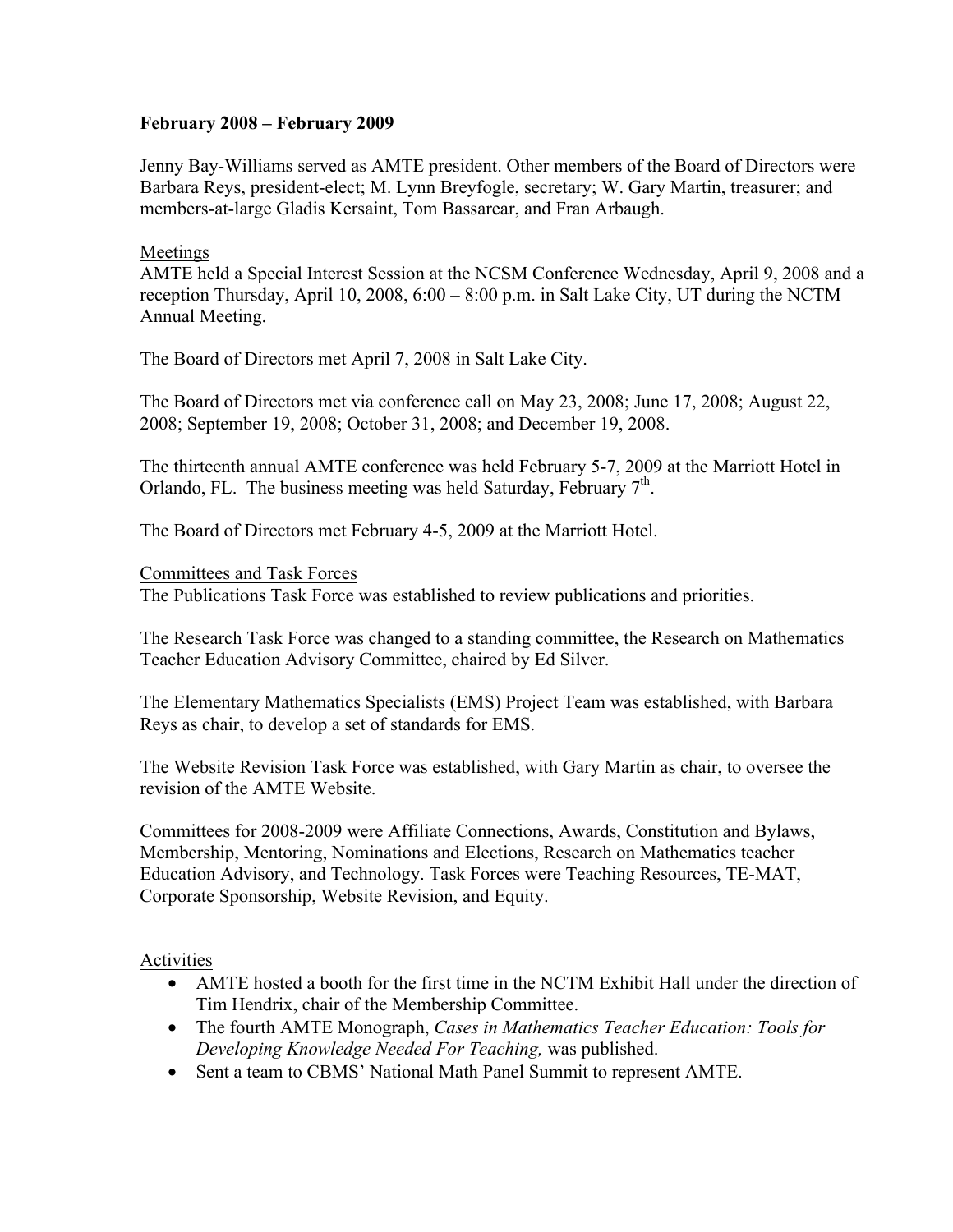- AMTE welcomed 4 new affiliate groups: Missouri  $(MAT)^2$ , Texas AMTE, Oregon (TOTOM), and Mississippi AMTE
- AMTE sponsored Rachel Harrington as our NTLI Fellow.
- AMTE sponsored Angela Bowzer as our Project NExT Fellow.

# Important Developments

- The Board established the Sponsorship Liaison position and appointed Juli Dixon as first Sponsorship Liaison. \$11,000 was raised through this initiative.
- Created a framework outlining new key roles (Publication Director and Website) Coordinator—temporary volunteer position established).
- Newsletter moved to an electronic format only.
- Contracted with All Academic to assist with Conference Planning and Program.
- Contracted with MemberClicks to manage the membership database.
- The Early Career Award was established.
- Approved New Executive Director Description.
- Margaret (Peg) Smith was the recipient of the Excellence in Mathematics Teacher Educator Award.
- John Lannin was the first recipient of the AMTE Early Career in Mathematics Teacher Education Award.

Representing AMTE, I recently attended the tenth annual National Technology Leadership Summit (NTLS X). NTLS is an invited gathering of leaders from a range of organizations. Included in that group are various sister organizations, such as Association of Science Teacher Educators (ASTE), as well as numerous technology organizations. Those include: Association for Educational Communications and Technology (AECT), American Educational Research Association (AERA SIG-TACTL), International Society for Technology in Education (ISTE), and Society for Information Technology and Teacher Education (SITE)….AMTE is fortunate to have collaborations across disciplines and to be engaged in activities with numerous organizations - it is through our engagement with the broader education community that we can be more informed, more influential, and better at preparing and supporting mathematics teachers.

Jennifer Bay-Williams *Connections* Newsletter, Fall 2008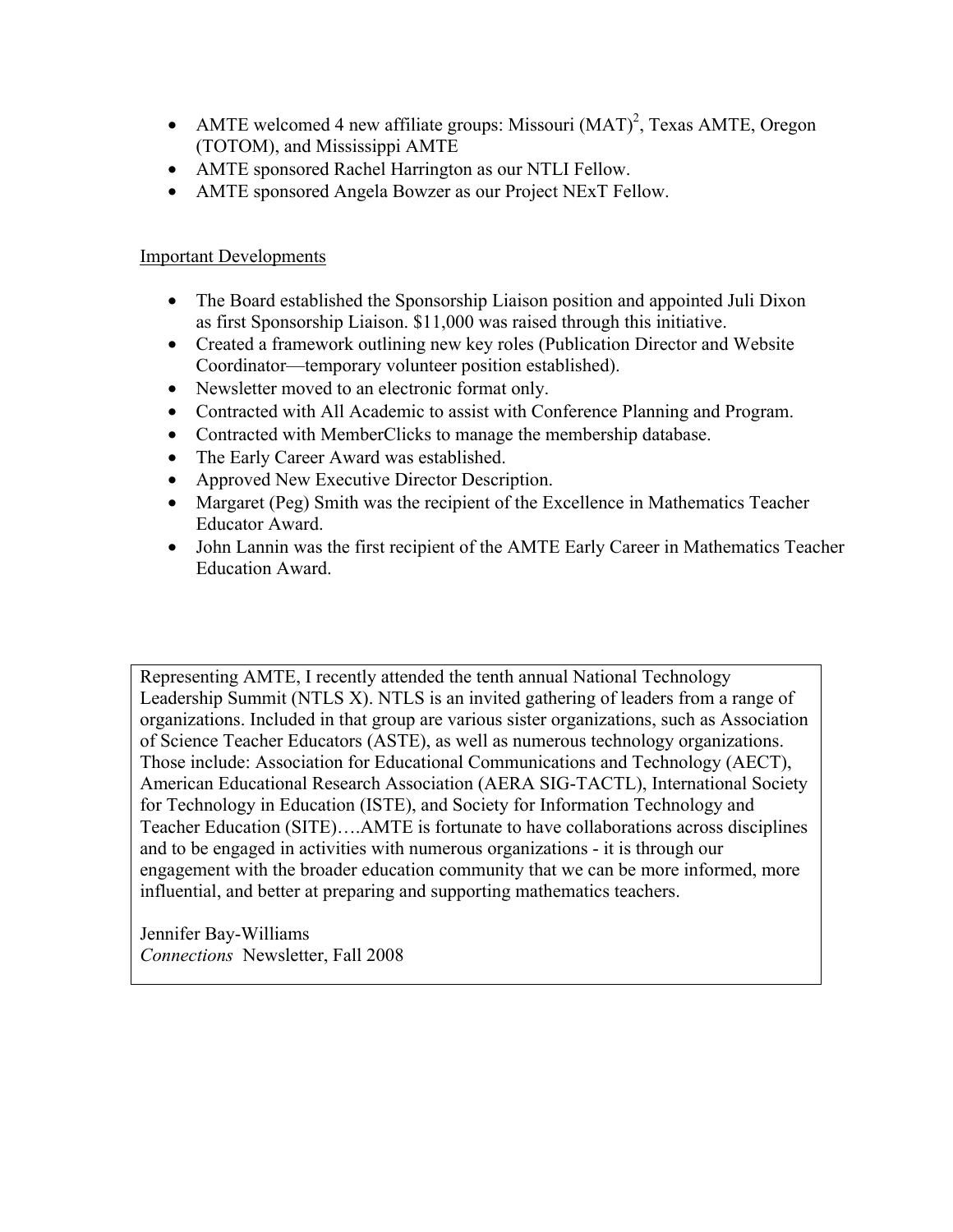# **March 2009 – January 2010**

Barbara Reys served as AMTE president. Other members of the Board of Directors were Jenny Bay-Williams, past-president; M. Lynn Breyfogle, secretary; W. Gary Martin, treasurer; and members-at-large Gladis Kersaint, Randy Philipp, and Fran Arbaugh.

#### Meetings

AMTE held a Special Interest Session at the NCSM Conference Wednesday, April 22, 2009 and a reception, Thursday, April 23, in Washington DC during the NCTM Annual Meeting.

The Board of Directors met April 20, 2009 in Washington DC.

The Board of Directors met via conference call on March 6, 2009; April 3, 2009; May 29, 2009; June 19, 2009; August 21, 2009; September 24, 2009; November 5, 2009; and December 20, 2009.

The fourteenth annual AMTE conference was held January 28-30, 2010 at the Hyatt Hotel in Irvine, CA. The business meeting was held Saturday, January  $30<sup>th</sup>$ .

The Board of Directors met January 27, 2010 at the Hyatt Hotel.

#### Committees and Task Forces

The Journal Task Force was established, with Alfinio Flores as chair, to develop a plan for launching a mathematics teacher education practitioner-oriented journal.

The Technology Committee was renamed the Technology and Mathematics Education Committee.

The TE-MAT task force was reassigned as a Special Projects Team.

Committees for 2009-2010 were Affiliate Connections, Awards, Constitution and Bylaws, Membership, Mentoring, Nominations and Elections, Research on Mathematics Teacher Education Advisory, and Technology & Mathematics Education. Task Forces were Equity, Journal, and Website Revision.

#### Activities

- The fifth AMTE Monograph, *Inquiry into Mathematics Teacher Education*, was published.
- Launched the Elementary Mathematics Specialists (EMS) Initiative with funding from The Brookhill Foundation.
- *Standards for Elementary Mathematics Specialists: A Reference for Teacher Credentialing and Program Development* was published.
- Sent team to CBMS' 2<sup>nd</sup> National Math Panel Summit to represent AMTE.
- AMTE joined the Coalition for Equity and Excellence in Mathematics Education.
- AMTE supported Todd Grundmeier and Carole Simard as our NTLI Fellows.
- AMTE welcomed Alabama as an affiliate member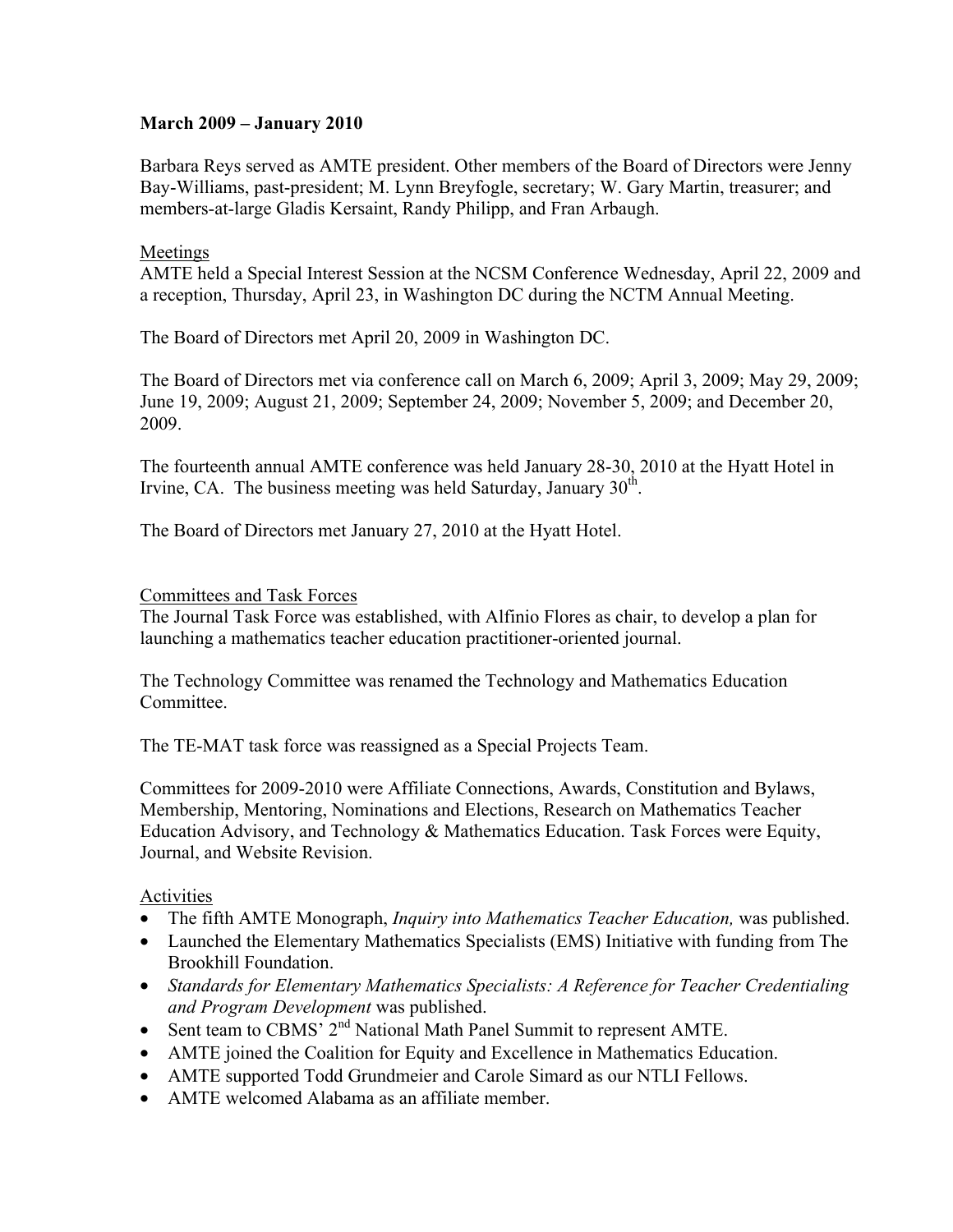Important Developments

- A major redesign of the AMTE website was begun.
- AMTE *Connections* Newsletter became completely electronic and moved to four editions per year.
- AMTE discontinued its support of a Project NExT Fellow.
- Plans for the  $20<sup>th</sup>$  Anniversary of AMTE were initiated.
- Skip Fennell was the recipient of the AMTE Excellence in Service in Mathematics Teacher Education Award.
- Beth Herbel-Eisenmann was the recipient of the AMTE Early Career in Mathematics Teacher Education Award.

Although AMTE is a young organization, its leadership and members are dedicated to improving learning opportunities for teachers so that they can support increased student learning. Supporting MTEs in their work is the primary mission of AMTE. The AMTE Board of Directors seeks input from membership regarding how the organization can serve the field.

Barbara Reys *Connections* Newsletter, September 2009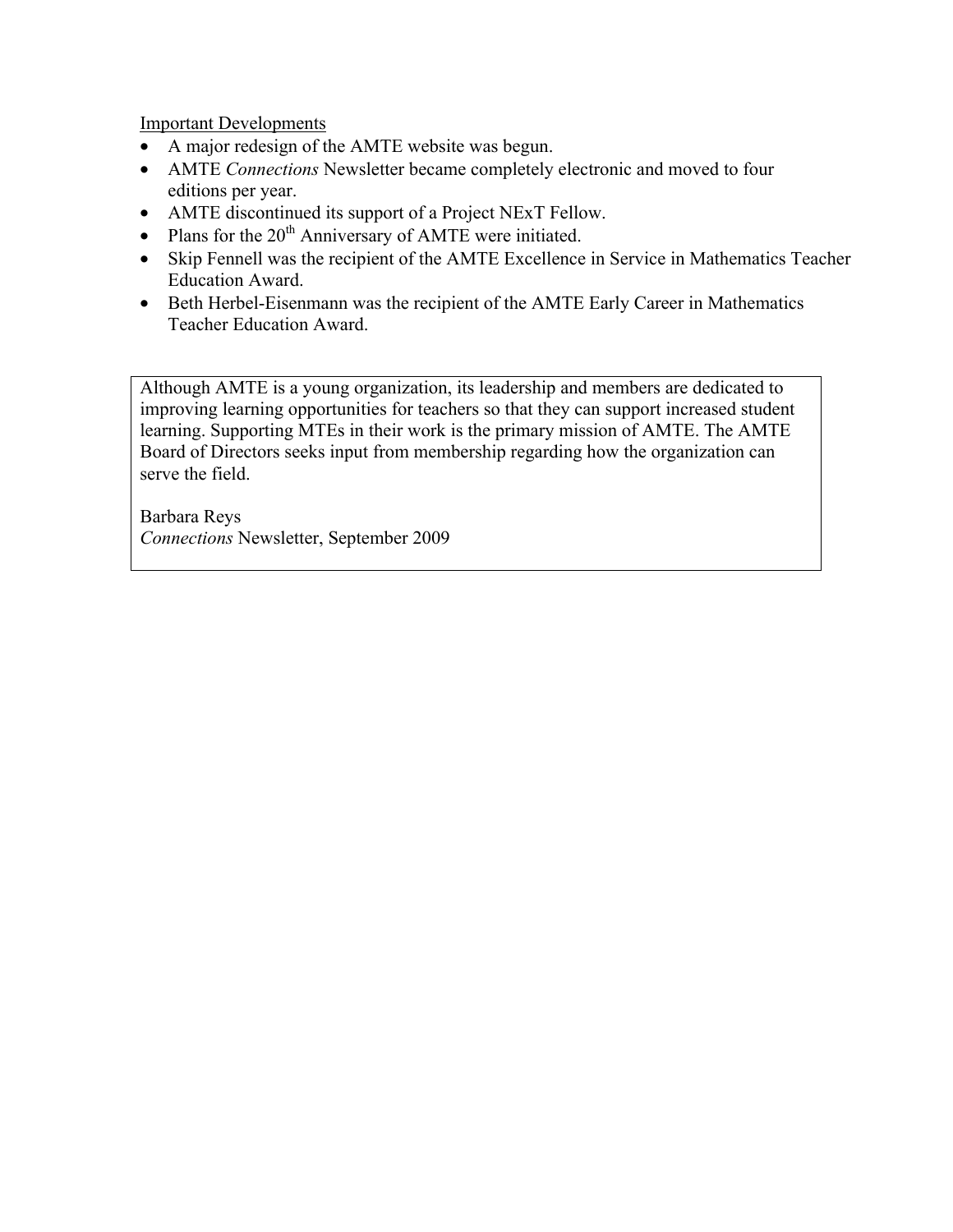# **February 2010 – January 2011**

Barbara Reys served as AMTE president. Other members of the Board of Directors were Marilyn Strutchens, president-elect; M. Lynn Breyfogle, secretary; Lynn Stallings, treasurer; and members-at-large Gladis Kersaint, Randy Philipp, and Amy Roth McDuffie.

#### Meetings

AMTE held a Special Interest Session at the NCSM Conference Wednesday, April 21, 2010 and a reception Thursday, April 22, 2010,  $6:00 - 8:00$  p.m. in San Diego, CA during the NCTM Annual Meeting.

The Board of Directors met April 19, 2010 in San Diego, CA.

The Board of Directors met via conference call on February 15, 2010; March 22, 2010; May 24, 2010; June 30, 2010; August 23, 2010; September 10, 2010; October 8, 2010; November 12, 2010; and December 17, 2010.

The fifteenth annual AMTE conference was held January  $27 - 29$ , 2011 at the Hyatt Regency in Irvine, CA. The business meeting was held Saturday, January  $29<sup>th</sup>$ .

The Board of Directors met January 26-27, 2011 at the Hyatt Regency.

Committees and Task Forces

The Advocacy Task Force was established, chaired by Skip Fennell, to consider AMTE's role in national advocacy related to teacher education policy.

The AMTE-NCTM Joint Task Force on MTE Journal was established, chaired by Alfinio Flores, to oversee the creation of the journal.

The 20<sup>th</sup> Anniversary Task Force was established, chaired by Jenny Bay-Williams, to plan celebrations and activities to commemorate the  $20<sup>th</sup>$  anniversary.

The AMTE-NCSM-NCTM EMS Joint Task Force – EMS Position Statement was established, chaired by Maggie McGatha, to create a joint position statement on Elementary Mathematics Specialists.

The CCSS-M Task Force, a joint task force of NCTM, AMTE, NCSM, and ASSM, was established to determine actions of the organizations in regard to the interpretation and implementation of the CCSS standards. AMTE representatives on the task force will be Gladis Kersaint and Kathryn Chval.

A Joint Committee of AMTE, ASSM, NCSM and NCTM was established to serve as an ongoing advisory group regarding CCSS.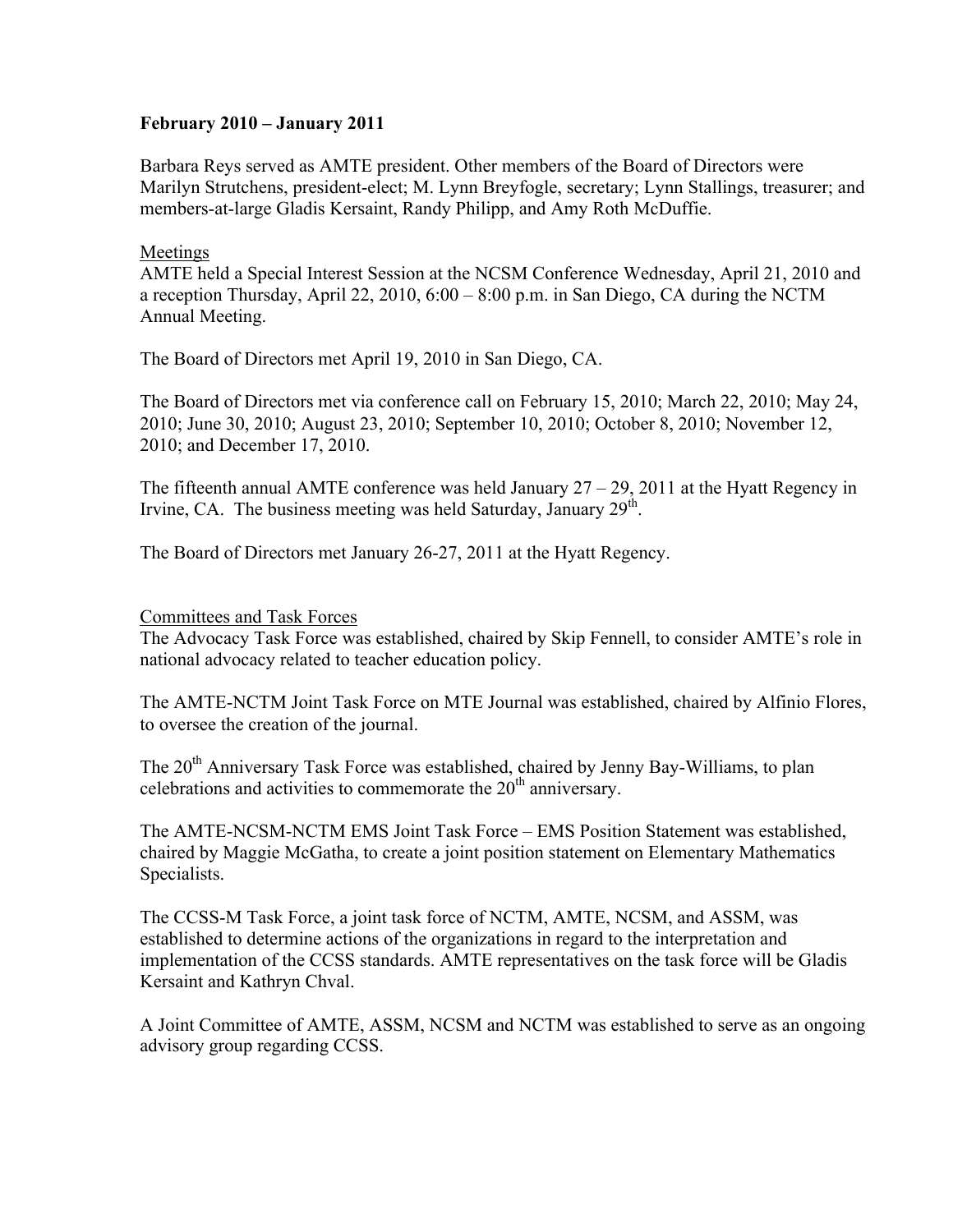Committees for 2010-2011 were Affiliate Connections, Awards, Constitution and Bylaws, Membership, Mentoring, Nominations and Elections, Research on Mathematics Teacher Education Advisory, Technology & Mathematics Education. Task Forces were Advocacy, AMTE-NCTM MTE-Journal, EMS, Website Revision, and  $20<sup>th</sup>$  Anniversary. Special Projects Teams were TE-MAT.

# Activities

- AMTE hosted a booth in the NCTM Exhibit Hall under the direction of Barbara Dougherty, chair of Membership Committee.
- The sixth AMTE Monograph, *Scholarly Practices and Inquiry in the Preparation of Mathematics Teachers,* was published.
- Phase II of the Elementary Mathematics Specialists Initiative was launched, co-chaired by Maggie McGatha and Nicole Rigelman, to provide a national conference for states interested in adding EMS certification.
- A joint position statement of AMTE, ASSM, NCSM, and NCTM entitled, *The Role of Elementary Mathematics Specialist in the Teaching and Learning of Mathematics*, was published.
- AMTE welcomed Iowa as an affiliate member.
- A joint position statement of AMTE, ASSM, NCSM, and NCTM entitled, *Mathematics Educations Organizations Unite to Support Implementation of Common Core State Standards*, was published.

# Important Developments

- Peg Smith is appointed as the first editor of MTE, a joint publication of AMTE and NCTM.
- The AMTE Graduate Student Travel Grant is established that will create four \$500 travel scholarships.
- The Susan Gay Conference Scholarship was created. The award supports a graduate student or early-career MTE to attend the AMTE Conference.
- The AMTE Excellence in Service Award was renamed to the Nadine Bezuk Excellence in Leadership and Service Award. A special inaugural award was presented to Nadine.
- Rochelle Gutierrez was the recipient of the AMTE Excellence in Scholarship in Mathematics Teacher Education Award.
- Kathryn Chval was the recipient of the AMTE Early Career in Mathematics Teacher Education Award.

It is my hope that collectively, we can work together to address these and other question . . . I believe the CCSS provides an opportunity for the mathematics teacher education community to take a serious look at what we want K-12 students to learn and how we can best prepare teachers to accomplish these goals. I challenge each AMTE member to first study the final draft of CCSS and then to consider how, as individuals and as a collective group, we can use this opportunity to advance our common goal of supporting the mathematical learning of all students.

Barbara Reys *Connections* Newsletter, September 2010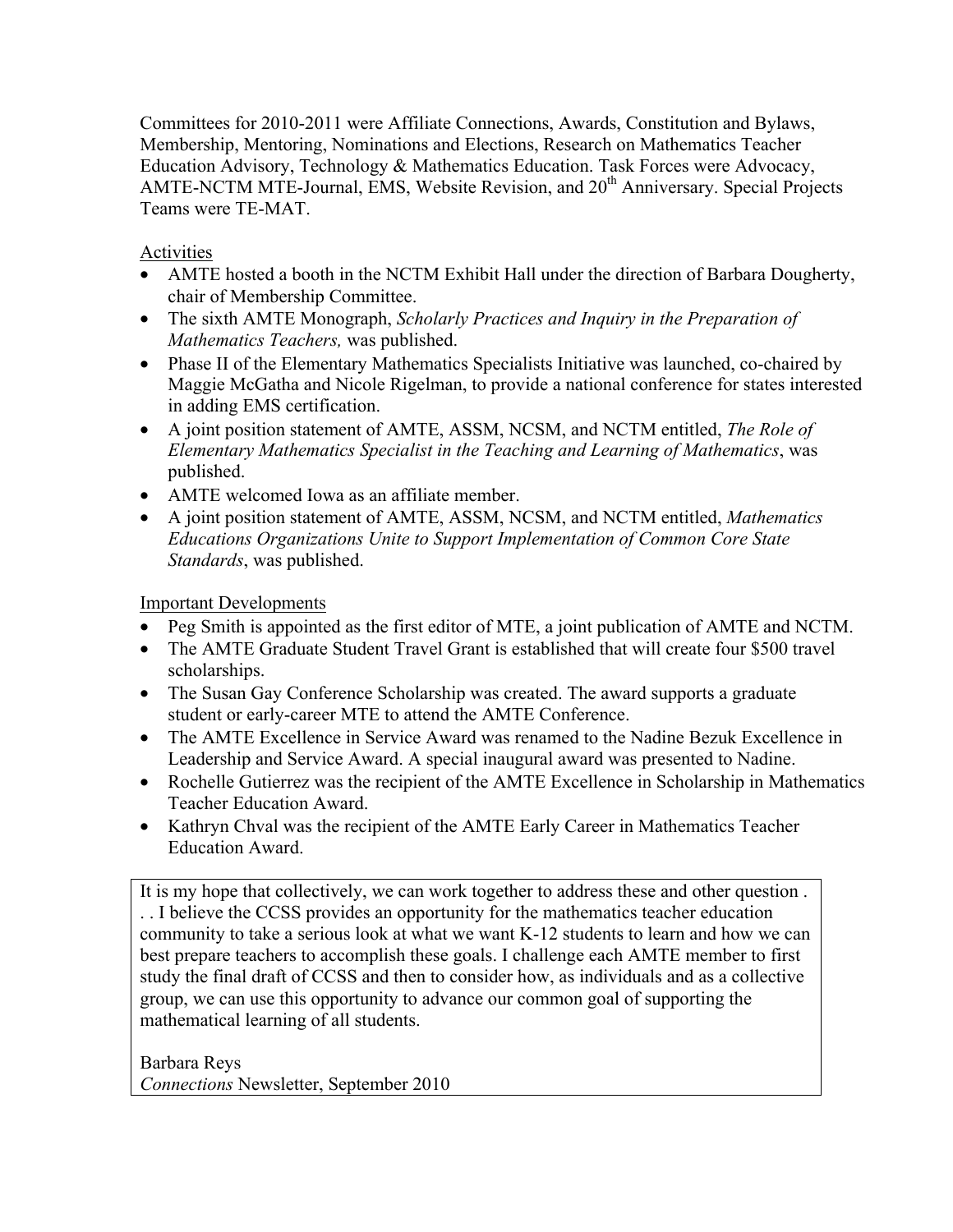# **February 2011 – January 2012**

Marilyn Strutchens served as AMTE president. Other members of the Board of Directors were Barbara Reys, past-president; Maggie McGatha, secretary; Lynn Stallings, treasurer; and members-at-large Beth Herbel-Eisenmann, Randy Philipp, and Amy Roth McDuffie.

#### Meetings

AMTE held a Special Interest Session at the NCSM Conference Wednesday, April 13, 2011 and a reception Thursday, April 14, 2010, in Indianapolis, IN during the NCTM Annual Meeting.

AMTE hosted a booth in the NCTM Exhibit Hall under the direction of Larry Campbell, AMTE Exhibit Coordinator.

The Board of Directors met on April 11, 2010 in Indianapolis, IN.

The sixteenth annual AMTE conference was held February 9-11, 2012 at the Worthington Renaissance Hotel in Fort Worth, TX. The business meeting was held Saturday, February 11<sup>th</sup>.

The Board of Directors met February 8-9, 2012 at the Worthington Renaissance Hotel.

#### Committees and Task Forces

The Communications Task Force was established to increase the awareness and engagement of AMTE's members in events and issues related to the mission of AMTE.

The Common Core State Standards Task Force, chaired by Lynn Breyfogle, was established to make recommendations and develop resources needed by members regarding critical interpretation and implementation of CCSS for Mathematics to support the work of mathematics teacher educators.

The Mathematics Common Core Coalition,  $MC<sup>3</sup>$ , was established. This is a coalition with NCTM, NCSM, ASSM, CCSSO, NGA, SMAC, and PARCC. Marilyn Strutchens is the AMTE representative to this group.

Committees for 2011-2012 were Affiliate Connections, Awards, Constitution and Bylaws, Membership, Mentoring, Nominations and Elections, Research on Mathematics Teacher Education Advisory, Technology & Mathematics Education, and Website Revision. Task Forces were Advocacy, AMTE-NCTM MTE-Journal, EMS, and 20<sup>th</sup> Anniversary. Special Projects Teams were TE-MAT.

#### Activities

• The seventh AMTE Monograph, *Mathematics Teaching: Putting Research into Practice at All Levels,* was published.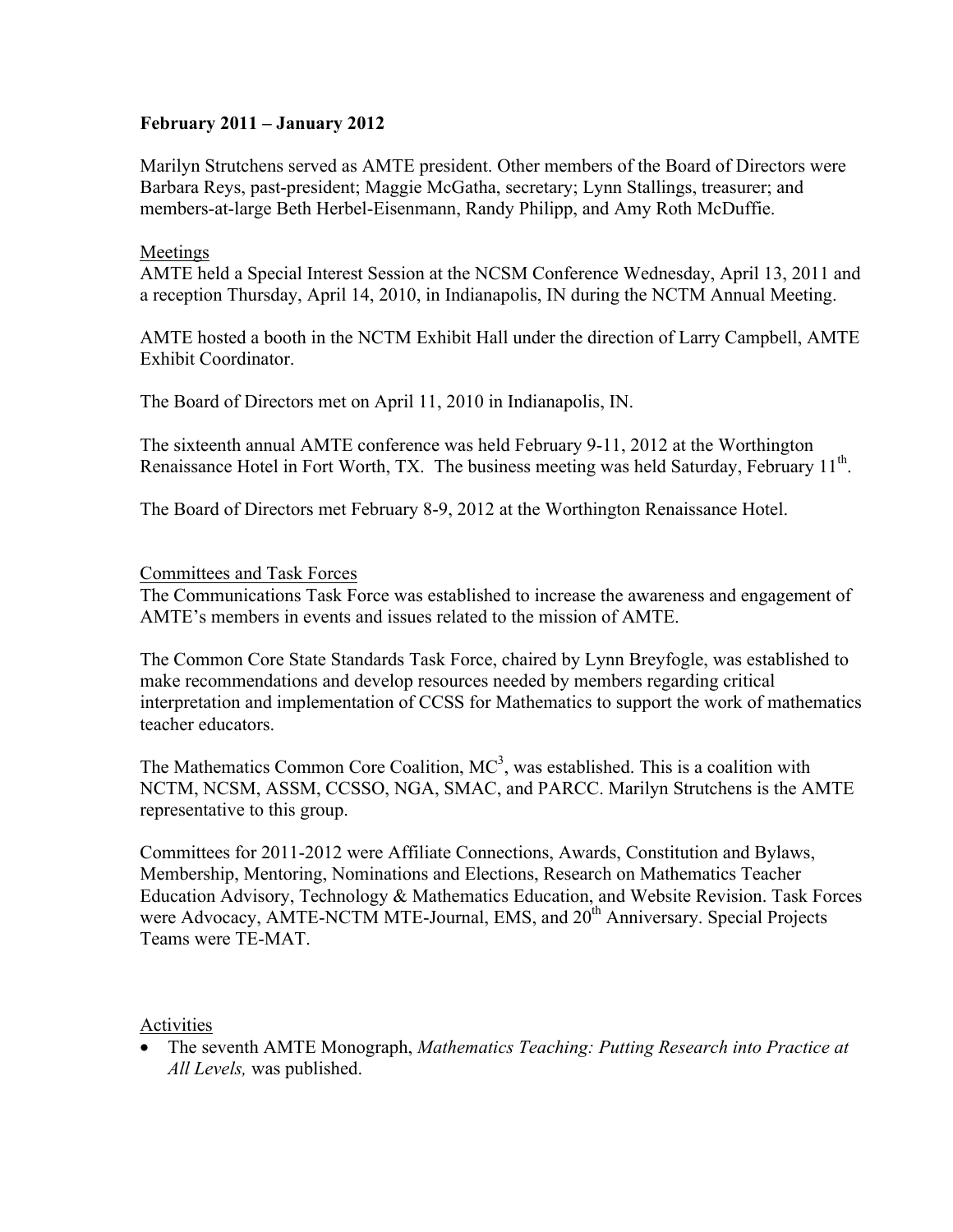- Phase III of the Elementary Mathematics Specialists Initiative was launched, co-chaired by Maggie McGatha and Nicole Rigelman, to provide a second national conference for states interested in adding EMS certification. The Brookhill Foundation funded the initiative.
- AMTE welcomed Maryland as an affiliate (AMMTE).

Important Developments

- AMTE President, Marilyn Strutchens attended a meeting at the White House along with the other mathematics education organization presidents to discuss CCSS.
- An AMTE Exhibits Coordinator position was established. The position is a three-year term and holds ex-officio status on the Membership Committee. Larry Campbell was appointed as the first Exhibits Coordinator.
- The AMTE FaceBook page was launched.
- The 20-for-20 Campaign was approved. This campaign will be a one-time opportunity for the membership to make a gift in honor of AMTE's  $20<sup>th</sup>$  Anniversary. The funds will support future Susan Gay Conference Scholarship.

I am very excited to become the new AMTE President. This is an exciting time for AMTE as we celebrate two decades of service to the profession, and as we face the challenges related to mathematics teacher education in the coming year…. As we move forward into 2011, celebrating our past, participating in the present, and preparing for the future, I hope that you will be actively involved in the organization's endeavors.

Marilyn Strutchens *Connections* Newsletter, Spring 2011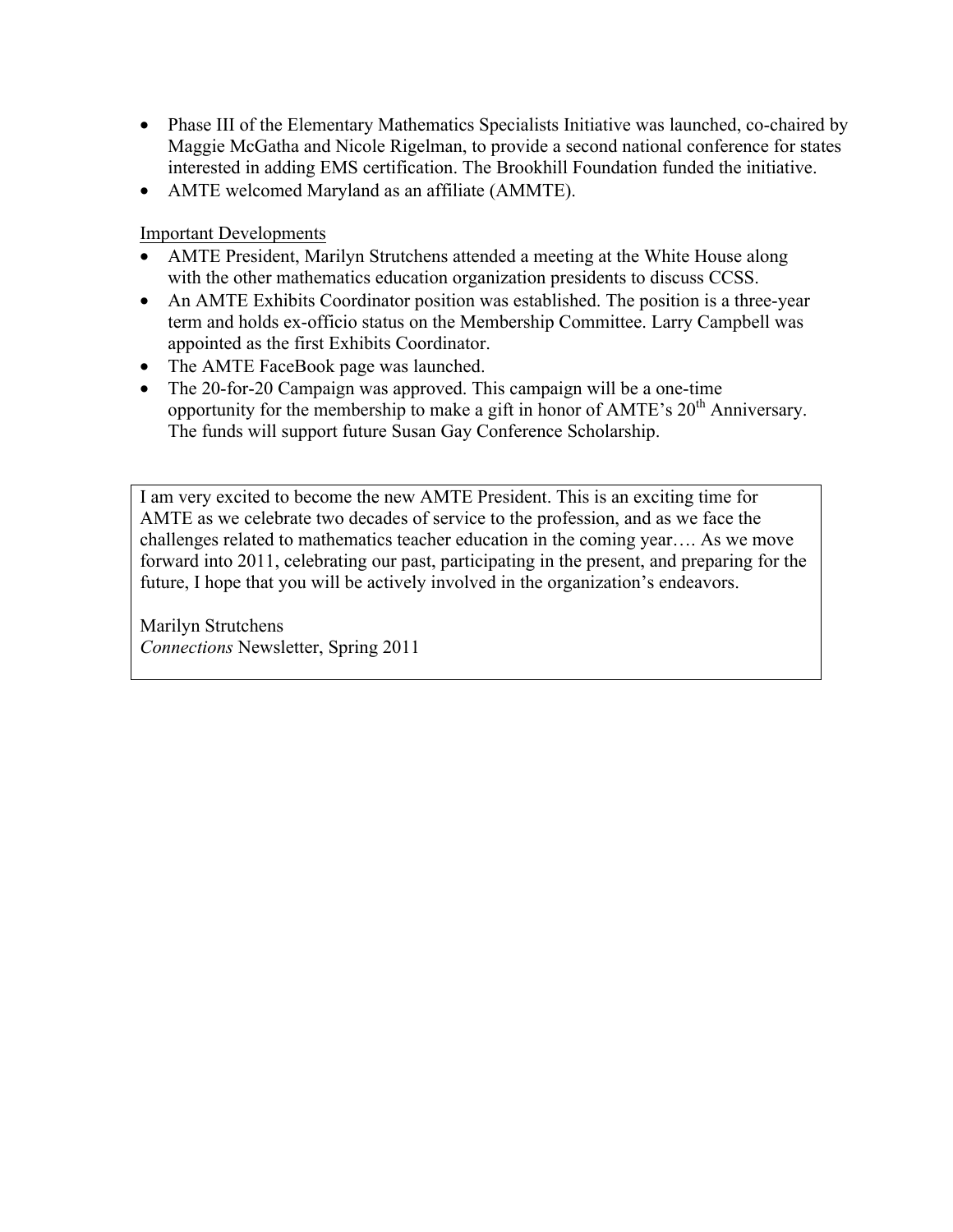#### **AMTE FIRSTS**

First president Mark Spikell First newsletter editor Henry Kepner First issue of newsletter Fall 1992 First business meeting March 31, 1993 First location of listserv University of Wisconsin, Milwaukee First year of listserv 1993 First election Spring 1994 First nominations and election committee chair Ed Rathmell First conference location Washington, DC First year of conference 1997 First executive director **I**udith Jacobs First headquarters The Center for Education and Equity in Pomona First publication *Principles to Guide the Design and*  First monograph *The Work of Mathematics Teacher*  First monograph editors Tad Watanabe and Denisse R. **Thompson** First Position Statement *Principles to Guide Doctoral*  First *MTE Journal* editor Margaret (Peg) Smith First affiliate of AMTE **Illinois Mathematics Teacher** Educators First conference coordinator Susan Gay First recipient of Excellence in Teaching in Randy Philipp Mathematics Teacher Education Award First recipient of Excellence in Service in Bill Bush Mathematics Teacher Education Award First recipient of Excellence in Scholarship in Frank Lester Mathematics Teacher Education Award First recipient of Early Career Award John Lannin

Mathematics, Science and Technology at California State Polytechnic University, *Implementation of Doctoral Programs in Mathematics Education* (2003) *Educators: Exchanging Ideas for Effective Practice Programs in Mathematics Education: A joint position statement of the Association of Mathematics Teacher Educators (AMTE) and the National Council of Teachers of Mathematics (NCTM)*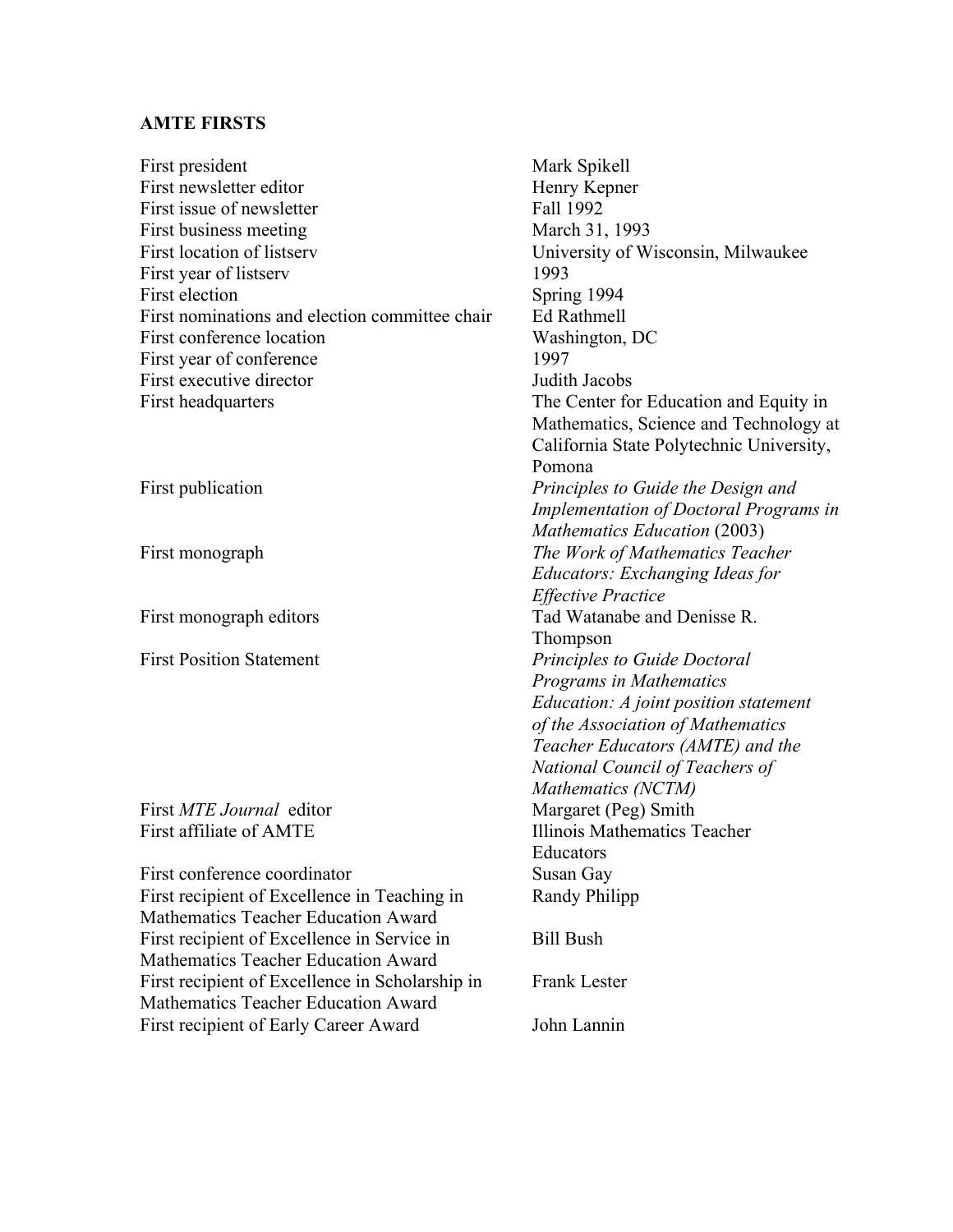#### **OTHER SIGNIFICANT DATES AND EVENTS**

Members ratify the Constitution and Bylaws in April 1994. The AMTE website is announced in Fall 1995. The AMTE logo is placed on the newsletter in Fall 1995. AMTE becomes an NCTM affiliate in April 1999. AMTE becomes a member of CBMS in July 1999. Online elections began in the Fall of 2004. AMTE began hosting an exhibit booth at NCTM in 2008. The AMTE FaceBook page was launched in 2011.

#### **AMTE CONFERENCES**

| Date                                    | Location                                       | <b>Attendance</b> |
|-----------------------------------------|------------------------------------------------|-------------------|
| February 14-15, 1997                    | Washington, DC                                 | 125               |
| January 29-31, 1998                     | California State Polytechnic Univ., Pomona 140 |                   |
| January 22-24, 1999                     | Chicago, IL                                    | 157               |
| February 2000                           | Charlotte, NC                                  | 135               |
| January 2001                            | Costa Mesa, CA                                 | 185               |
| January 2002                            | San Antonio, TX                                | 171               |
| January 30-February 1, 2003 Atlanta, GA |                                                | 282               |
| January 22 - 24, 2004                   | San Diego, CA                                  | 358               |
| January 27 - 29, 2005                   | Dallas, TX                                     | 386               |
| January 26 - 28, 2006                   | Tampa, FL                                      | 375               |
| January 25 - 27, 2007                   | Irvine, CA                                     | 483               |
| January 24 - 26, 2008                   | Tulsa, OK                                      | 439               |
| February 5 - 7, 2009                    | Orlando, FL                                    | 478               |
| January 28 - 30, 2010                   | Irvine, CA                                     | 498               |
| January 27 - 29, 2011                   | Irvine, CA                                     | 579               |
| February 9-11, 2012                     | Fort Worth, TX                                 | ???               |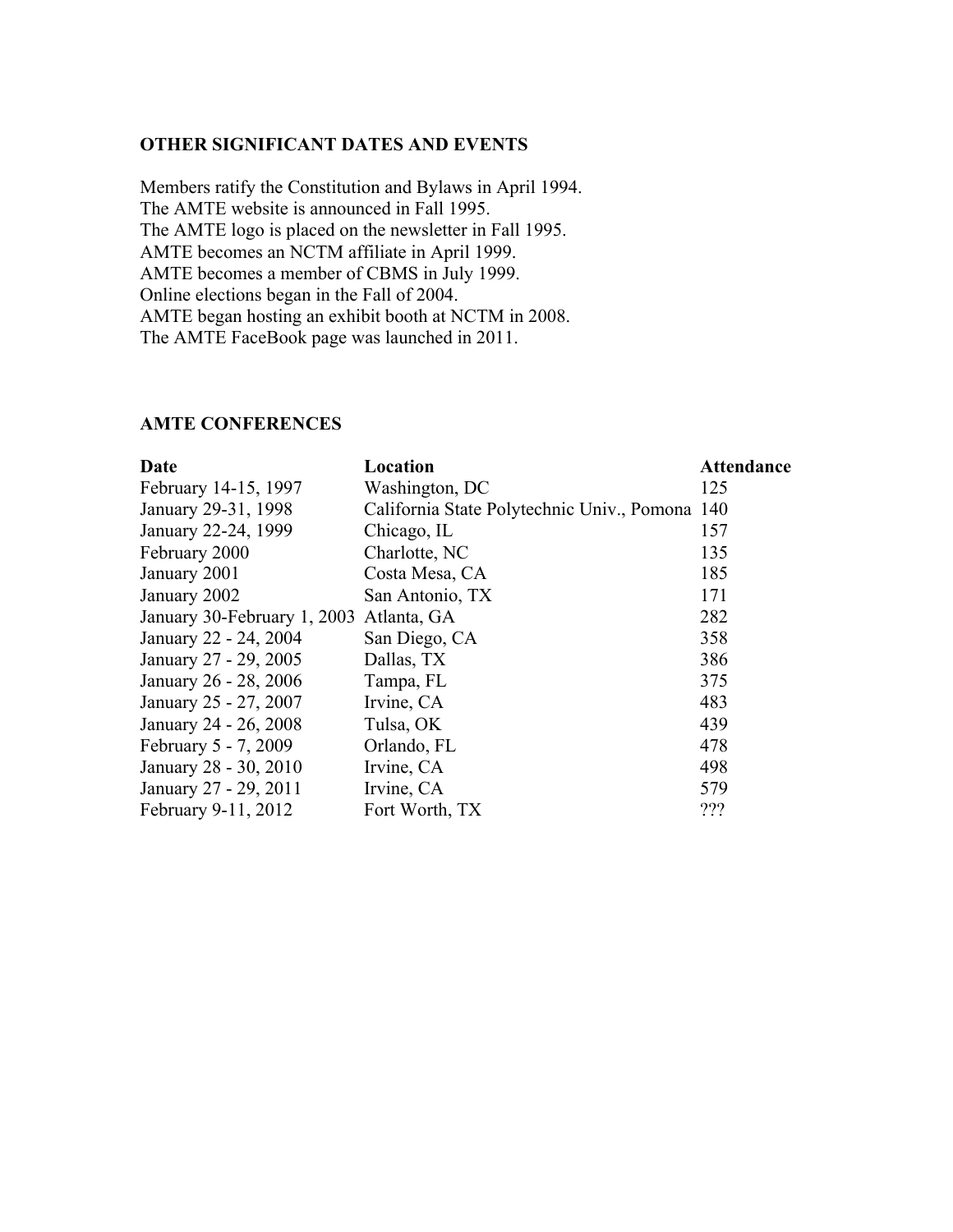#### **NUMBER OF MEMBERS**

| February 1992    | 132 members  |
|------------------|--------------|
| April 1992       | 230 members  |
| October 1992     | 334 members  |
| March 1993       | 382 members  |
| February 1997    | 400 members  |
| April 5, 1997    | 468 members  |
| Fall 1997        | 1200 members |
| January 31, 1998 | 1300 members |
| January 15, 1999 | 608 members  |
| Fall 2002        | 722 members  |
| April 7, 2003    | 675 members  |
| January 22, 2004 | 698 members  |
| January 27, 2005 | 886 members  |
| April 4, 2005    | 890 members  |
| January 26, 2006 | 987 members  |
| April 26, 2006   | 773 members  |
| May 17, 2007     | 562 members  |
| January 2008     | 610 members  |
| January 16, 2009 | 877 members  |
| May 2009         | 1039 members |
| April 14, 2010   | 1032 members |
| January 2011     | 901 members  |

#### **Affiliate Organizations**

Illinois Mathematics Teacher Educators (IMTE) Utah Association of Mathematics Teacher Educators (UAMTE) Florida Association of Mathematics Teacher Educators (FAMTE) California Association of Mathematics Teacher Educators (CAMTE) Association of Mathematics Teacher Educators of Connecticut (AMTEC) Appalachian Association of Mathematics Teacher Educators (AAMTE) Georgia Association of Mathematics Teacher Educators (GAMTE) Tennessee Association of Mathematics Teacher Educators (TAMTE) Association of Mathematics Teacher Educators--Texas (AMTE-TX) Pennsylvania Association of Mathematics Teacher Educators (PAMTE) Massachusetts Mathematics Association of Teacher Educators (MassMATE) Missouri Mathematics Association for Advancement of Teacher Training ((MAT)^2) South Carolina Association of Mathematics Teacher Educators (SCAMTE) New Jersey Association of Mathematics Teacher Educators (NJAMTE) Rocky Mountain Association of Mathematics Teacher Educators (RMAMTE) Teachers of Teachers of Mathematics, Oregon (TOTOM) Mississippi Association of Mathematics Teacher Educators (MAMTE) Association of Mathematics Teacher Educators of Alabama (AMTEA) Iowa Association of Mathematics Teacher Educators (IAMTE) Association of Maryland Mathematics Teacher Educators (AMMTE) Hoosier Association of Mathematics Teacher Educators (HAMTE)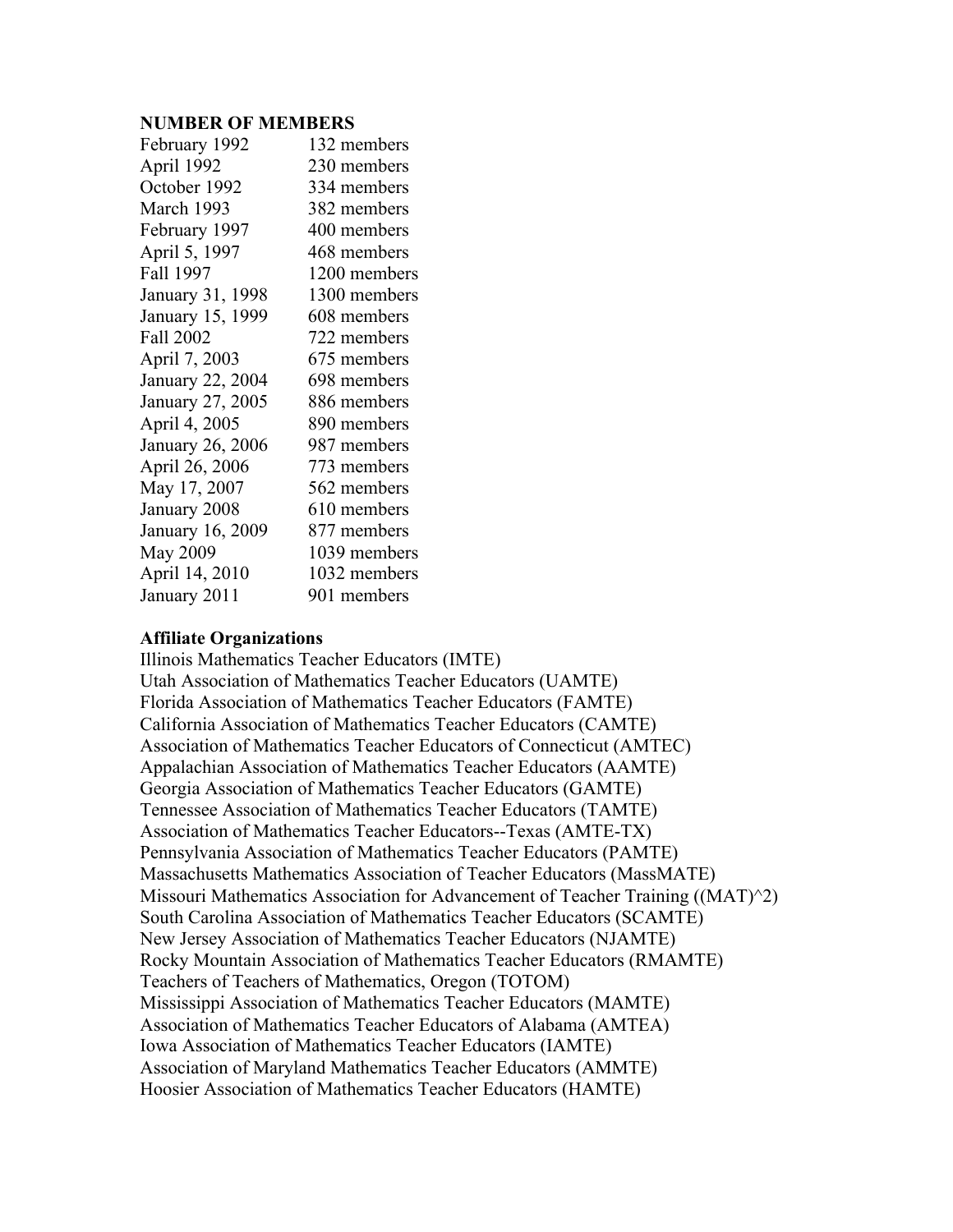#### **Members of the Board of Directors**

#### **President**

Mark Spikell, *George Mason University* Henry Kepner, *University of Wisconsin, M*ilwaukee Judith Jacobs, *California State Polytechnic University, Pomona* Nadine Bezuk, *San Diego State University* Susan Gay, *University of Kansas* Francis (Skip) Fennell, *McDaniel College* Karen Karp, *University of Louisville* Sid Rachlin, *East Carolina University* Jenny Bay-Williams, *University of Louisville* Barbara Reys, *University of Missouri* Marilyn Strutchens, *Auburn University*

#### **Executive Director**

Judith Jacobs, *California State Polytechnic University, Pomona* Nadine Bezuk, *San Diego State University*

#### **Secretary**

Don Balka, *St. Mary's College* Michaele Chappell, *University of South Florida* Susan Gay, *University of Kansas* Linda J.C. Taylor, *University of Cincinnati* Jennifer Bay-Williams, *Kansas State University* Mary-Margaret Shoaf, *Baylor University* M. Lynn Breyfogle, *Bucknell University* Maggie B. McGatha, *University of Louisville*

#### **Treasurer**

Judith Jacobs, *California State Polytechnic University, Pomona* Nadine Bezuk, *San Diego State University* Dale Oliver, *Humboldt State University* Janet Warfield, *Illinois State University* Mark Klespis, *Sam Houston State University* W. Gary Martin, *Auburn University* Lynn Stallings, *Kennesaw State University*

#### **Member-at-Large**

James Babb, *Minot State University* Bonnie Litwiller, *University of Northern Iowa* Mary Hatfield, *Arizona State University* Susan Gay, *University of Kansas* Ron Ward, *Western Washington University* Tad Watanabe, *Towson University* Douglas Owens, *Ohio State University*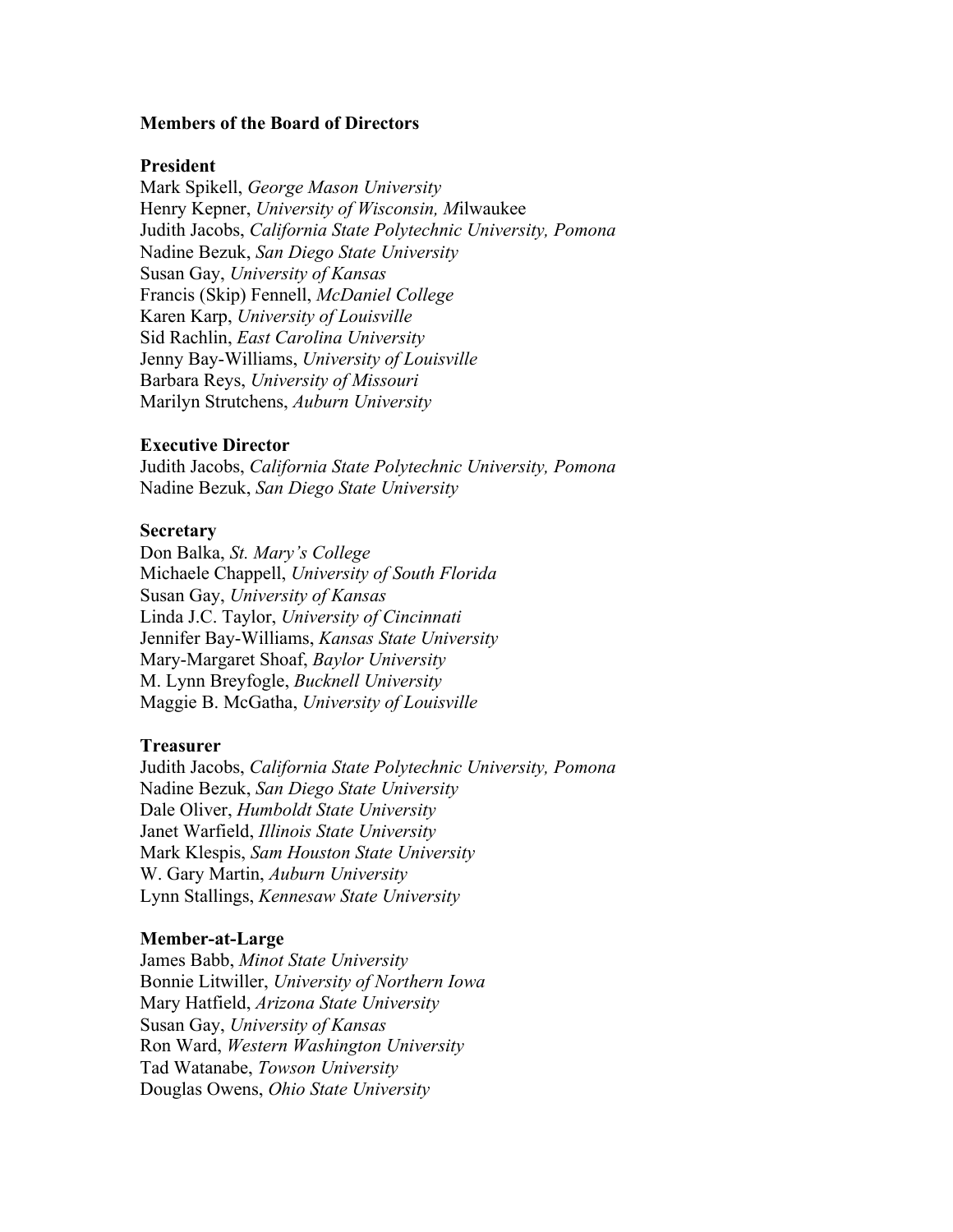Mark Klespis, *Sam Houston State University* Susan Beal, *St. Xavier University* Margaret (Peg) Smith, *University of Pittsburgh* David Pugalee, *University of North Carolina, Charlotte* Susan Friel, *University of North Carolina, Chapel Hill* W. Gary Martin, *Auburn University* Barbara Pence*, San Jose State University* Tom Bassarear, *Keene State College* Fran Arbaugh, *University of Missouri* Gladis Kersaint, *University of South Florida* Randy Philipp, *San Diego State University* Amy Roth McDuffie, *Washington State University-Tri-Cities* Beth Herbel-Eisenmann, *Michigan State University*

#### **Others who have served AMTE**

#### **Newsletter Editor**

Virginia Harder, *College at Oneonta*  Susan Beal, *St. Xavier University* Robert Wolffe, *Bradley University* Henry Kepner, *University of Wisconsin, Milwaukee* Lynn Stallings, *Keenesaw State University* P. Mark Taylor, *University of Tennessee* Libby Knott, *Washington State University* Trena Wilkerson, *Baylor University*

#### **CITE Editor**

Mark Klepsis, *Sam Houston State University* Christine Browning, *Western Michigan University* Denisse Thompson Gladis Kersaint, *University of South Florida* Iris DeLoach Johnson, *Miami University* Virginia (Ginny) Keen, *Wright State University* Denny St. John, *Central Michigan University*

#### **NCTM Representative**

Nadine Bezuk, *San Diego State University* Janet Caldwell, *Rowan University* Susan Mathews, *Wright State University* Michaele Chappell, *University of South Florida*

#### **Conference Director**

Susan Gay, *University of Kansas*

#### **Assistant Conference Director**

Carol Lucas, *University of Central Oklahoma*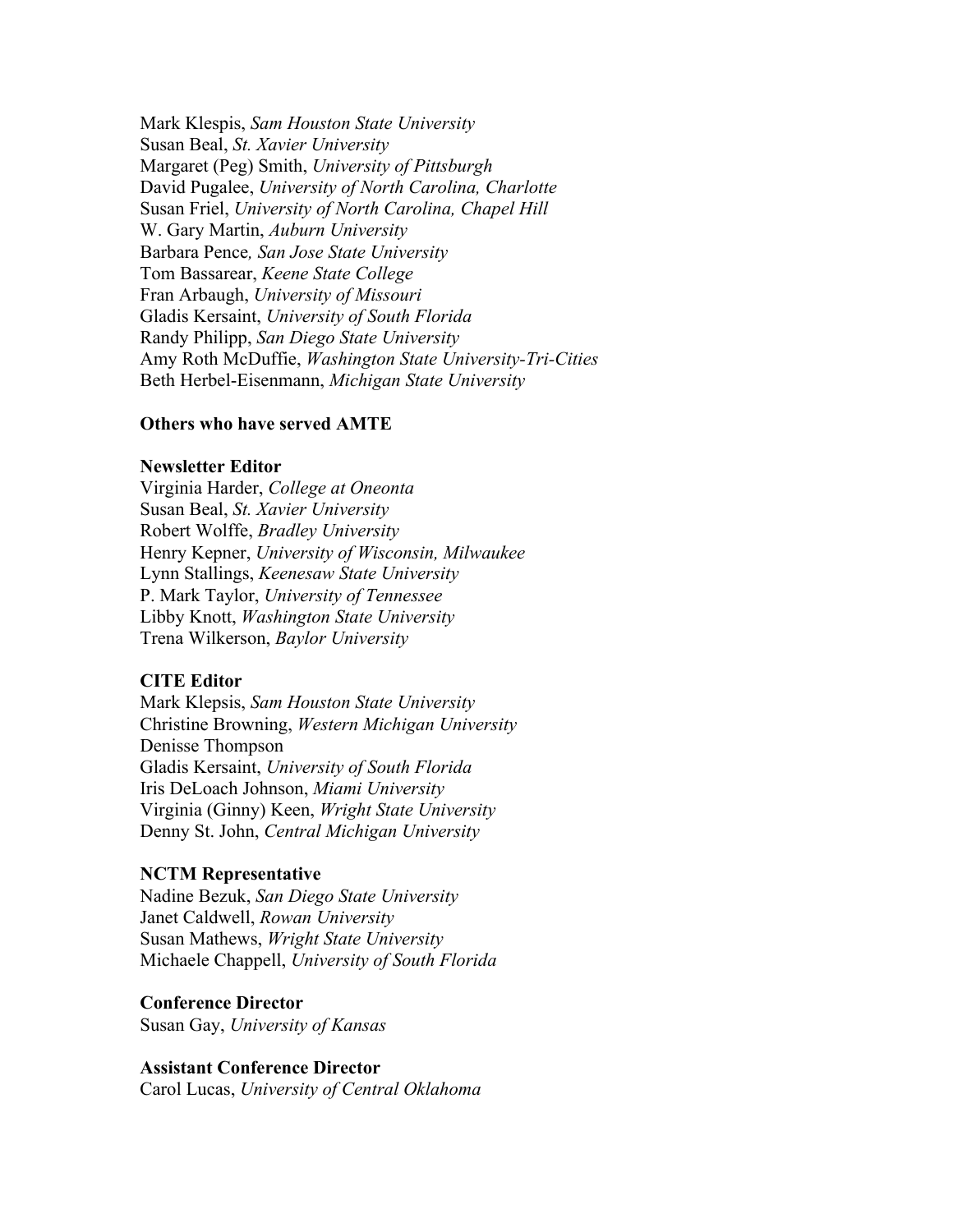**Affiliates Director** Sandi Cooper, *Baylor University*

# **Sponsorship Director**

Juli Dixon, *University of Central Florida* Thomasenia Lott Adams, *University of Florida* Jeffrey Wanko, *Miami University*

# **Publications Director**

Alfinio Flores, *University of Delaware*

# **Website Coordinator**

Tim Hendrix, *Meredith College*

# **Exhibits Coordinator**

Larry Campbell, *Missouri State University*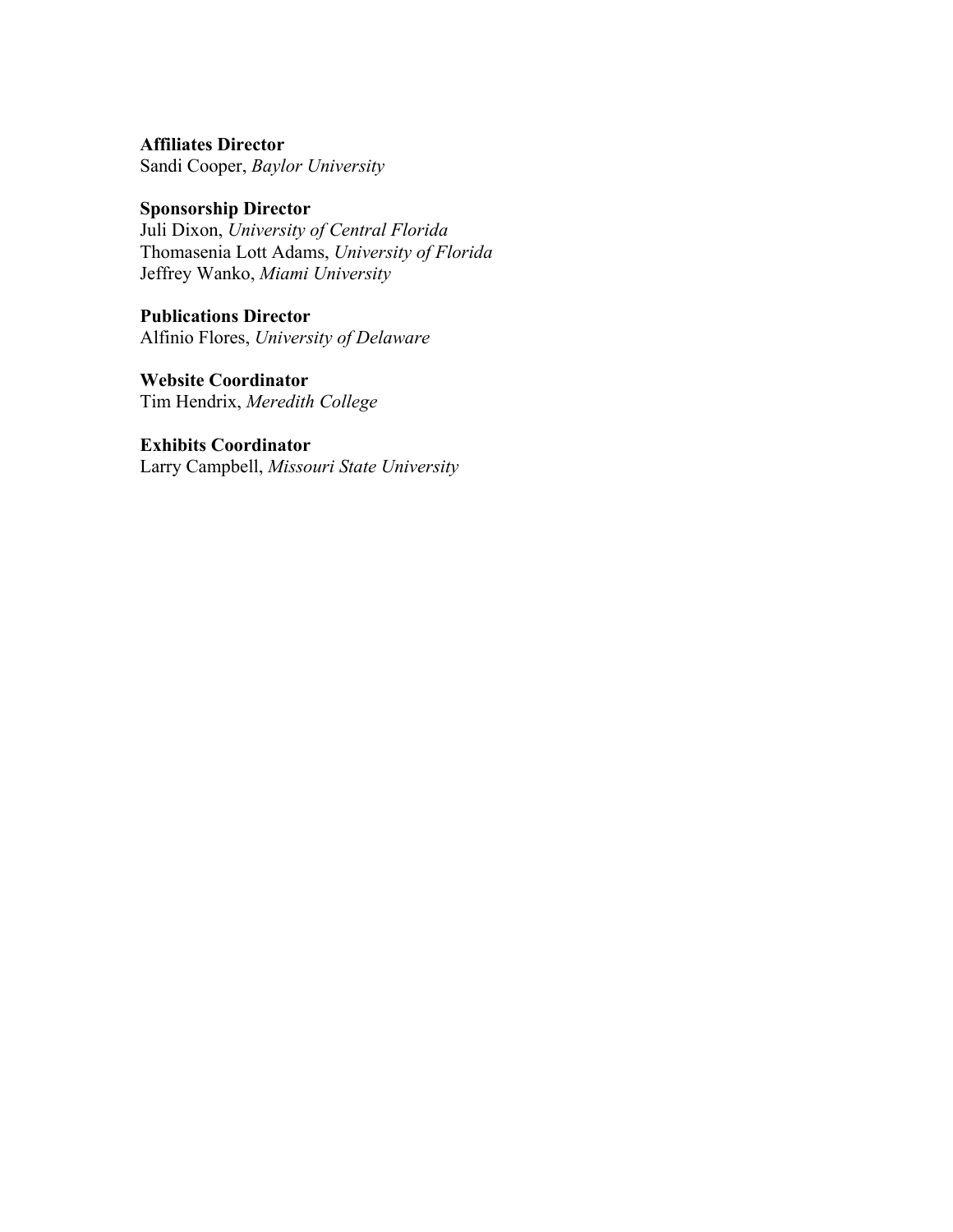#### **Award Winners**

#### **Judith Jacobs Awardees**

2003, Judith Jacobs, *California State Polytechnic University, Pomona* 2004, Thomas Cooney, *University of Georgia* 2005, Glenda Lappan, *Michigan State University* 2006, Judith Sowder, *San Diego State University* 2007, Deborah Ball, *University of Michigan* 2008, Ed Silver, *University of Michigan* 2009, Jeremy Kilpatrick, *University of Georgia* 2010, James Hiebert, *University of Delaware* 2011, Joan Ferrini-Mundy, *Michigan State University* 2012*,* Deborah Schifter*, Education Development Center*

# **Excellence in Teaching**

2006, Randy Philipp, *San Diego State University* 2009, Margaret (Peg) Smith, *University of Pittsburgh* 2012, Deborah Loewenberg Ball, *University of Michigan*

#### **Nadine Bezuk Excellence in Leadership and Service**

2007, William Bush, *University of Louisville* 2010, Francis (Skip) Fennell, *McDaniel College* 2011, Nadine Bezuk, *San Diego State University*

# **Excellence in Scholarship**

2008, Frank Lester, *Indiana University* 2011, Rochelle Gutierrez, *University of Illinois*

#### **Early Career Award**

2009, John Lannin, *University of Missouri* 2010, Beth Herbel-Eisenmann, *Michigan State University* 2011, Kathryn Chval, *University of Missouri* 2012, Tim Boerst, *University of Michigan*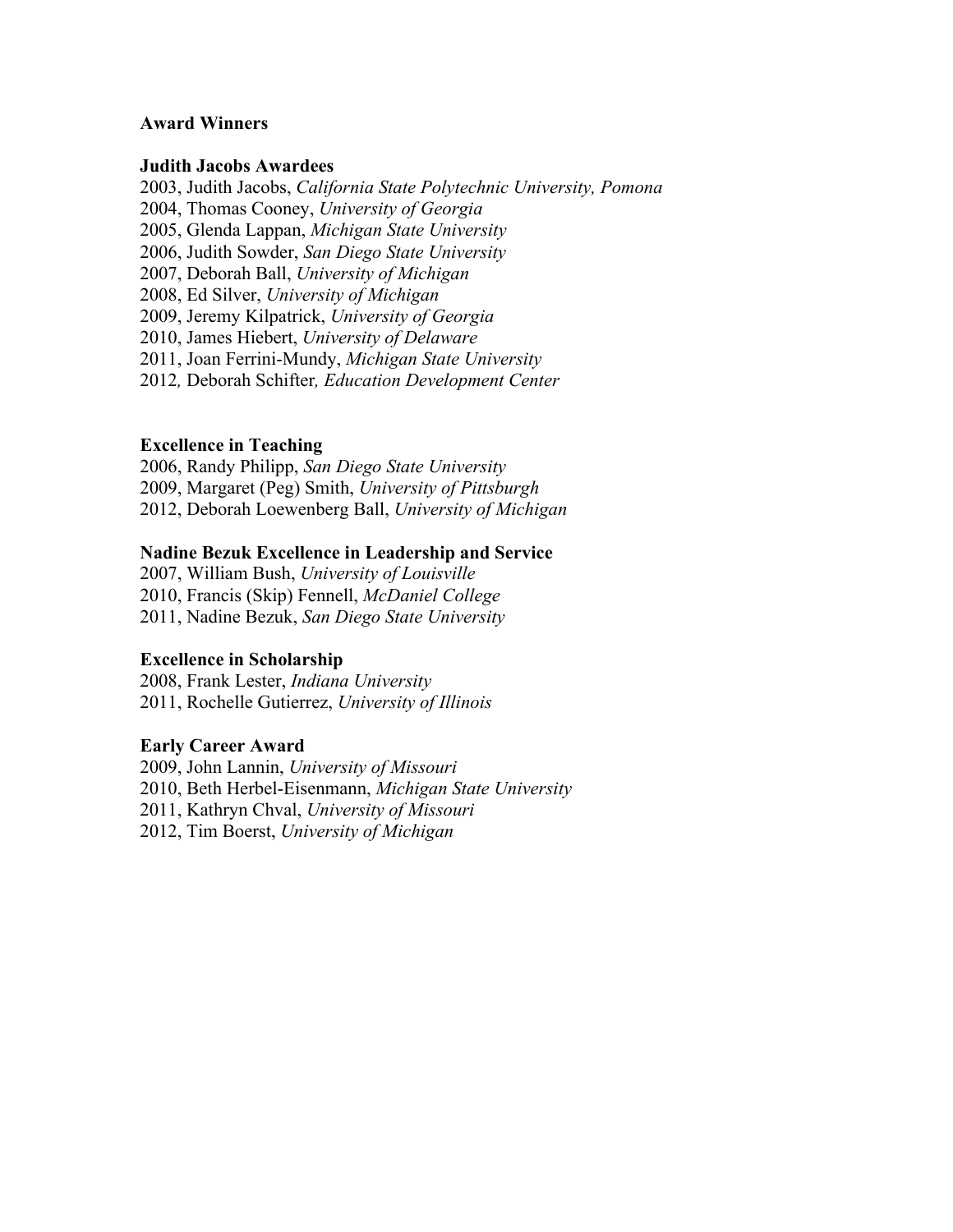# **Monograph Titles**

**Monograph Vol. 1** *The Work of Mathematics Teacher Educators: Exchanging Ideas for Effective Practice* (2005). Editors: Tad Watanabe and Denisse R. Thompson

**Monograph Vol. 2** *Middle Math: Improving the Undergraduate Preparation of Teachers of Middle Grades Mathematics* (2006). Editor: Series Editor: Denisse R. Thompson

**Monograph Vol. 3** *The Work of Mathematics Teacher Educators: Continuing the Conversation* (2007). Editor: Series Editor: Denisse R. Thompson

**Monograph Vol. 4** *Cases in Mathematics Teacher Education: Tools for Developing Knowledge Needed For Teaching* (2008). Editors: Margaret S. Smith and Susan Friel; Series Editor: Denisse Thompson

**Monograph Vol. 5** *Inquiry into Mathematics Teacher Education* (2009) Series Editor: Marilyn E. Strutchens

**Monograph Vol. 6** *Scholarly Practices and Inquiry in the Preparation of Mathematics Teachers* (2010). Editor Series Editor: Marilyn E. Strutchens

**Monograph Vol. 7** *Mathematics Teaching: Putting Research into Practice at All Levels* (2011). Editors: Johnny W. Lott and Jennifer Luebeck; Series Editor: Marilyn E. Strutchens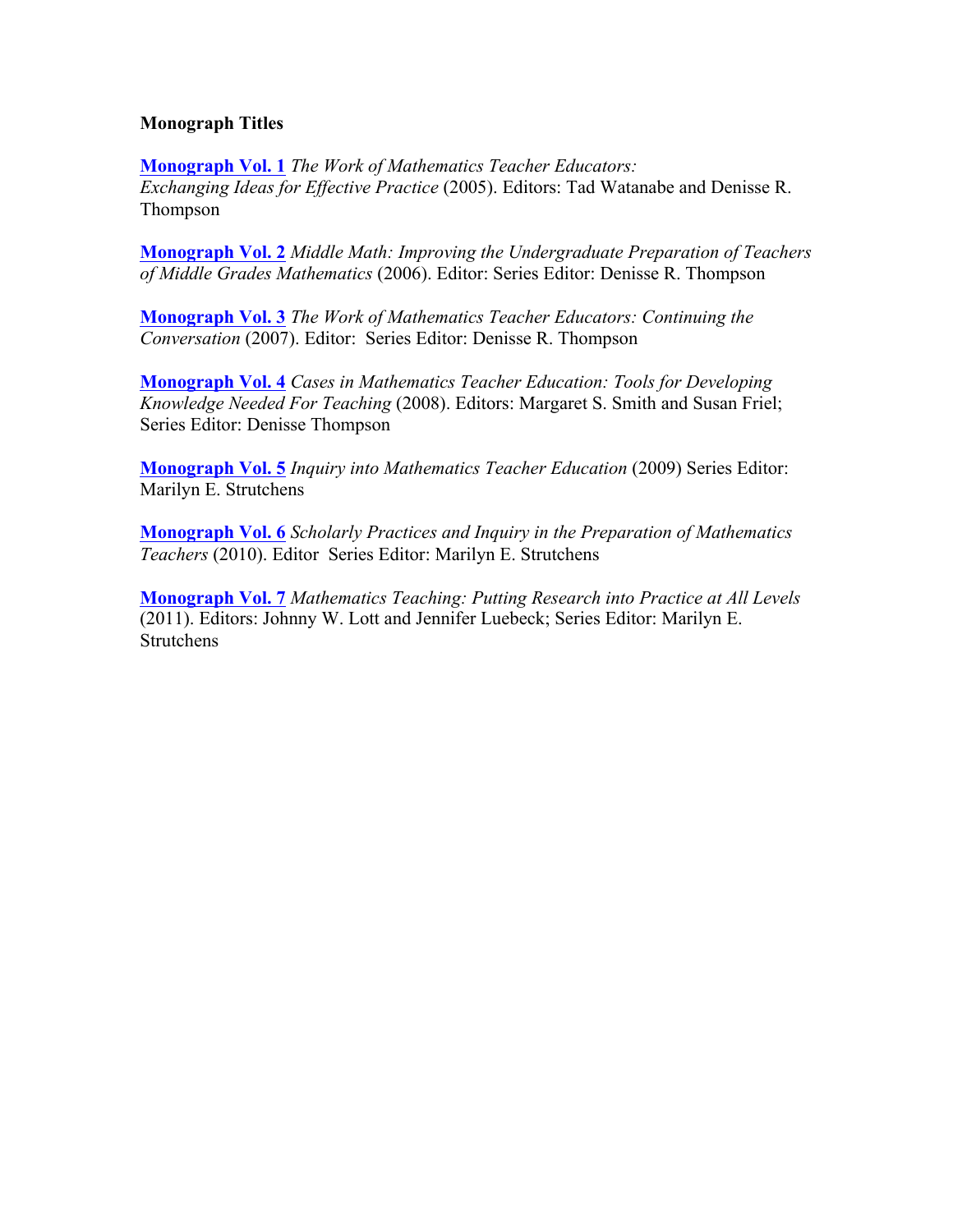# **Association of Mathematics Teacher Educators Annual Conference History of Keynote Speakers**

# **AMTE 2nd Annual Conference, 1998 (Pomona, CA)**

# **Opening Keynote**

*Educating Teachers of Mathematics: Roles and Issues for Departments of Mathematics* Joan Ferrini-Mundy, Mathematical Sciences Education Board

#### **Closing Keynote**

*Changing School Mathematics in a Change Resistant Society: The Role of the Mathematics Teacher Educator* Jack Price, California State Polytechnic University, Pomona

# **AMTE 3rd Annual Conference, 1999 (Chicago, IL)**

**Pre-Conference Session** *An Overview of Standards 2000* Gary Martin, National Council of Teachers of Mathematics

# **Conference General Session**

*Reactions to the Standards 2000 Draft* Speakers to be determined

# **AMTE 4th Annual Conference, 2000 (Charlotte, NC)**

# **Pre-Conference Symposium**

*CBMS Mathematics Education of Teachers Report* W. James Lewis, University of Nebraska Panel Members: Mary Lindquist, Columbus State University Dale Oliver, Humboldt State University

#### **Keynote Address**

*Developing Usable Mathematical Knowledge In, For, and From Practice* Deborah Lowenberg Ball, University of Michigan

# **AMTE 5th Annual Conference, 2001 (Costa Mesa, CA)**

**Pre-Conference Symposium**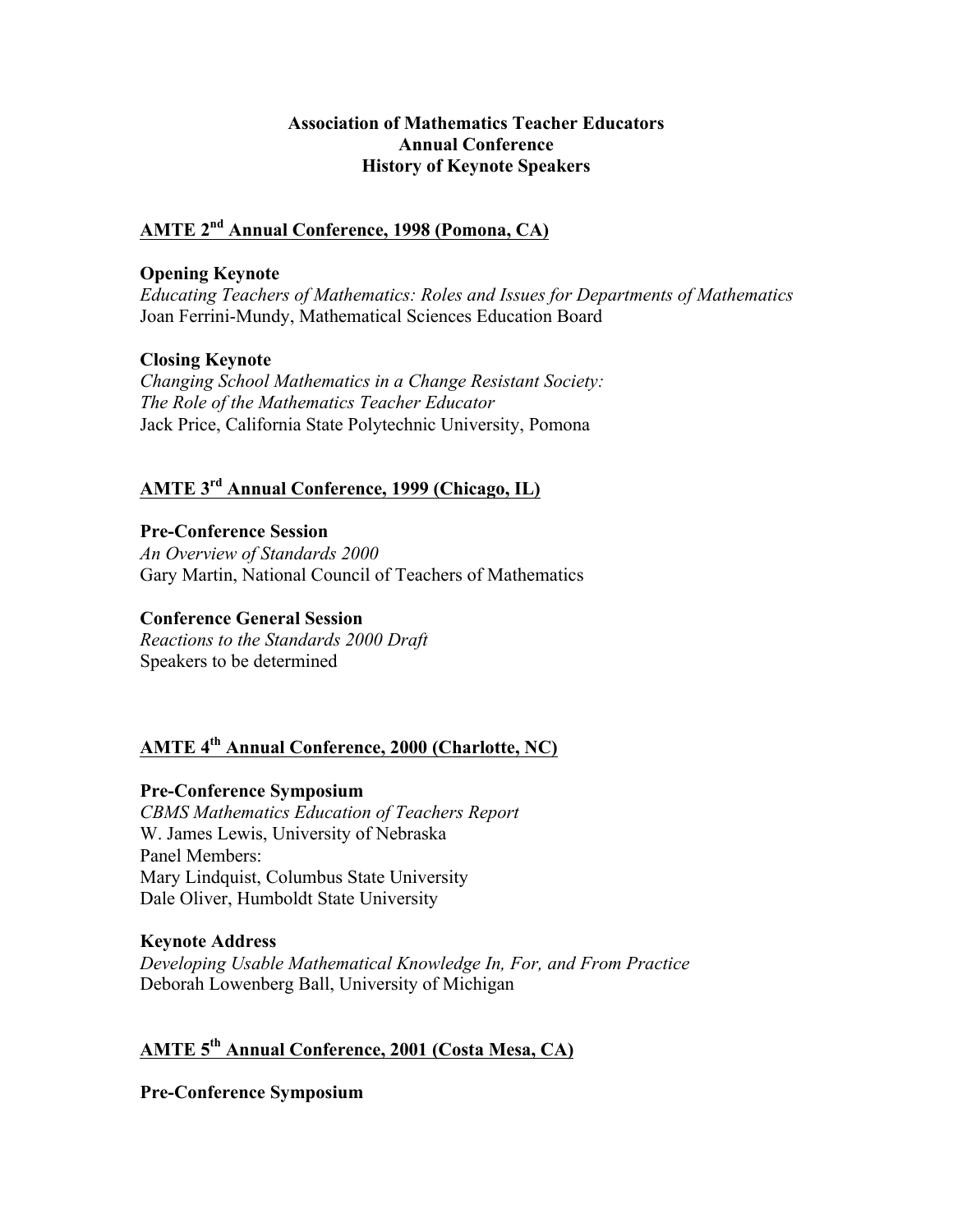*Principles and Standards for School Mathematics – What to do about Public Relations, Communication Avenues, etc.* Joan Ferrini-Mundy, Michigan State University W. Gary Martin, Auburn University Shelley Ferguson, San Diego City (CA) Public Schools

# **General Session**

*Doctoral Programs in Mathematics Education – Should There Be Guidelines? If So, What Forms Might They Take?* Robert Reys, University of Missouri Doug Aichele, Oklahoma State University Tom Carpenter, University of Wisconsin – Madison Bob Glasgow, Southwest Baptist University Karen Schultz, Georgia State University Judy Sowder, San Diego State University

# **AMTE 6th Annual Conference, 2002 (San Antonio, TX)**

**Pre-Conference Symposium**

*What Mathematics Do We Demand of Ourselves?* Johnny Lott, University of Montana **President-elect, National Council of Teachers of Mathematics**

#### **General Session**

*The Study of Lesson Study as a Medium for Professional Development* Zalman Usiskin, University of Chicago Deborah Ball, University of Michigan Gail Burrill, Past President, National Council of Teachers of Mathematics Hyman Bass, University of Michigan Kara Suzuka, Mathematical Sciences Education Board

# **AMTE 7th Annual Conference, 2003 (Atlanta, GA)**

# **Pre-Conference Symposium**

*Studying Teacher Learning from Cases and Other Practice-Based Materials* Margaret S. Smith, University of Pittsburgh, Pittsburgh, PA Edward A. Silver, University of Michigan, Ann Arbor, MI

# **Judith Jacobs Lecture**

*Improving Mathematics Education: Mathematics Teacher Educators Lead the Way* Judith E. Jacobs, California State Polytechnic University, Pomona, CA

# **AMTE 8th Annual Conference, 2004 (San Diego, CA)**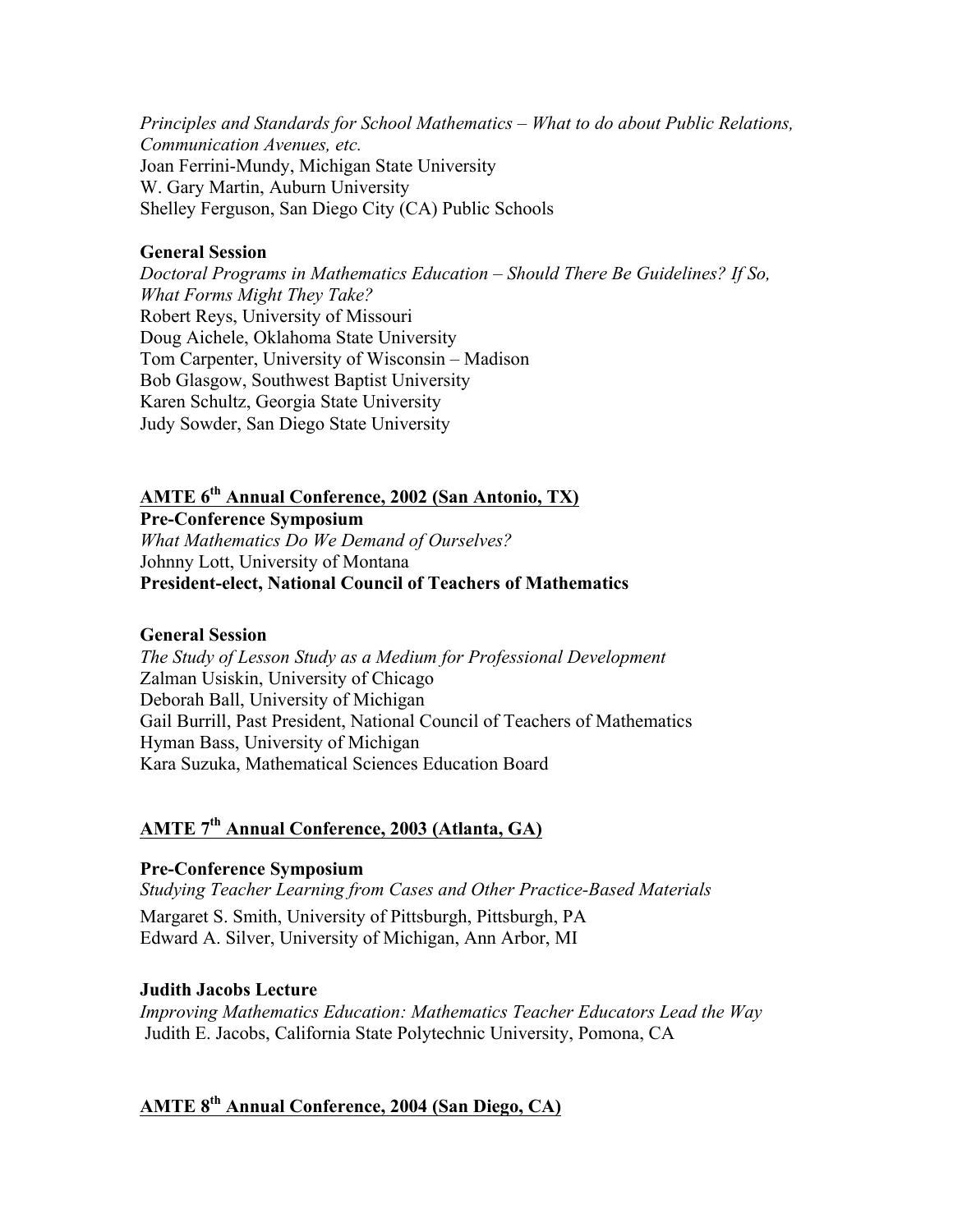# **Pre-Conference Symposium**

*The Role of Teacher Educators as Leaders* Cathy Seeley, University of Texas at Austin President-Elect, National Council of Teachers of Mathematics

# **Judith Jacobs Lecture**

*The Role of Mathematics Teacher Education: Reform or Enculturation?* Thomas J. Cooney, University of Georgia (emeritus)

#### **Closing Session**

*MathematicallySane.com: Promoting Rational Discourse About Mathematics Education Reform* Ralph Connelly, Brock University W. Gary Martin, Auburn University Judy Sowder, San Diego State University Marilyn Strutchens, Auburn University

# **AMTE 9th Annual Conference, 2005 (Dallas, TX)**

# **Pre-Conference Symposium**

*Making the Case—Exploring the Use of Cases in Mathematics Teacher Education Susan* N. Friel, University of North Carolina Chapel Hill Margaret S. Smith, University of Pittsburgh

# **Judith Jacobs Lecture**

*Reflections on a Lifetime of Work: Why Curriculum Matters*  Glenda Lappan, Michigan State University

#### **Closing Session**

*Understanding as the Heart of Teacher Education*  Cathy Seeley, President of the National Council of Teachers of Mathematics

# **AMTE 10th Annual Conference, 2006 (Tampa, FL)**

#### **Pre-Conference Symposium**

*New Directions and Focus for Standards, Curricula, and Assessments* Randall Charles, San Jose State University Francis (Skip) Fennell, McDaniel College, President-elect, National Council of Teachers of Mathematics Cathy Seeley, President, National Council of Teachers of Mathematics Rose Mary Zbiek, Penn State University Janie Schielak, Texas A&M University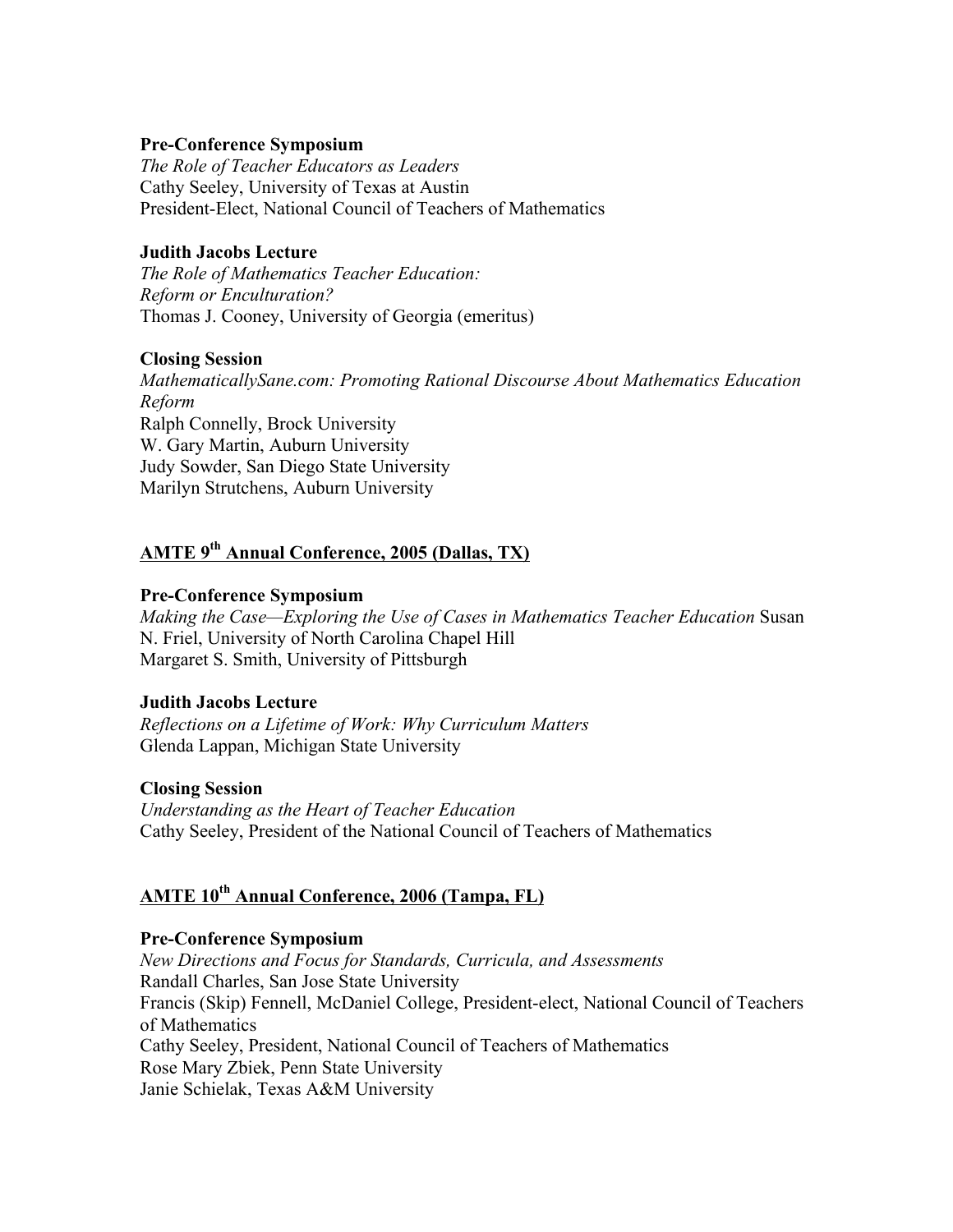# **Judith Jacobs Lecture**

*Preparing Elementary Teachers: The Role of Reasoning about Numbers and Quantities* Judith Sowder, San Diego State University

# **Closing Session**

*NCTM's Standards for the Mathematics Teaching Profession Then and Now: The History, Landscape, and Content of a Living Document* Tami Martin, Illinois State University Glenda Lappan, Michigan State University William Speer, University of Nevada – Las Vegas

# **AMTE 11th Annual Conference, 2007 (Irvine, CA)**

# **Opening Session**

*Mathematics Teacher Education and Equity: Implications for Research and Practice*  Marta Civil, University of Arizona Megan Franke, University of California-Los Angeles Rochelle Gutiérrez, University of Illinois at Urbana-Champaign Richard Kitchen, University of New Mexico Dorothy White, University of Georgia

# **Judith Jacobs Lecture**

*The Core and Contemporary Challenges of Mathematics Teacher Education* Deborah Loewenberg Ball, University of Michigan

# **Closing Session**

*The Intended Mathematics Curriculum as Represented in State-Level Curriculum Standards: Consensus or Confusion?* Barbara Reys, University of Missouri-Columbia Glenda Lappan, Michigan State University

# **AMTE 12th Annual Conference, 2008 (Tulsa, OK)**

#### **Opening Session**

*A National Conference on Doctoral Programs in Mathematics Education: Some Things that Happened and Possible Aftermath* Robert Reys, University of Missouri-Columbia Glenda Lappan, Michigan State University Diana Lambdin, Indiana University

# **Judith Jacobs**

*Mathematics Teacher Education in Dodge City: Desperately Seeking Wyatt Earp and Henri Poincaré*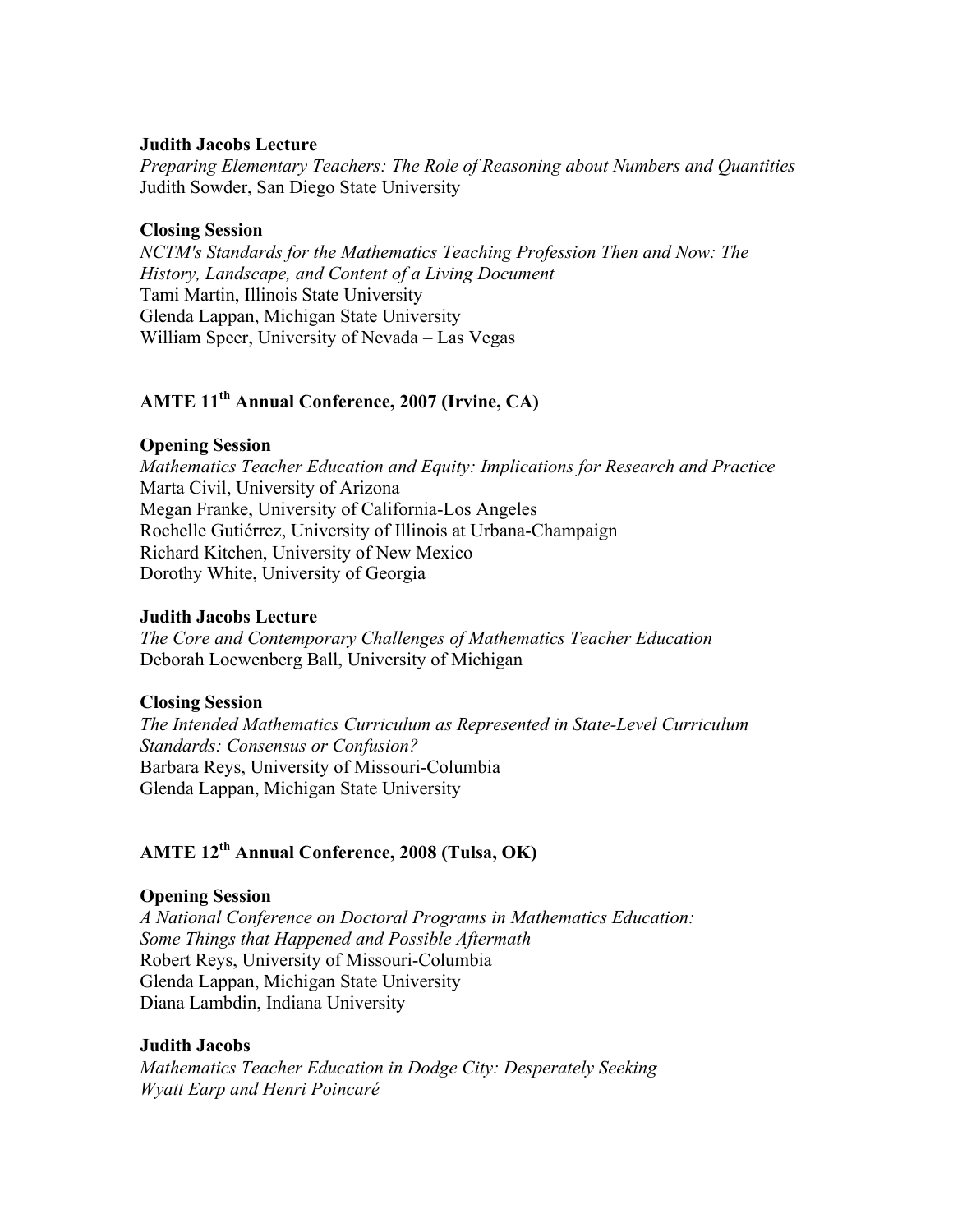#### Ed Silver, University of Michigan

# **Closing Session**

*Reflections on Our Field: A Dialogue about Research in Mathematics Teacher Education* Paola Sztajn, National Science Foundation Denise S. Mewborn, University of Georgia

# **AMTE 13th Annual Conference, 2009 (Orlando, FL)**

# **Opening Session**

*The Preparation Gap: Teacher Education for Middle-school Mathematics in Six Countries* William Schmidt, Michigan State University

#### **Judith Jacobs**

*Going to War With the Army You Have* Jeremy Kilpatrick, University of Georgia

#### **Closing Session**

*Mathematics Teacher Education in a Changing Policy Context: The Evolving Standards Movement, International Trends, and Research* Joan Ferrini-Mundy, National Science Foundation

# **AMTE 14th Annual Conference, 2010 (Irvine, CA)**

#### **Thursday Evening Session**

*Common Core Standards* Glenda Lappan, Michigan State University William G. McCallum, University of Arizona Henry S. Kepner, University of Wisconsin – Milwaukee

#### **Judith Jacobs**

*Building Knowledge for Helping Teachers Learn to Teach: An Alternative Path for Teacher Education* James Hiebert, University of Delaware

#### **Closing Session**

*Thinking About Teacher Learning* Sharon Feiman-Nemser, Brandeis University

# **AMTE 15th Annual Conference, 2011 (Irvine, CA)**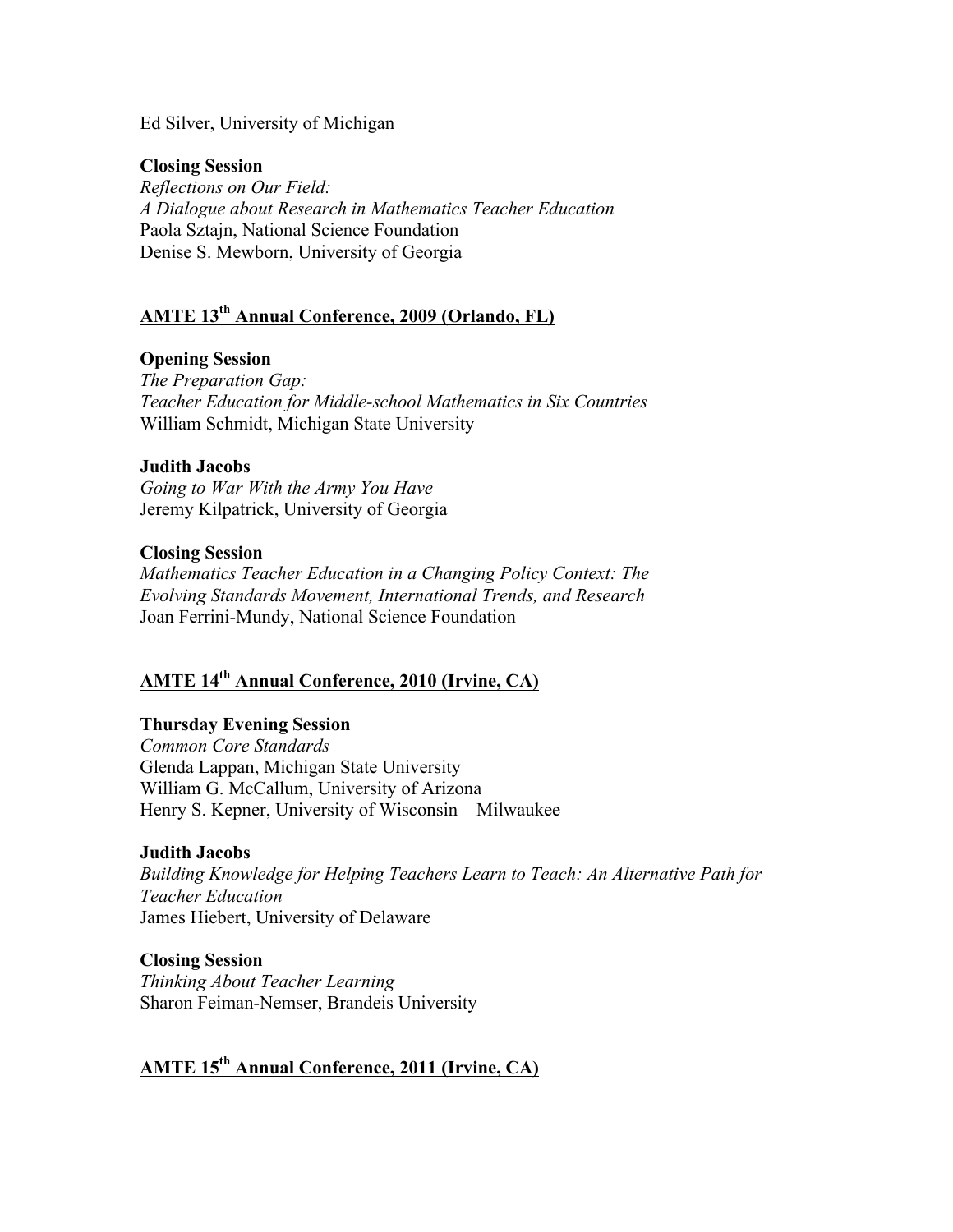# **Thursday Evening Session**

*Making Assessment* Integral to Informing Kindergarten through Grade Eight Math Instruction Marilyn Burns, Math Solutions Professional Development

# **Judith Jacobs**

Joan Ferrini-Mundy, Michigan State University Acting Assistant Director, Directorate for Education and Human Resources, National Science Foundation

# **Closing Session**

*It's Your Choice: Research and Practice Pathways in STEM Education* William F. Tate, Washington University in St. Louis

# **AMTE 16th Annual Conference, 2012 (Fort Worth, TX)**

# **Thursday Evening Session**

*Lessons from Research: What Research Does and Does Not Tell Us* Douglas H. Clements, University of Buffalo, SUNY

# **Judith Jacobs**

*Interpreting the Common Core: What Might It Look Like in Classrooms?* Deborah Schifter, Education Development Center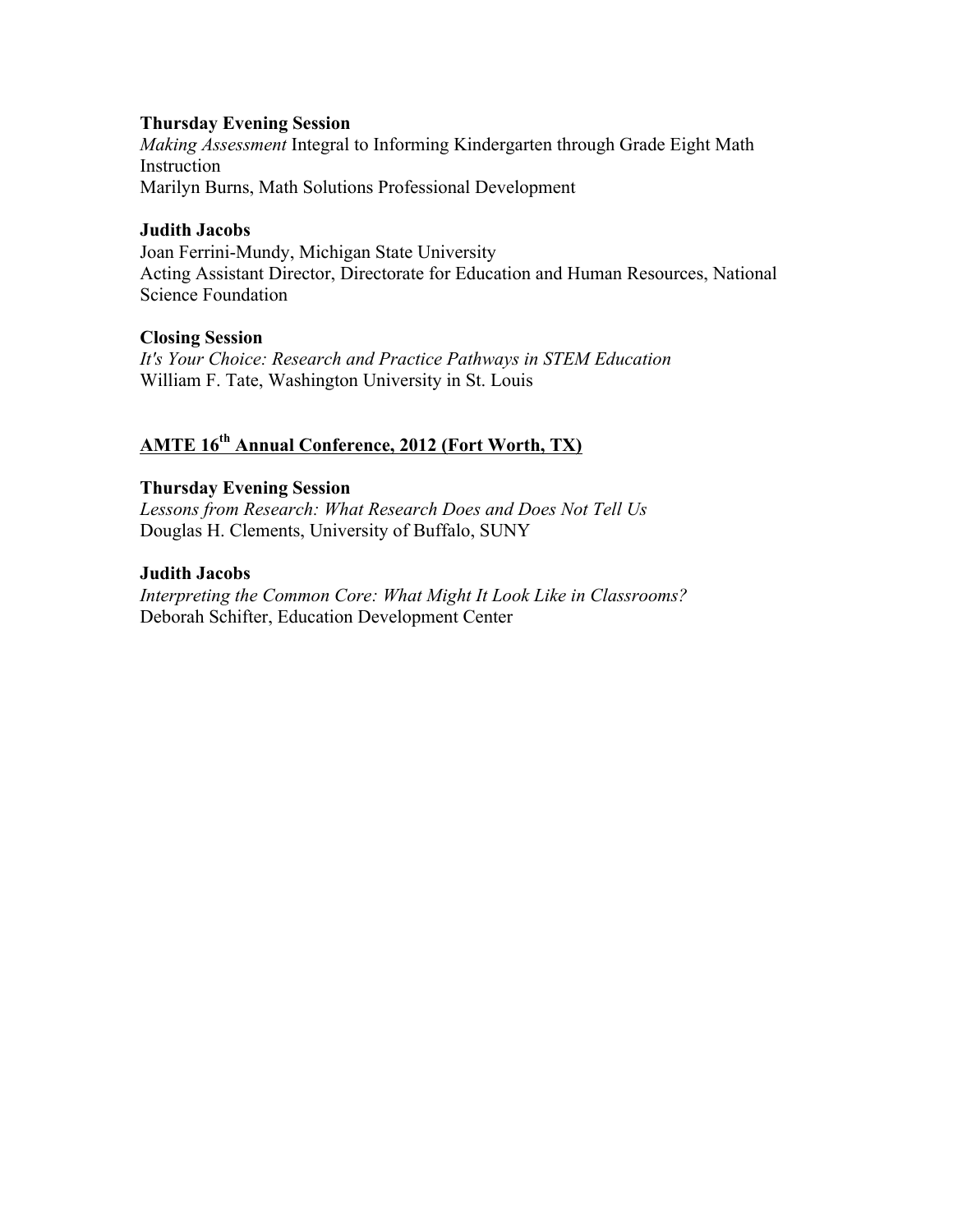# **Mission and Goals of AMTE**

*The mission of AMTE is to promote the improvement of mathematics teacher education, K-12.*

The Goals of AMTE are to promote:

- Effective mathematics teacher education programs and practices;
- Communication and collaboration among those involved in mathematics teacher education;
- Research and other scholarly endeavors related to mathematics teacher education;
- Professional growth of mathematics teacher educators;
- Effective policies and practices related to mathematics teacher education at all levels; and
- Equitable practices in mathematics teacher education, including increasing the diversity of mathematics teachers and teacher educators.